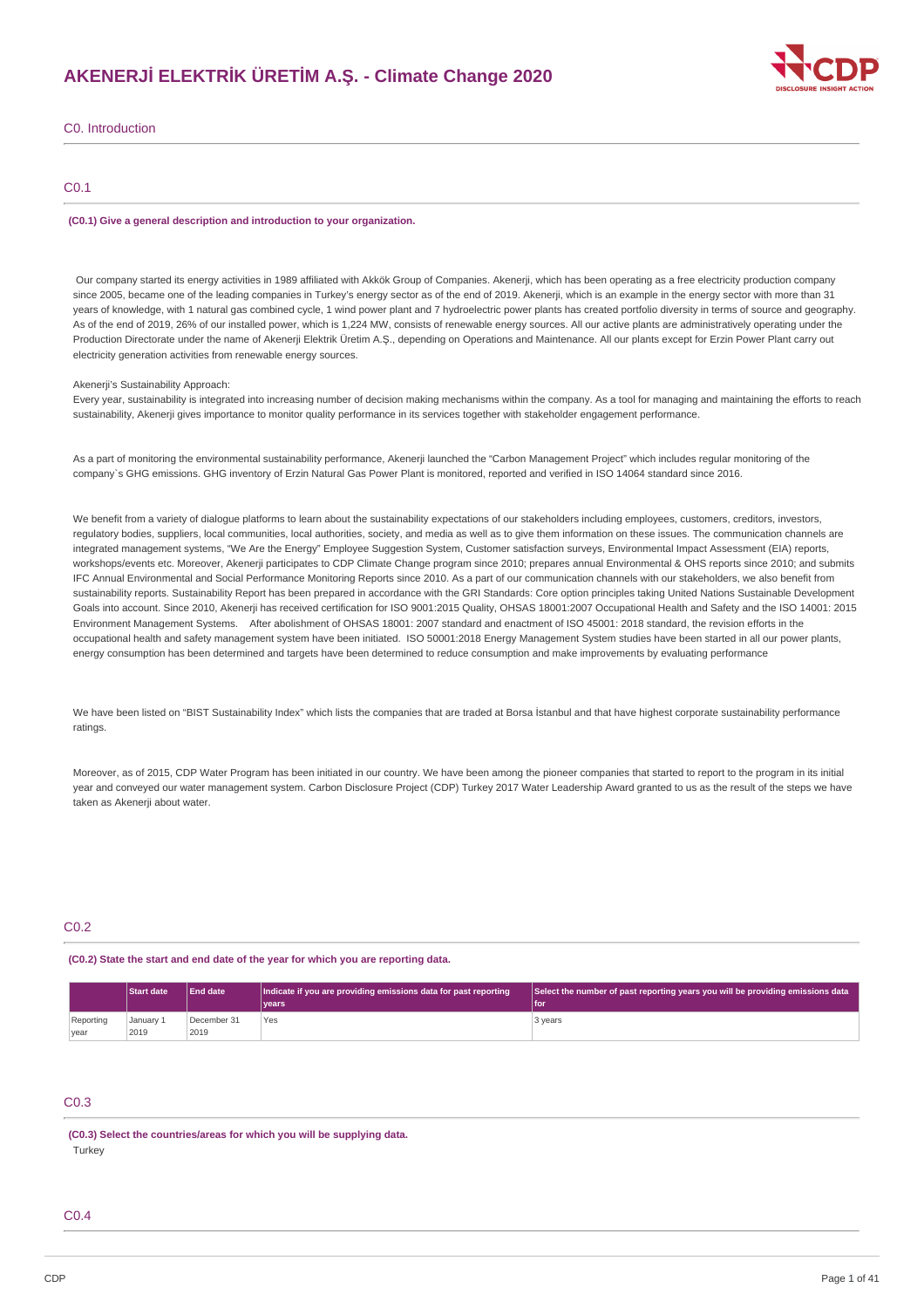# C0.5

(C0.5) Select the option that describes the reporting boundary for which climate-related impacts on your business are being reported. Note that this option should **align with your chosen approach for consolidating your GHG inventory.** Operational control

# C-EU0.7

(C-EU0.7) Which part of the electric utilities value chain does your organization operate in? Select all that apply.

#### **Row 1**

**Electric utilities value chain** Electricity generation

**Other divisions** Please select

# C1. Governance

# C1.1

**(C1.1) Is there board-level oversight of climate-related issues within your organization?** Yes

# C1.1a

(C1.1a) Identify the position(s) (do not include any names) of the individual(s) on the board with responsibility for climate-related issues.

|                      | Position of Please explain                                                                                                                                                                                                                                                                                                                                                                      |
|----------------------|-------------------------------------------------------------------------------------------------------------------------------------------------------------------------------------------------------------------------------------------------------------------------------------------------------------------------------------------------------------------------------------------------|
| individual(s)        |                                                                                                                                                                                                                                                                                                                                                                                                 |
| Director on<br>board | Board or individual/sub-set of the Board or other committee appointed by the Board Internal and external communication of sustainability performance is carried out through annual environmental<br>and social performance monitoring reports for creditors, and management systems and annual sustainability reports, and they are reported to the Board of Directors via the Executive Board. |

# C1.1b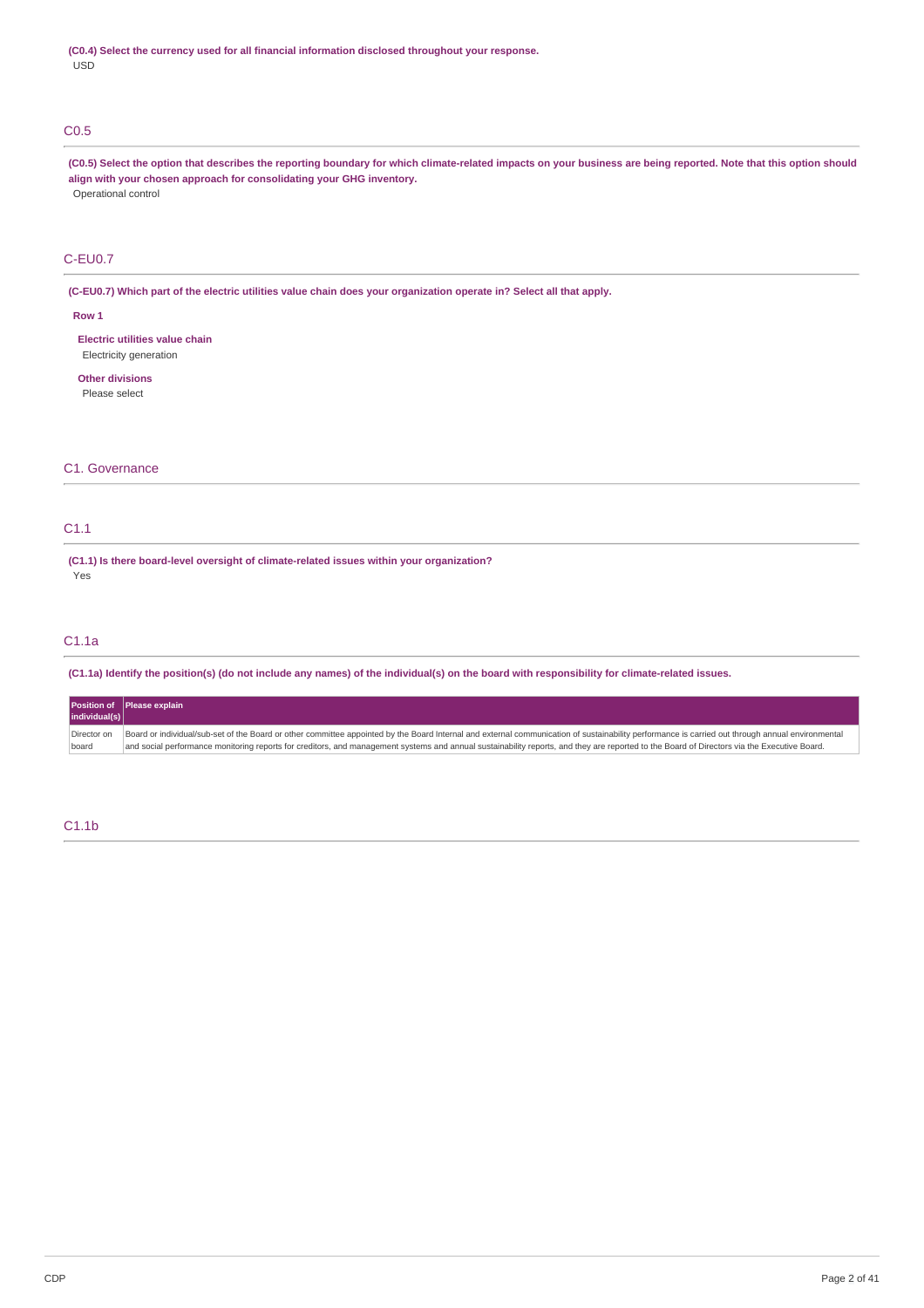# **(C1.1b) Provide further details on the board's oversight of climate-related issues.**

| <b>Frequency</b><br>with which<br>climate-<br>are a<br>scheduled<br>agenda item | <b>Governance</b><br>mechanisms into<br>which climate-<br>related issues related issues are oversight<br>integrated                                                                                                                                                                                                                                                                                                                                                                                                                                                                 | Scope of<br>board-<br>level | Please explain                                                                                                                                                                                                                                                                                                                                                                                                                                                                                                                                                                                                                                                                                                                                                                                                                             |
|---------------------------------------------------------------------------------|-------------------------------------------------------------------------------------------------------------------------------------------------------------------------------------------------------------------------------------------------------------------------------------------------------------------------------------------------------------------------------------------------------------------------------------------------------------------------------------------------------------------------------------------------------------------------------------|-----------------------------|--------------------------------------------------------------------------------------------------------------------------------------------------------------------------------------------------------------------------------------------------------------------------------------------------------------------------------------------------------------------------------------------------------------------------------------------------------------------------------------------------------------------------------------------------------------------------------------------------------------------------------------------------------------------------------------------------------------------------------------------------------------------------------------------------------------------------------------------|
| Scheduled-                                                                      | Reviewing and<br>some meetings guiding strategy<br>Reviewing and<br>quiding major plans<br>of action<br>Reviewing and<br>guiding risk<br>management<br>policies<br>Reviewing and<br>guiding annual<br>budgets<br>Reviewing and<br>guiding business<br>plans<br>Setting<br>performance<br>objectives<br>Monitoring<br>implementation<br>and performance of<br>objectives<br>Overseeing major<br>capital<br>expenditures,<br>acquisitions and<br>divestitures<br>Monitoring and<br>overseeing<br>progress against<br>goals and targets<br>for addressing<br>climate-related<br>issues | $<$ Not<br>Applicabl<br>e   | The management of the environmental and social elements in our operating power plants is under the responsibilty of the Directorate of Environment, Quality,<br>Occupational Health and Safety under Production Deputy Directorate General. The units responsible for the project undertake the management of the OSG and<br>environmental performance during the period from the projecting phase to the commissioning of the plants. Key environmental and social performance data on our<br>plants and project sites are reported to the Board of Directors. In addition, annual or periodic environmental and social performance monitoring reports and annual<br>sustainability reports to financial institutions originating from signatories and contracts are also reported to the Board of Directors through the Executive Board. |

# C1.2

**(C1.2) Provide the highest management-level position(s) or committee(s) with responsibility for climate-related issues.**

| Name of the position(s) and/or committee(s)                      | <b>Reporting</b><br>l line | <b>Responsibility</b>                                                  | Coverage of<br>responsibility | Frequency of reporting to the board on climate-<br><b>related issues</b> |
|------------------------------------------------------------------|----------------------------|------------------------------------------------------------------------|-------------------------------|--------------------------------------------------------------------------|
| Risk committee                                                   | $<$ Not<br>Applicable>     | Both assessing and managing climate-related risks and<br>opportunities | <not applicable=""></not>     | More frequently than quarterly                                           |
| Sustainability committee                                         | $<$ Not<br>Applicable>     | Both assessing and managing climate-related risks and<br>opportunities | <not applicable=""></not>     | Annually                                                                 |
| Safety, Health, Environment and Quality committee                | $<$ Not<br>Applicable>     | Both assessing and managing climate-related risks and<br>opportunities | <not applicable=""></not>     | More frequently than quarterly                                           |
| Other, please specify (The Early Detection of Risk<br>Committee) | $<$ Not<br>Applicable>     | Managing climate-related risks and opportunities                       | <not applicable=""></not>     | More frequently than quarterly                                           |

# C1.2a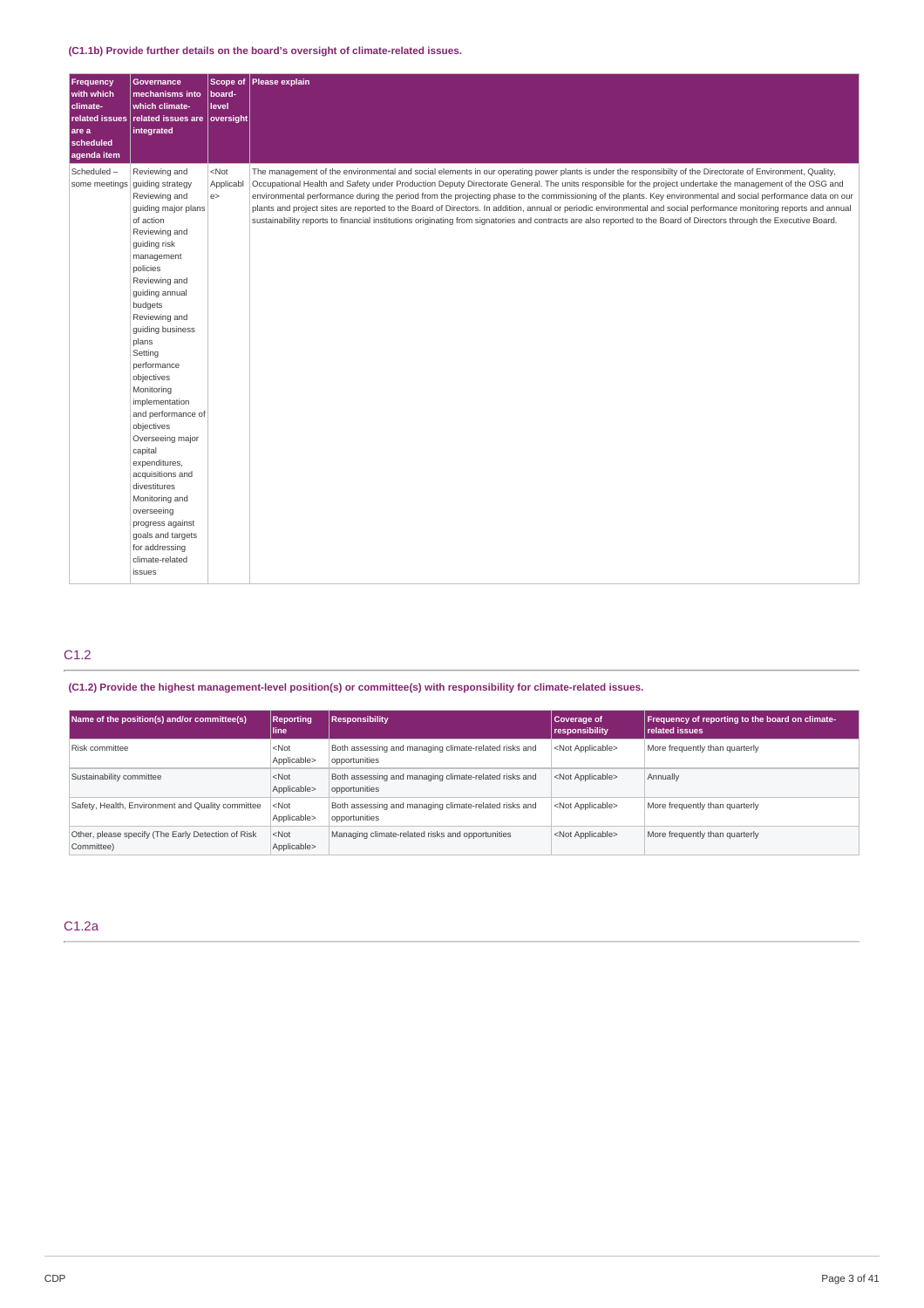(C1.2a) Describe where in the organizational structure this/these position(s) and/or committees lie, what their associated responsibilities are, and how climate**related issues are monitored (do not include the names of individuals).**

Akenerji has a holistic approach to sustainability, which integrates the environmental, economic and social dimensions of sustainability through the support of various departments. The ultimate responsibility is given to the highest level of decision making authority, and it is the board of directors.

In order to manage and report sustainability efforts and achievements in a more holistic manner, a Sustainability Committee was established within Akenerji in 2013. The business units represented at the Sustainability Committee are as follows:

- Health, Safety, Environment and Quality (Leader)
- Accounting and Tax Management
- Corporate Communications
- Energy Services
- Trade
- Natural Gas Supply and Trading
- Human Resources
- Legal Affairs
- Procurement
- Projects
- Strategic Planning and Risk Management

All climate change-related efforts and achievements at Akenerji are reported to the CEO. To manage these efforts, Akenerji has a Quality Project Team under the lead of the Health, Safety, Environment and Quality (HSEQ) department. The Quality Project Team consists of 11 employees including environmental engineers, health & safety specialists, and engineers and operators from the power plants.

The Quality Project Team has regular meetings to check the status of our efforts under ISO 9001 (Quality), ISO 14001 (Environment) and OHSAS 18001 / ISO 45001 (Health and Safety), and ISO 14064-1 Verification to ensure compliance with applicable environmental, health and safety regulations, to make gap analysis, and to plan for continuous improvements.

Our internal auditors were selected to have at least one person from each department, and they have been trained by an external consultancy firm to in order to improve and maintain HSEQ management systems. All departments accept responsibility for climate change and involve the risks and opportunities in their decision making processes, embed them into their sustainability targets. The coordination of efforts for dealing with the risk and opportunities of climate change are coordinated by the Health, Safety, Environment and Quality (HSEQ) department. In addition to internal trainings, to increase the number of our internal auditors and enlarge the internal audit team,

In our operating power plants, the Directorates of Health, Safety, Environment and Quality, that operate under the function of the Power Generation Directorate are responsible for the management of environmental sustainability efforts. Directorate of Health, Safety, Environment and Quality is responsible for the OHS and environmental performance throughout the process starting with project phase until the full operation of plants.

Internal and external communication of sustainability performance is carried out through annual environmental and social performance monitoring reports for creditors, and management systems and annual sustainability reports, and they are reported to the Board of Directors via the Executive Board.

In addition to the Sustainability Committee; the risks and opportunities are also evaluated and managed by The Early Detection of Risk Committee: The Committee was established under the supervision of the Akenerji Board of Directors. Members are appointed by the Board of Directors in accordance with the related legislation provisions. The Committee ensures that appropriate risk management processes and capabilities are in place in order to timely identify the risks which may danger the Company's existence, development and continuity, and does studies for to apply necessary preventive actions and to manage risks. The Early Detection of Risk Committee convenes bimonthly and reports to the Board of Directors. Members are appointed by the Board of Directors in accordance with the related legislation provisions.

Risk Management Committee, while the risks are managed within the Framework of ERM, the Risk Management Committee was established to take quicker decisions and take immediate actions due to the changing conditions. The Committee members are composed of the General Manager, Deputy General Manager, Directors and Strategic Planning and Risk Manager. The Committee convenes on a monthly basis, and it is ensured that the necessary actions are taken by discussing the risks that the Company incurs/may incur.

# C1.3

(C1.3) Do you provide incentives for the management of climate-related issues, including the attainment of targets?

|       | ovide incentives for the management of climate-related issues | comment |
|-------|---------------------------------------------------------------|---------|
| Row 1 |                                                               |         |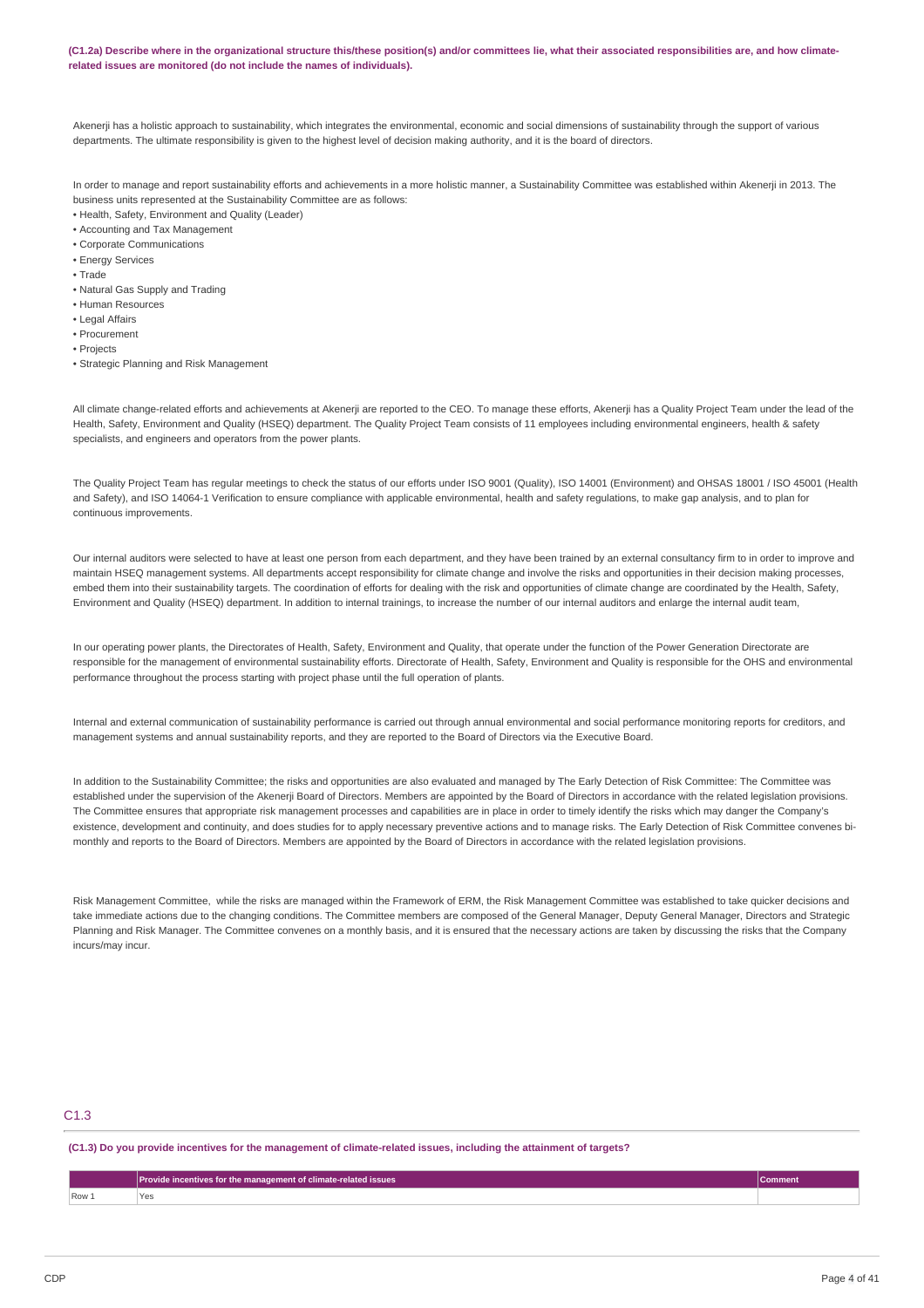(C1.3a) Provide further details on the incentives provided for the management of climate-related issues (do not include the names of individuals).

| <b>Entitled to incentive</b>                     | <b>Type of</b>                    | Activity<br>incentive inventivized                                             | <b>Comment</b>                                                                                                                                                                                                                                                                                                                                                                                                                                                                                                                                                                                                                                                                       |
|--------------------------------------------------|-----------------------------------|--------------------------------------------------------------------------------|--------------------------------------------------------------------------------------------------------------------------------------------------------------------------------------------------------------------------------------------------------------------------------------------------------------------------------------------------------------------------------------------------------------------------------------------------------------------------------------------------------------------------------------------------------------------------------------------------------------------------------------------------------------------------------------|
| Board/Executive board                            | Non-<br>monetary change<br>reward | <b>Behavior</b><br>related<br>indicator                                        | Board of Directors has the ultimate responsibility about the overall sustainability performance of Akenerji. The pioneer role of Akenerji in Turkish energy sector<br>could be realized with the vision of the Board.                                                                                                                                                                                                                                                                                                                                                                                                                                                                |
| Environment/Sustainability   Monetary<br>manager | reward                            | Other (please<br>specify)<br>(Successful<br>impl. of<br>carbon<br>management)  | A performance based compensation is available for HSEQ Department staff based on the pre-determined targets. In terms of carbon management<br>performance, (Emissions reduction project, Emissions reduction target, Energy reduction target, Efficiency target, Behavior change related indicator) Carbon<br>Management Project is one of the key considerations for bonus determination for the Health, Safety, Environment and Quality (HSEQ) Manager and<br>environmental engineer in the HSEQ Department.                                                                                                                                                                       |
| All employees                                    | Monetary<br>reward                | Other (please)<br>specify)<br>(Projects)                                       | All employees have personal performance indicators as well and are rewarded when they reached the target. All employees can suggest improvements to<br>reduce the environmental footprint of the company through filling out questionnaires to be submitted to their supervisors and to HSEO directly. There is an<br>opportunity for the employees especially for the ones working at the power plants to receive monetary reward, in case their suggestions are considered to<br>have a significant improvement in the company's environmental performance, and are implemented following the evaluation. Projects are about Emissions<br>reduction, Energy reduction, Efficiency. |
| Board/Executive board                            | Monetary<br>reward                | Other (please<br>specify)<br>(Energy<br>reduction and<br>Efficiency<br>target) | Board of Directors has the ultimate responsibility about the overall performance of Akenerji and bonus is delivered inline with the achievements of the targets<br>at the year end. Particularly, achievement of energy reduction target and increase of efficiency are of important targets for the Board.                                                                                                                                                                                                                                                                                                                                                                          |
| Environment/Sustainability Non-<br>manager       | monetary<br>reward                | <b>Behavior</b><br>change<br>related<br>indicator                              | HSEO Manager leads the Sustainability Team of Akenerji and encourages all employees for reduction of emissions, energy used and improvement of<br>efficiency. Beyond achievement of KPIs and monetary rewards; recognition among Akenerji, Akkök Group, ČEZ Group, Turkish energy sector, and energy<br>sector, and worldwide via energy, emission, sustainability dimensions have great importance especially for Environment & Sustainability Managers.                                                                                                                                                                                                                            |

# C2. Risks and opportunities

# C2.1

(C2.1) Does your organization have a process for identifying, assessing, and responding to climate-related risks and opportunities? Yes

### C2.1a

**(C2.1a) How does your organization define short-, medium- and long-term time horizons?**

|             | From (years) | To (years) | <b>Comment</b>           |
|-------------|--------------|------------|--------------------------|
| Short-term  |              |            | Short term is 0-2 years  |
| Medium-term |              |            | Medium-term is 2-5 years |
| Long-term   |              | 20         | Long-term is 5-20 years  |

# C2.1b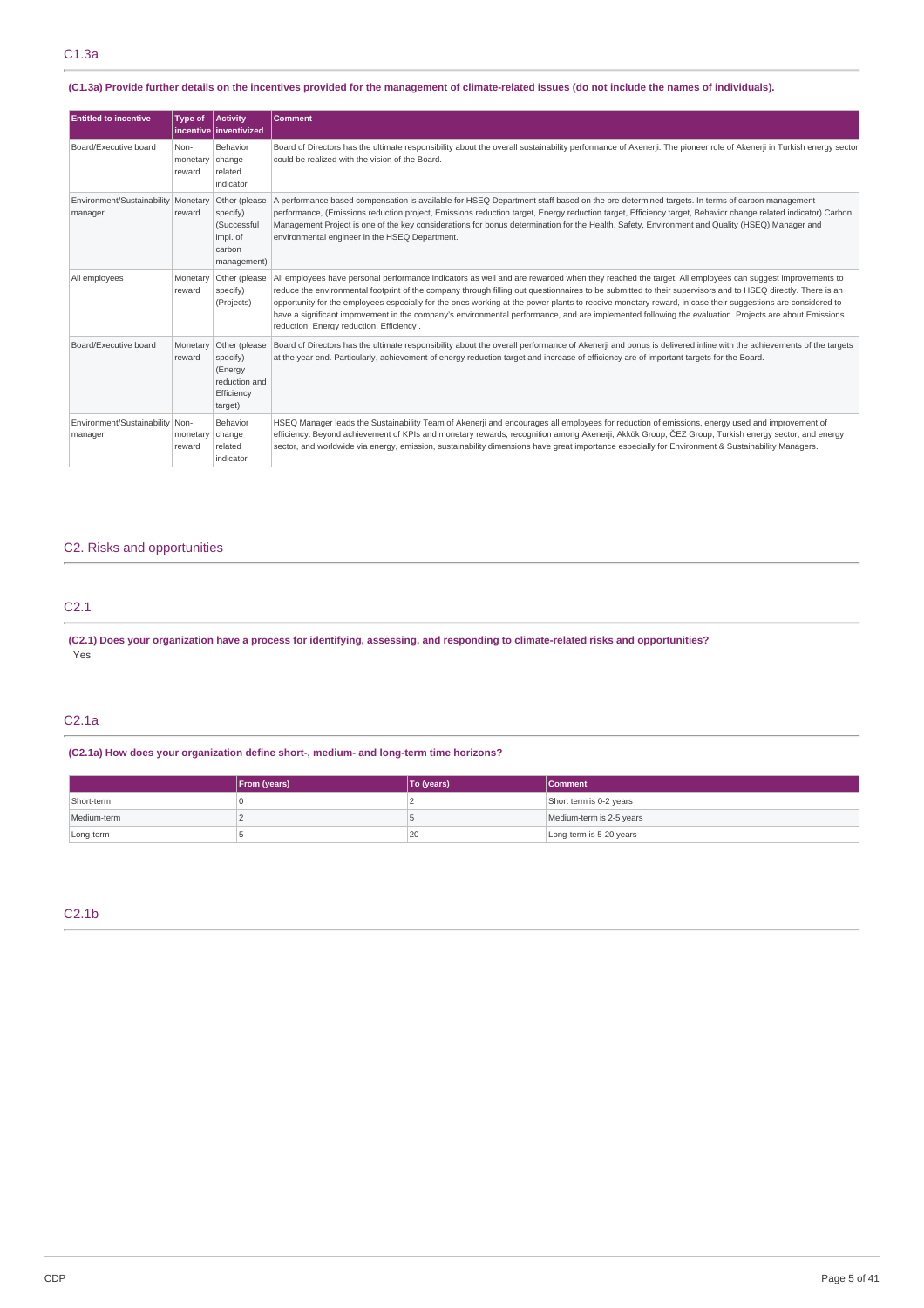#### **(C2.1b) How does your organization define substantive financial or strategic impact on your business?**

#### 1 Evaluation of Risks

Risks are evaluated based on certain assumptions and criteria; and risk levels are determined. Opportunities, if any, are also analyzed based on a cost-benefit analysis.

Unit Risk Responsible, in coordination with unit personnel, evaluates risks in two stages;

### **1. Gross (Inherent) Risk Evaluation:**

### **2. Net (Residual) Risk Evaluation:**

Following are the important sections that must be filled under "Gross (Inherent) Risk Evaluation" and "Net (Residual) Risk Evaluation" in the Risk Register

#### **Impact**

Each risk may have one or more type of impact. In that respect Akenerji risks are categorized under five headings;

- · Reputation risks
- · Compliance risks
- · Strategic risks
- · Operational risks
- · Financial risks

Risk categorization tables in Annex 3 determine which category(ies) a risk belongs to. Scoring for each risk category is done according to the criteria given in Annex 2, using a 5-scale scoring table.

In case a risk impacts more than one category, the highest impact score is taken into consideration while calculating risk level.

### **Likelihood**

Mathematical value of the probability that a risk may occur. Scoring for Likelihood is done according to the criteria given in Annex 1, using a 5-scale scoring table.

#### **Risk Level**

A number that is the product of Impact and Likelihood values

 $Image X$  Likelihood = Risk Level

### **Base (notes) for Calculation**

Assumptions used in risk impact and likelihood evaluation, examples and scenarios are explained under this section in the Risk Register.

#### **Existing Controls**

Existing Controls are risk-mitigating activities. All existing risk-mitigating controls for each Akenerji risk are identified and documented in the Risk Register. These may be business processes, procedures, systems, programs, physical infrastructure, trainings, etc.

#### **Cost of Risk**

Cost of risk is the amount of financial loss that Akenerji bears in case a risk occurs. Not all risks leads to financial loss.

Risk Level are identified according to the risk scores. Risks with score higher than 15 are considered as substantive and for these riskss action plans are **carried out.**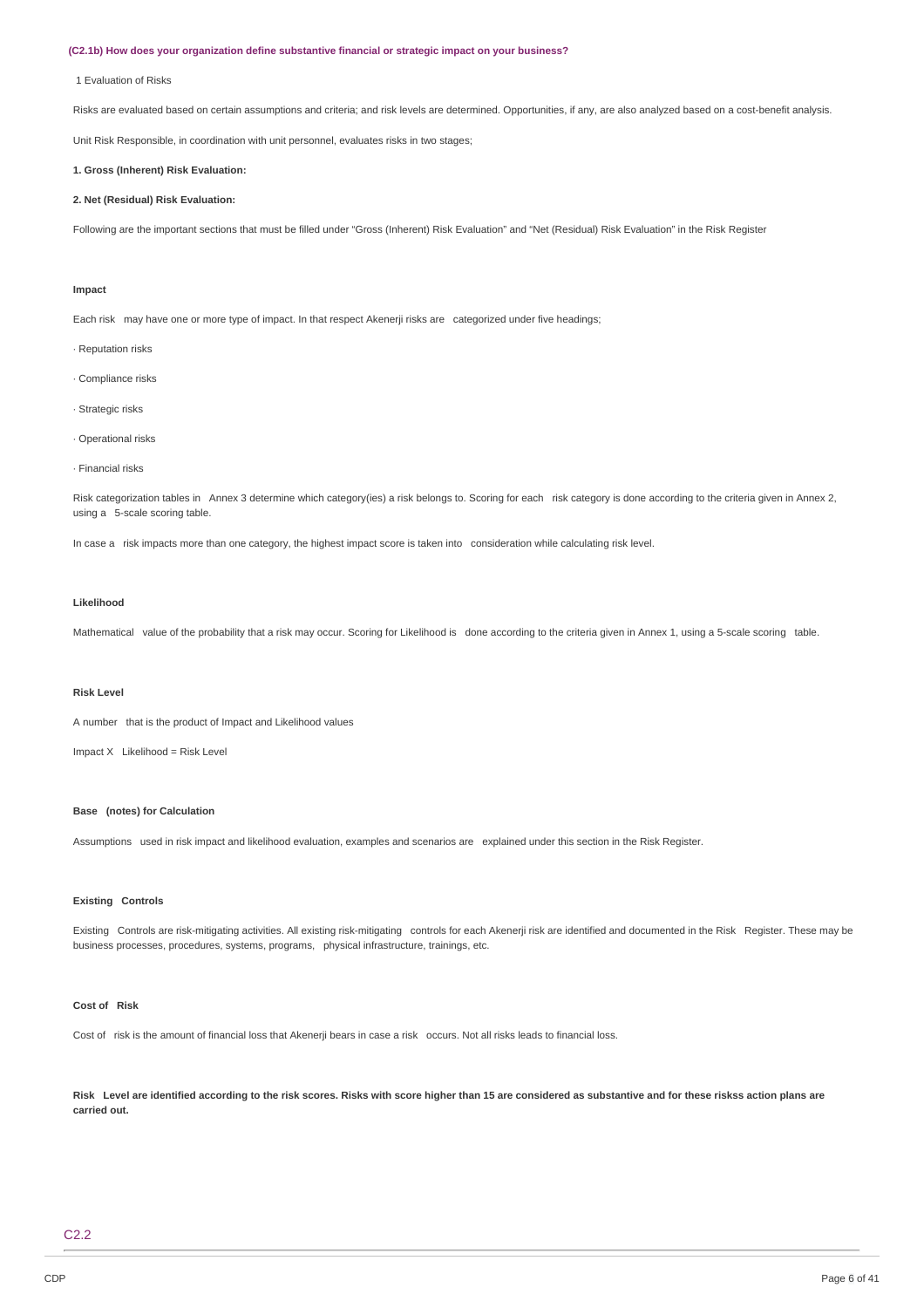#### **(C2.2) Describe your process(es) for identifying, assessing and responding to climate-related risks and opportunities.**

**Value chain stage(s) covered** Direct operations

### **Risk management process**

Integrated into multi-disciplinary company-wide risk management process

**Frequency of assessment** More than once a year

### **Time horizon(s) covered**

Short-term Medium-term Long-term

### **Description of process**

Akenerji's ERM process provides a systematic method for effective decision-making and timely response as soon as risks arise including climate-related risks, while establishing the context for risk detection, evaluation, response, reporting and monitoring of risks and opportunities. Akenerji's risk maps are based on each business unit's risk register. These risk registers are reviewed and updated in line within the framework of the ERM process and under the supervision of Business Unit Risk Responsibles. Akenerji ERM scope and framework were established based on the risk appetite and tolerance in analyzing and managing risks coherent with company's targets and business segment; risk assessment criteria; risk categories and the ERM strategy. Following are taken into consideration while identifying circumstances that may negatively impact company activities: • Company's main business operations • Strategic goals • Physical environment • Corporate culture • Employees • Past experiences (losses or failures) • External factors • Findings of audits, etc. Risks that are identified in the previous stage are evaluated based on certain assumptions and criteria; and risk levels are determined. Opportunities, if any, are also analyzed based on a cost-benefit analysis. BoD determines what type of risk response should be used by choosing among 5 different response types below, while taking into account the root causes, net risk level and Akenerji risk appetite; • Accept: Accepting the risk at its existing level • Avoid: Avoiding the risk by quitting/freezing the activities that expose the company to the risk • Mitigate: Implementing policies/procedures and risk mitigating controls in order to lower the risk to an acceptable level • Transfer: Transfer the risk or the activities that expose the company to the risk to a third party An action plan is designed for each risk response (avoid, mitigate, transfer) other than "Accept." Within the action plan; • Describe action: Action plans, in general, are designed by Unit Risk Responsibles and undertaken by the Risk Owner. However, some risks may require RMC's intervention. Also, RMC's contribution is expected when designing action plans for high-level risks. Scope of RMC's contribution to action plan is determined by the level of the relevant risk and based on the table below. It is considered that Akenerji ERM process is an effective program that meets relevant needs; existiting ERM competencies are improved. Improvement and effectiveness of risk treatment strategies are evaluated and risks are periodically reported.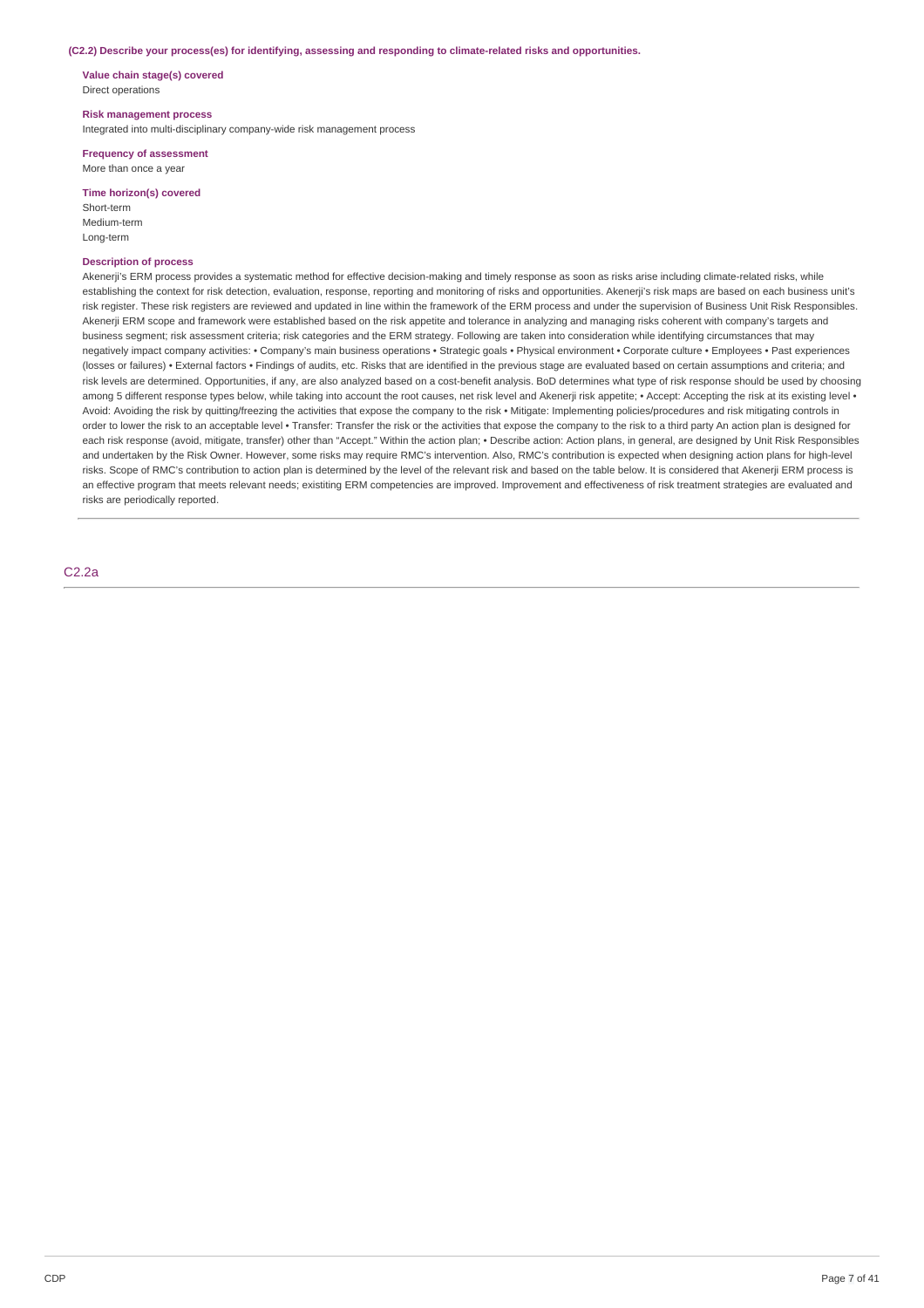#### **(C2.2a) Which risk types are considered in your organization's climate-related risk assessments?**

|                        | &                               | Relevance Please explain                                                                                                                                                                                                                                                                                                                                                                                                                                                                                                                                                                                                                                                                                                                                                                                                                                                                                                                                                                                                                                                                                                                                                                                                                                                                                                                                                                                                                                                                                                                                                                                                                                                                                                                                                                                                                                                                                                                                                                                                                                                                                                                                                                                                                                                                                                                                    |
|------------------------|---------------------------------|-------------------------------------------------------------------------------------------------------------------------------------------------------------------------------------------------------------------------------------------------------------------------------------------------------------------------------------------------------------------------------------------------------------------------------------------------------------------------------------------------------------------------------------------------------------------------------------------------------------------------------------------------------------------------------------------------------------------------------------------------------------------------------------------------------------------------------------------------------------------------------------------------------------------------------------------------------------------------------------------------------------------------------------------------------------------------------------------------------------------------------------------------------------------------------------------------------------------------------------------------------------------------------------------------------------------------------------------------------------------------------------------------------------------------------------------------------------------------------------------------------------------------------------------------------------------------------------------------------------------------------------------------------------------------------------------------------------------------------------------------------------------------------------------------------------------------------------------------------------------------------------------------------------------------------------------------------------------------------------------------------------------------------------------------------------------------------------------------------------------------------------------------------------------------------------------------------------------------------------------------------------------------------------------------------------------------------------------------------------|
|                        | inclusion                       |                                                                                                                                                                                                                                                                                                                                                                                                                                                                                                                                                                                                                                                                                                                                                                                                                                                                                                                                                                                                                                                                                                                                                                                                                                                                                                                                                                                                                                                                                                                                                                                                                                                                                                                                                                                                                                                                                                                                                                                                                                                                                                                                                                                                                                                                                                                                                             |
| Current<br>regulation  | Relevant,<br>always<br>included | Climate-related regulatory risks are included in Akenerji's ERM system. For example carbon emissions, which are the leading cause of global climate change. The Regulation Concerning<br>Monitoring of Greenhouse Gas Emissions was issued by the Turkish Ministry of Environment and Urbanism (MoEU) and published in the Official Gazette on 25 April 2012. It is generally<br>based on the United Nations Framework Convention on Climate Change and the Kyoto Protocol. The purpose of the Regulation is to set forth the principles and procedures for monitoring<br>and reporting of greenhouse gases (GHG) arising from the facilities performing the activities listed in Annex 1 of the Regulation. Akenerji's natural gas CCGT power plant "Erzin" with 904<br>MW of installed capacity is subject to the Regulation as per Annex 1. Pursuant to Article 6 of the Regulation, operators of the Facilities shall monitor the GHG arising from their Facilities<br>according to the principles set forth in the Regulation, and shall prepare a GHG monitoring plan for this purpose. The operators of the Facilities shall submit their monitoring plan to the<br>Ministry of Environment for approval and registration. Furthermore, as per Article 7 of the Regulation, the operators of such Facilities shall submit an annual GHG report prepared in<br>accordance with the monitoring plan to the MoEU for the GHG emissions observed in the previous calendar year. Both the GHG monitoring plans and the annual GHG reports shall be<br>verified by accredited verification institutions before their submission to the MoEU. The "Greenhouse Gas Monitoring Plan" for the Erzin natural gas CCGT that was prepared within the<br>scope of the Regulations was submitted to and approved by the MoEU. Greenhouse gas emission of Erzin power plant has been monitored and reported (verified by accreditors) monthly<br>in conformity with the Greenhouse Gas Monitoring Plan approved by the Ministry. In Akenerji, the Department of Environment, Quality and OHS is responsible for managing the related<br>processes, therefore the related risk. The related risk has been defined, assessed, continuously being monitored and reported within the framework of Akenerji ERM process through risk<br>registers and other risk reports. |
| Emerging<br>regulation | Relevant,<br>always<br>included | Since the Paris Agreement having entered into force, the global attention is on the implementation. The issue of carbon pricing has gained increased interest as a result of the global<br>agreement. Which is also a subject for Turkey, since Turkey submitted its intended national determined contribution (INDC) in the run-up to the Paris conference pledging intended<br>greenhouse gas (GHG) emissions reductions of up to 21% in 2030 as compared to a business as usual scenario. To support the formulation of Turkey's low carbon development policies,<br>Turkey received a grant from the World Bank Partnership for Market Readiness (PMR). The projects are implemented by the Ministry of Environment and Urbanization (MoEU) through the<br>Climate Change Department (CCD). 1st Phase of the Project completed, and now the project is at the 2nd Phase. Turkey is considering the use of market based instruments such as<br>carbon pricing to reach its climate change mitigation targets as said in the Project's report "Roadmap for the Consideration of Establishment and Operation of a Greenhouse Gas<br>Emissions Trading System in Turkey". Akenerji is closely monitoring the GHG emissions trading system, carbon pricing and other climate-change related regulatory developments through<br>consultation with policy makers, attending related events and workshops, etc. Carbon pricing and such regulatory changes and their impacts on our business are considered in a separate<br>CO2 scenario analysis. The related risk has been defined, assessed, continuously being monitored and reported within the framework of Akenerji ERM process through risk registers and<br>other risk reports.                                                                                                                                                                                                                                                                                                                                                                                                                                                                                                                                                                                                                       |
| Technology Relevant,   | always<br>included              | Akenerji considers technology in assessing especially strategic and operational risks within the Akenerji ERM process. The electric utility industry is a key player in climate change<br>mitigation. Akenerji evaluates the existing technology of its power plants and closely monitor the technological developments in the market when analyzing options to mitigate GHG<br>emissions by increased efficiency, fuel switching, GHG capture, etc. and considers adaptation strategies to changing climate conditions which could affect the power generation capacities<br>of its power plants.                                                                                                                                                                                                                                                                                                                                                                                                                                                                                                                                                                                                                                                                                                                                                                                                                                                                                                                                                                                                                                                                                                                                                                                                                                                                                                                                                                                                                                                                                                                                                                                                                                                                                                                                                          |
| Legal                  | Relevant,<br>always<br>included | Electric utilities sector in Turkey is regulated by the rules created by government/local authorities which the utility companies must adhere to by law. Akenerji ERM system covers<br>compliance assessment to legal risks arising from Akenerji's activities. There are number of regulative arrangements with regards to climate change related legal and regulatory framework,<br>some are already in force (Regulation on the Monitoring of GHG Emissions, The Energy Efficiency Law No. 5627, etc.) and some in the pipeline/ at design stage. Akenerji strictly<br>compliance with laws and regulations, committed to sustaining a strong management and control systems and strategies, closely follows the developments in regulatory environment and<br>adapts its strategies accordingly.                                                                                                                                                                                                                                                                                                                                                                                                                                                                                                                                                                                                                                                                                                                                                                                                                                                                                                                                                                                                                                                                                                                                                                                                                                                                                                                                                                                                                                                                                                                                                        |
| Market                 | Relevant,<br>always<br>included | Climate change and therefore the low-carbon policies together with the developments in technology highly effecting the electricity market, the electricity prices, the electricity demand,<br>customer and competitor behaviors. Akenerji considers climate change related market risks in its strategy and business plan. As an example, long-term electricity price forecasting study<br>and strategic plan study is made every year. Scenario analysis made for commodity price, demand and supply forecasting. Climate change related government policies, customer<br>behaviors, technological developments (ex: higher efficiency power plants, etc.) and other risks and/or opportunities are taken into consideration during scenario analysis.                                                                                                                                                                                                                                                                                                                                                                                                                                                                                                                                                                                                                                                                                                                                                                                                                                                                                                                                                                                                                                                                                                                                                                                                                                                                                                                                                                                                                                                                                                                                                                                                     |
| Reputation             | Relevant,<br>always<br>included | Climate change results in negative impacts to society in different ways. Reputation risk to Akenerji brand is assessed for any event including climate change related events (physical: flood,<br>drought, etc. and transitional). As an example to mitigate flood risk impact to the society, we prioritize the safety and security of the local populations residing within the impact zones of our<br>operations through awareness raising and preservation. This is an example to the actions we take with intentions to prevent and mitigate the environmental and social risks. Our company<br>is committed to fulfill its responsibilities towards its customers, employees, suppliers and business partners, rivals, and the environment and the society.                                                                                                                                                                                                                                                                                                                                                                                                                                                                                                                                                                                                                                                                                                                                                                                                                                                                                                                                                                                                                                                                                                                                                                                                                                                                                                                                                                                                                                                                                                                                                                                           |
| Acute<br>physical      | Relevant.<br>always<br>included | The climate change is deriving severe weather events such as floods, droughts, temperatures well above the seasonal mean temperatures (heat-waves) etc. These events have a direct<br>impact on Akenerji operations and may result in asset damages, operation cuts, reduced efficiency, etc. Akenerji considers acute physical events in risk assessment. Akenerji manages<br>these risks by; -using tools for weather forecasting to predict hydrology to limit the economic and social damage caused by an increasing frequency and intensity of heavy rains, droughts,<br>etc. -monitoring slope stability at some power plants to be able to mitigate erosion and possible damages to the power plant and/or surrounding environment as a result of heavy rains -<br>managing via diversified energy portfolio (hydro, natural gas, wind PPs in different locations) etc.                                                                                                                                                                                                                                                                                                                                                                                                                                                                                                                                                                                                                                                                                                                                                                                                                                                                                                                                                                                                                                                                                                                                                                                                                                                                                                                                                                                                                                                                              |
| Chronic<br>physical    | Relevant,<br>always<br>included | Akenerji considers also chronic physical events in risk assessment. For example water scarcity, reduced inflow due to reduced precipitation has negative effects on hydropower generation.<br>Akenerji manages these risks by; -using tools for weather forecasting to predict hydrology to limit the economic loss -use of historical water inflow data, etc. for modelling (forecasting) -<br>managing via diversified energy portfolio (hydro, natural gas, wind PPs in different locations) etc.                                                                                                                                                                                                                                                                                                                                                                                                                                                                                                                                                                                                                                                                                                                                                                                                                                                                                                                                                                                                                                                                                                                                                                                                                                                                                                                                                                                                                                                                                                                                                                                                                                                                                                                                                                                                                                                        |

### C2.3

(C2.3) Have you identified any inherent climate-related risks with the potential to have a substantive financial or strategic impact on your business? Yes

### C2.3a

(C2.3a) Provide details of risks identified with the potential to have a substantive financial or strategic impact on your business.

### **Identifier**

Risk 1

**Where in the value chain does the risk driver occur?** Direct operations

# **Risk type & Primary climate-related risk driver**

Emerging regulation **Carbon pricing mechanisms** Carbon pricing mechanisms

### **Primary potential financial impact**

Increased indirect (operating) costs

### **Climate risk type mapped to traditional financial services industry risk classification**

<Not Applicable>

### **Company-specific description**

Within the framework of approximation to UNFCCC; Turkey submitted its intended national determined contribution (INDC) in the run-up to the Paris conference pledging intended greenhouse gas (GHG) emissions reductions of up to 21% in 2030 as compared to a business as usual scenario. Two policies can be applied that deliver an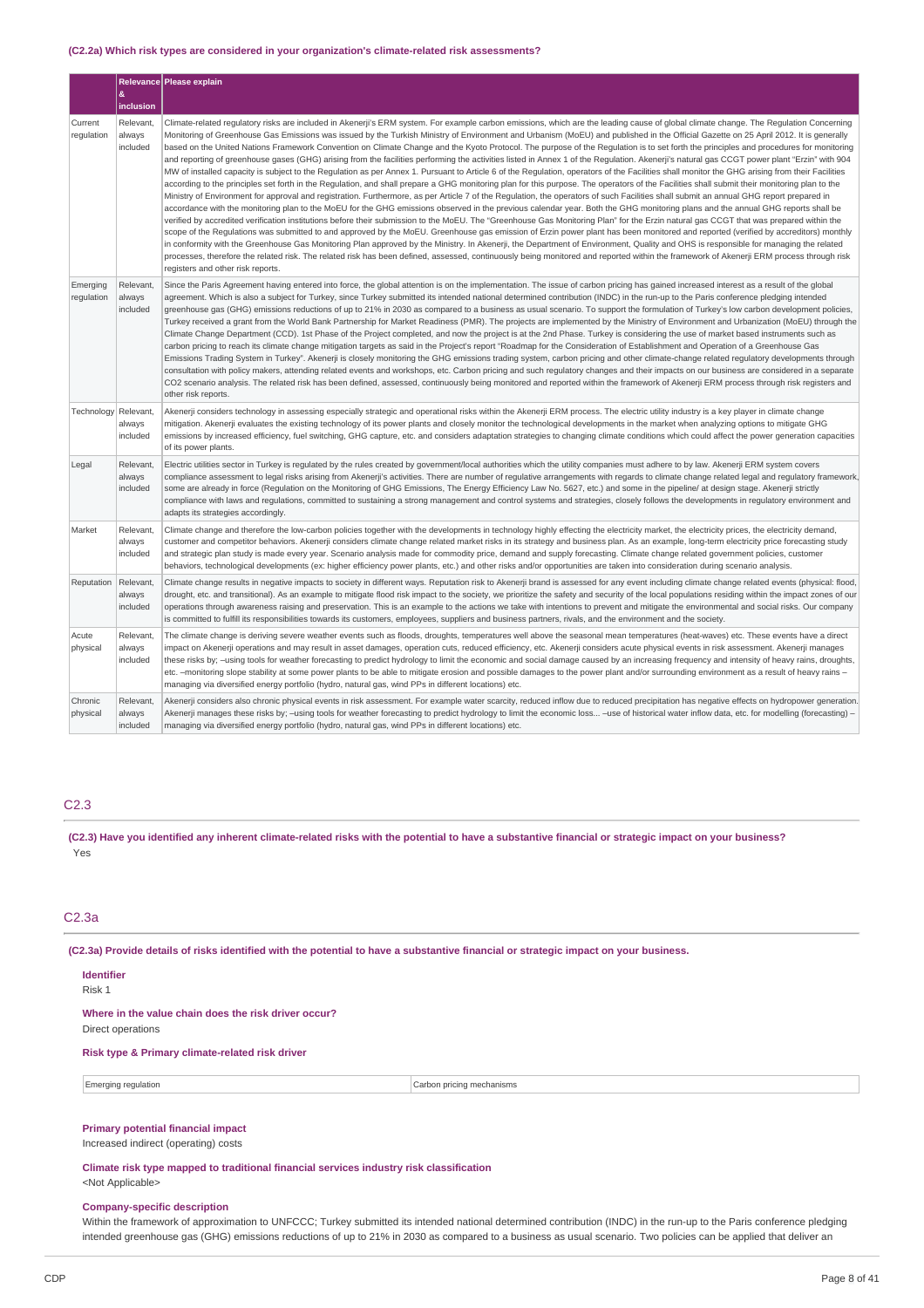explicit price on GHG emissions: a tax on GHG emissions and emissions trading. Turkey develops national emission reduction plan within the framework of EU-ETS Acquis approximation. If Turkey commits to make mitigation, carbon taxes may be introduced to energy intensive sector at the first attempt and this could adversely affect the operational costs of our thermal power plant. Turkey is also considering the use of market based instruments such as carbon pricing to reach its climate change mitigation targets. An emissions trading system (ETS), sets a limit (or cap) on greenhouse gas (GHG) emissions from installations covered by the system. Installations covered under the ETS need to surrender emissions allowance to cover the total volume of GHG emitted.

**Time horizon** Long-term

**Likelihood**

Very likely

**Magnitude of impact**

High

#### **Are you able to provide a potential financial impact figure?** Yes, an estimated range

**Potential financial impact figure (currency)** <Not Applicable>

**Potential financial impact figure – minimum (currency)**

1281093

**Potential financial impact figure – maximum (currency)** 17914677

### **Explanation of financial impact figure**

Carbon emission of Erzin natural gas power plant of Akenerji was 1,628,607 tonne CO2e in 2017, and 1,281,093 in 2018, which depends on the annual generation. If it is assumed that a carbon tax of 1 to 11 US\$/tCO2e is introduced to the Turkish market, total tax associated with overall emissions of Akenerii would be around from 1,281,093 to 17,914,677 US\$ for 2017. Therefore, the estimated negative financial impact could be around these values per annum, depending on the price for carbon tax and the annual produced carbon emission.

**Cost of response to risk**

 $\Omega$ 

### **Description of response and explanation of cost calculation**

Akenerji closely monitors regulatory changes and seeks ways for adaption before any new regulations get into force. Akenerji is evaluating emission reduction possibilities for long term plans. The strategy may involve in (1) implementing higher efficiency gas turbines, (2) phasing out low efficiency/old natural gas power plant, (3) carbon sequestration and storage and/or (4) investing in renewable energy. (5) carbon offsets by Akenerji's renewable power generation

#### **Comment**

Until to the end of 2017, Akenerji has invested around a total of US\$ 700 mio. in renewable energy production. Akenerji's only thermal power plant of Erzin, which had a total investment cost of US\$ 900 mio., is equiped with high efficiency gas turbines (58%, F type) that is already satsfying European standards. Akenerji shut-down its lowefficiency old natural gas power plants. Currently, Akenerji doesn't have any specific cost for the management of this risk. Akenerji is evaluating the possible emission reduction actions to be taken within the long-term.

#### **Identifier**

Risk 2

#### **Where in the value chain does the risk driver occur?** Direct operations

**Risk type & Primary climate-related risk driver**

Emerging regulation **Enhanced emissions-reporting obligations** 

#### **Primary potential financial impact** Increased direct costs

**Climate risk type mapped to traditional financial services industry risk classification** <Not Applicable>

#### **Company-specific description**

Inline with the studies on National regulation regarding GHG emissions; a law put into force about Mandatory Carbon reporting in Turkey. (Turkish Regulation for Monitoring, Reporting and Verification of Greenhouse Gas Emissions – official journal 28.12.2014 dated and 29219 numbered.) The purpose of the Regulation is to set forth the principles and procedures for monitoring and reporting of greenhouse gases arising from the facilities performing the activities listed in Annex 1 of the Regulation, which are using energy intensively (Frzin natural gas power plant of Akenerii is covered under Annex 1). Pursuant to Article 6 of the Regulation, operators of the Facilities shall monitor the GHG arising from their Facilities according to the principles set forth in the Regulation, and shall prepare a GHG monitoring plan for this purpose. Furthermore, as per Article 7 of the Regulation, the operators of such Facilities shall submit an annual GHG report prepared in accordance with the monitoring plan to the Ministry of Environment by the end of each April for the GHG emissions observed in the previous calendar year. 1st reports submitted in April 2016. Any failure on reporting obligations results in penalty.

**Time horizon** Short-term

**Likelihood** Exceptionally unlikely

**Magnitude of impact** Low

**Are you able to provide a potential financial impact figure?** Yes, a single figure estimate

**Potential financial impact figure (currency)** 28000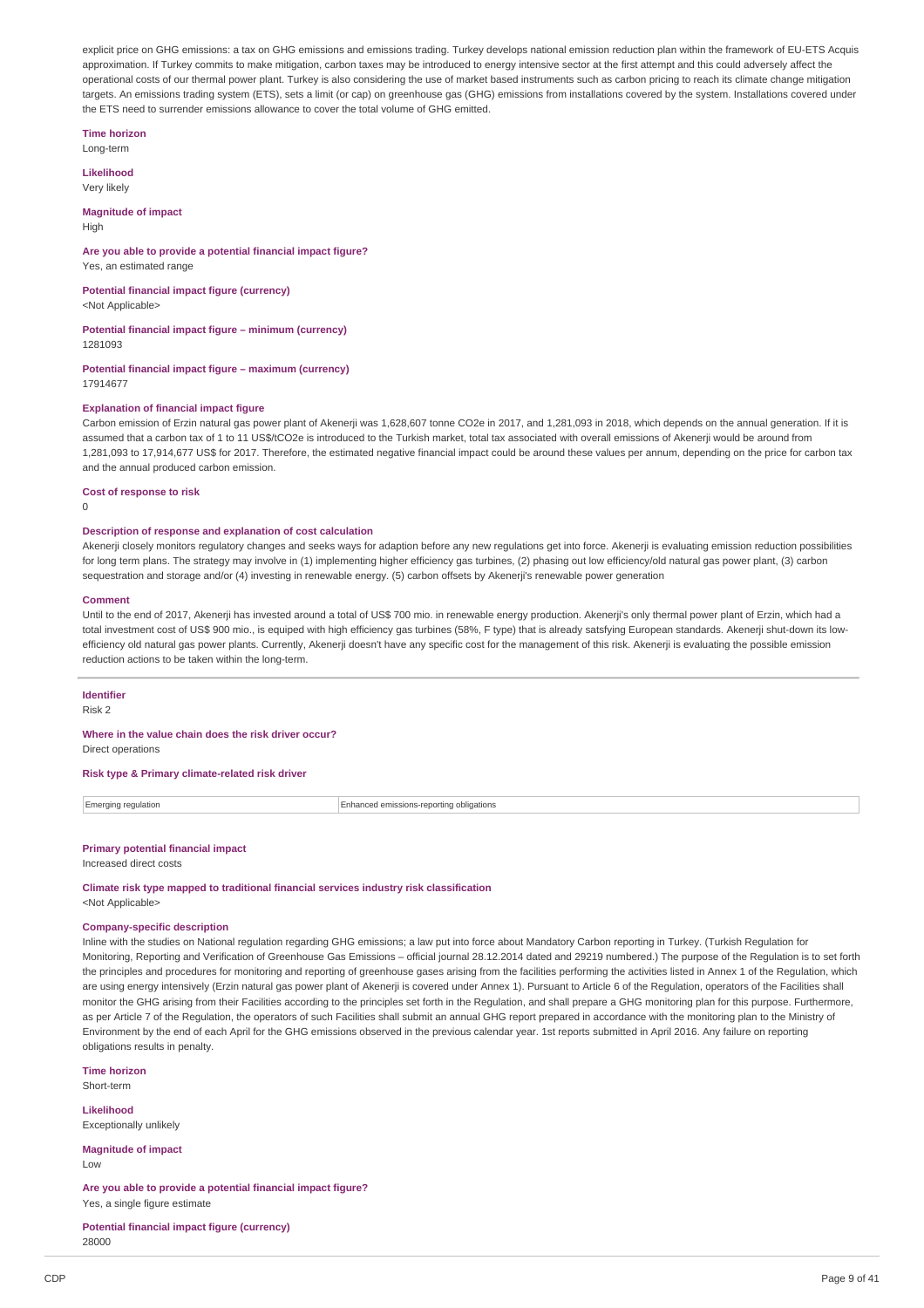#### **Potential financial impact figure – minimum (currency)**

<Not Applicable>

#### **Potential financial impact figure – maximum (currency)** <Not Applicable>

#### **Explanation of financial impact figure**

As a negative financial impact; failure to meet obligations under the Regulation for Monitoring, Reporting and Verification of Greenhouse Gas Emissions could result in a penalty of up to US\$ 28,000 annually per applicable facility according to the regulation and at current rates.

#### **Cost of response to risk**

814150

#### **Description of response and explanation of cost calculation**

Akenerji submitted its monitoring plan to the related Ministry. Since the Law for Carbon emissions reporting became mandatory in 2015, Akenerji submits an annual GHG report that is prepared in accordance with the monitoring plan to the Ministry of Environment for the GHG emissions observed in the previous calendar year. Both the GHG monitoring plans and the annual GHG reports are verified by accredited verification institutions before their submission to the Ministry of Environment.

#### **Comment**

Akenerii has installed an emission monitoring system to its power plant of Erzin, which is producing electricity from natural gas, to meet with its GHG emissions reporting obligations. The cost of the system was US\$ 814,150. In addition, Akenerji has to procure services from an accredited verification institution each year to get its monitoring plan and the report verified. As an additional to other operating costs, the cost of such services is ave. US\$ 8,500 per annum.

#### **Identifier**

Risk 3

#### **Where in the value chain does the risk driver occur?**

Direct operations

### **Risk type & Primary climate-related risk driver**

Chronic physical Changes in precipitation patterns and extreme variability in weather patterns

#### **Primary potential financial impact**

Decreased revenues due to reduced production capacity

#### **Climate risk type mapped to traditional financial services industry risk classification** <Not Applicable>

#### **Company-specific description**

Climate change is a key driver for hydropower. It will cause increased variability of precipitation events which will result in more severe and frequent floods and droughts, seasonal offsets, changes in seasonality, etc. In this risk, as a result of increase in average precipitation (increase in drought seasons) may cause reduced access to water for electricity generation for Akenerji's hydroelectric power plants.

#### **Time horizon**

Medium-term

# **Likelihood**

More likely than not

#### **Magnitude of impact**

High

#### **Are you able to provide a potential financial impact figure?** Yes, a single figure estimate

# **Potential financial impact figure (currency)**

38000000

### **Potential financial impact figure – minimum (currency)**

<Not Applicable>

#### **Potential financial impact figure – maximum (currency)** <Not Applicable>

#### **Explanation of financial impact figure**

Negative financial implications may change according to the magnitude of the drought, so the effect can not be clearly calculated. However, the revenue loss due to drought for the first 3 months of 2014 was roughly US\$ 38,000,000 when it was compared to the same period of the previous year. (Calculation is based on the differences in hydro generation values for the first three months of 2013 and 2014. The average market price for the first three months is used in the calculation.)

### **Cost of response to risk**

 $\Omega$ 

### **Description of response and explanation of cost calculation**

Energy is a vital source for the development of our country and to maintain the modern life style of human beings. Our prior goal is to provide continuous power supply on that purpose. For that reason, we diversify the electricity generation sources by investing in a state of art natural gas combined cycle power plant, which are considered as base load plants for security of supply. Besides, it provides electricity in high emission efficiency according to most of the natural gas power plants.

#### **Comment**

The management of this risk is currently a part of our daily business as we did avaluated within the short-term time horizon. Therefore, apart from the supporting tools for weather forecasting, which roughly has a cost of US\$ 15,000 pa, there is no other additional cost on top of the current OPEX. However, considering that the patterns are likely to change more in the future, Akenerji is studying the long-term affects of this risk on Akenerji's current assets, and looking for additional tools.

# **Identifier**

Risk 4

**Where in the value chain does the risk driver occur?**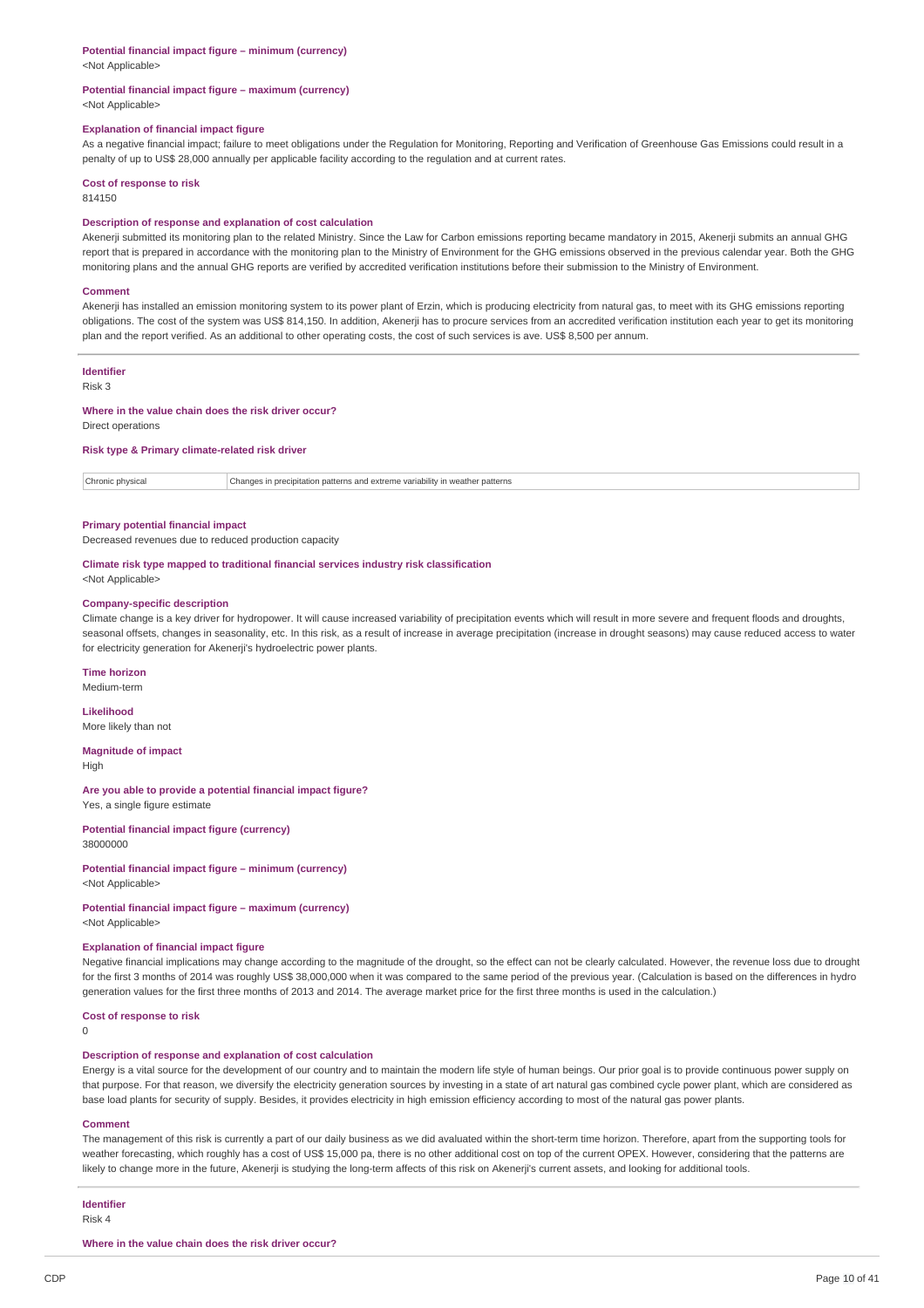#### Direct operations

#### **Risk type & Primary climate-related risk driver**

 $|$  Chronic physical  $|$  Chronic physical  $|$  Rising mean temperatures

### **Primary potential financial impact**

Decreased revenues due to reduced production capacity

**Climate risk type mapped to traditional financial services industry risk classification**

<Not Applicable>

#### **Company-specific description**

If summer heat is higher than expected, this would likely increase electricity demand, which would have an increasing effect on the electricity market prices. In such a case Akenerji may need to buy additional electricity from the market to cover its short position if any shortfall in renewables generation.

**Time horizon**

Short-term

**Likelihood** Likely

**Magnitude of impact**

High

#### **Are you able to provide a potential financial impact figure?**

Yes, a single figure estimate

**Potential financial impact figure (currency)** 8640000

#### **Potential financial impact figure – minimum (currency)**

<Not Applicable>

#### **Potential financial impact figure – maximum (currency)**

<Not Applicable>

#### **Explanation of financial impact figure**

If the difference between the market price and the contract of the customer is US\$ 10 per MWh, and Akenerji has a short position of 100 MW for a specific month (30-day), then costs would rise by US\$ 720,000/month., which makes US\$ 8,640,000/year. This figure could be used for estimated negative financial impact.

#### **Cost of response to risk**

 $\Omega$ 

#### **Description of response and explanation of cost calculation**

This can be overcome by planning the generation based on the weather forecasts and by diversifying the portfolio by investing in gas, hydro and wind in order to decrease the fuel price risk.

#### **Comment**

The management of this risk is currently a part of our daily business as we did avaluated within the short-term time horizon. Therefore, apart from the supporting tools for weather forecasting, which roughly has a cost of US\$ 15,000 pa, there is no other additional cost on top of the current OPEX. However, considering that the patterns are likely to change more in the future, Akenerji is studying the long-term affects of this risk on Akenerji's current assets.

#### **Identifier**

Risk 5

### **Where in the value chain does the risk driver occur?**

Direct operations

**Risk type & Primary climate-related risk driver**

Acute physical Increased severity and frequency of extreme weather events such as cyclones and floods

#### **Primary potential financial impact**

Increased capital expenditures

### **Climate risk type mapped to traditional financial services industry risk classification**

<Not Applicable>

### **Company-specific description**

Storm, strong wind and strong rain due to climate change may have impacts on all power plants. As it is explained by the scientists, it is likely that in a warmer climate heavy rainfall will increase and be produced by fewer more intense events. This could lead to longer dry spells and a higher risk of floods. It can damage power generation units and distribution lines of Hydroelectric Power Plants (HEPPs). Coastal areas are highly dynamic: storms batter, sea levels rise, and land shifts. This already poses problems for the safety (flooding, loss of power, loss of communications, blockage of evacuation routes and equipment malfunction, etc.) of Erzin natural gas power plant, which located near by the sea.

**Time horizon** Long-term

**Likelihood** About as likely as not

**Magnitude of impact** High

**Are you able to provide a potential financial impact figure?** Yes, a single figure estimate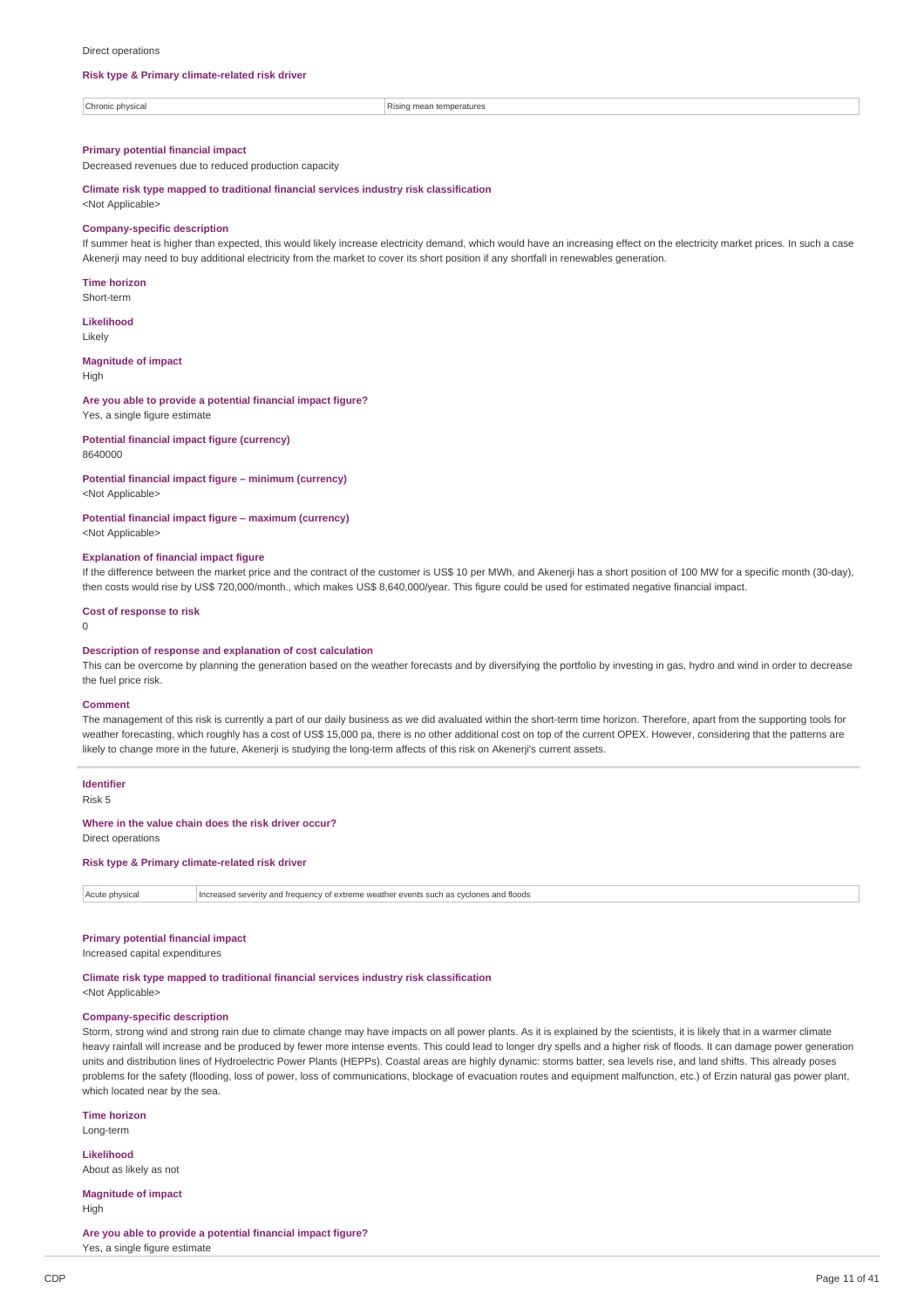#### **Potential financial impact figure – minimum (currency)** <Not Applicable>

**Potential financial impact figure – maximum (currency)**

<Not Applicable>

#### **Explanation of financial impact figure**

Financial implications have a broad scale of possibilities depending on the impact. Therefore, both the impact and its financial negative implication can differ according to the magnitude of the damage. In case of such event, heavy damage on power plants, power distribution lines, loss of power generation due to stopped operation, loss from the electricity sales from assets due to market prices, etc. shall be considered for the financial impact calculations. Although such a case study with exact figures doesn't exist, any cost of such event higher than US\$ 10 mio. can be considered as with high impact.

#### **Cost of response to risk**

 $\Omega$ 

#### **Description of response and explanation of cost calculation**

Since we can not have a direct control over the such events. Akenerii improves its emergency response capacities, include severe weather events in the insurance of our power plants, etc. Apart form that all our power plants are designed and built in accordance with the long-term historical data of such extreme weather events which is especially important for the dam design, etc. for hydroelectrci power plantsfor flooding. We have a diversified production mix., which are located in different regions of Turkey, which we believe it would diversify the risk.

#### **Comment**

Apart from the insurances, there are no other costs. The insurance cost for the extreme weather events cannot be separetly given than the full cost of the insurance. Therefore, the cost is taken as zero. We take precautions by evaluating weather forecasts and maximum flow expectations. Besides; continuous maintenance and repairments are driven in the plants.

### C2.4

(C2.4) Have you identified any climate-related opportunities with the potential to have a substantive financial or strategic impact on your business? Yes

### C2.4a

(C2.4a) Provide details of opportunities identified with the potential to have a substantive financial or strategic impact on your business.

#### **Identifier**

Opp1

**Where in the value chain does the opportunity occur?** Direct operations

#### **Opportunity type**

Products and services

#### **Primary climate-related opportunity driver**

Development and/or expansion of low emission goods and services

#### **Primary potential financial impact**

Increased revenues resulting from increased demand for products and services

#### **Company-specific description**

Turkey develops national emission reduction plan within the framework of EU-ETS Acquis approximation. If Turkey commits to make mitigation, sectoral emission reduction targets may be enforced with a cap system and carbon taxation will be applied. Akenerji's power plants producing renewable energy are in the Carbon registry. Currently, Turkey is in the global voluntary carbon market. The voluntary carbon market relates to transactions in carbon credits that fall outside the compliance schemes created under the Kyoto Protocol. Demand for carbon credits in this market is driven largely by companies that pursue voluntary greenhouse gas emissions targets and intend to demonstrate climate leadership within the industry. Since the market is voluntary, the demand for carbon offsetting, therefore the sale price of the carbon credits are very low. Cap system and/or carbon taxation will have an increasing effect on the demand and the prices. In this case, Akenerij's income from carbon offsetting activities will increase substantially.

**Time horizon** Long-term

**Likelihood**

Likely

**Magnitude of impact** Medium-low

**Are you able to provide a potential financial impact figure?** Yes, a single figure estimate

**Potential financial impact figure (currency)** 250000

**Potential financial impact figure – minimum (currency)** <Not Applicable>

**Potential financial impact figure – maximum (currency)** <Not Applicable>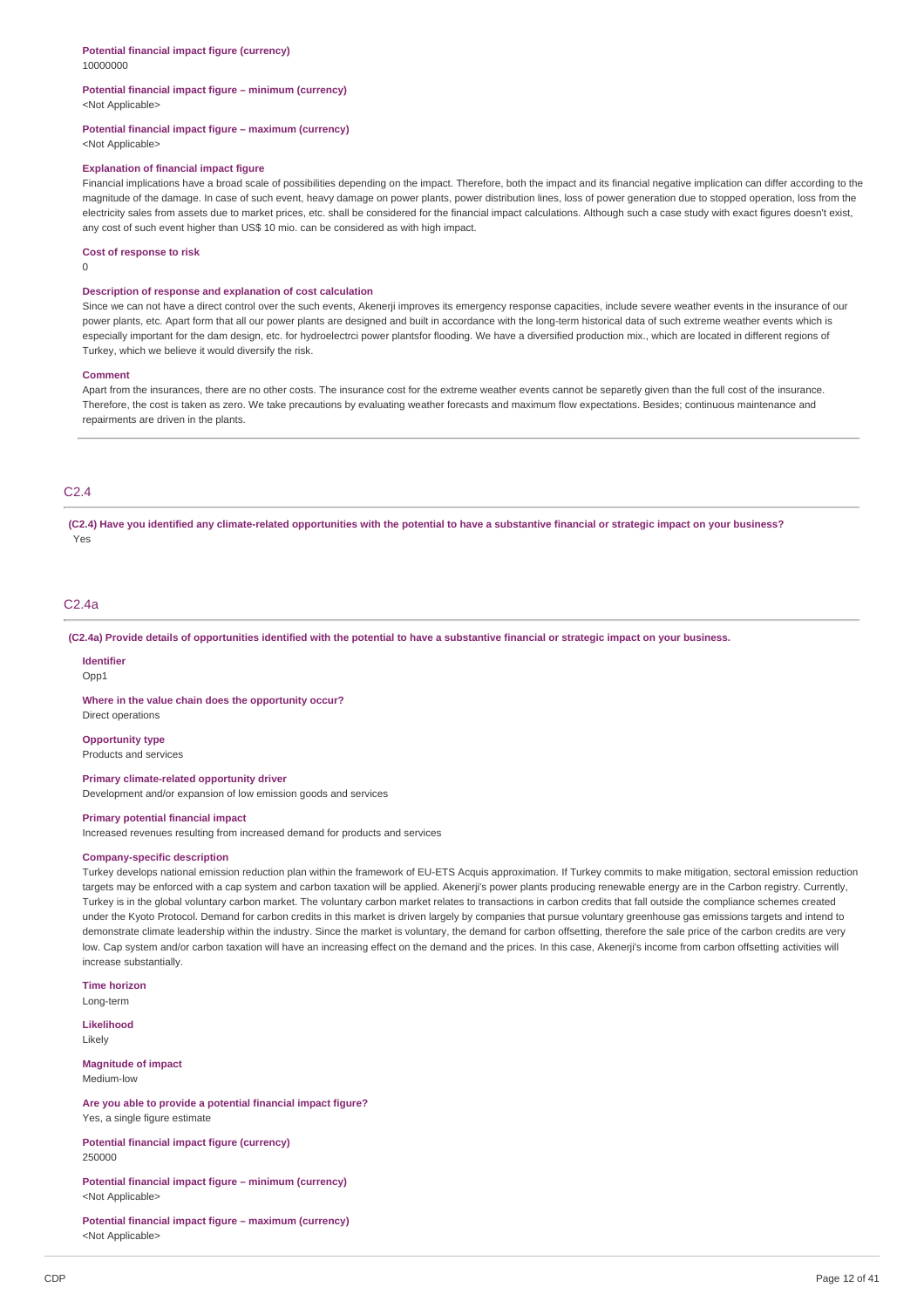#### **Explanation of financial impact figure**

If we consider that the current market prices of carbon credits double and Akenerji sells all its carbon credits produced for each year in the following year, we can expect more than US\$ 250,000 additional income on sale of renewables carbon certificates (assuming that Akenerji plants produces average per year 380,000 tCO2e VCS and 43,000 tCO2e Gold Standard).

#### **Cost to realize opportunity**

110000

#### **Strategy to realize opportunity and explanation of cost calculation**

We have been the first company to register to the National Carbon Registry (2011) that was launched by the Ministry of Environment and Urbanization to establish voluntary carbon markets and register ongoing projects. They are registered by Verified Carbon Standard (VCS and Gold Standard (GS). The carbon assets are sold to customers for offsetting their emissions.

#### **Comment**

Management cost mostly includes the verification and the issuance costs for the certificates. In such scenario as explained above, the cost of verification of 8 projects' generation and issuance cost of 380,000 tCO2e VCS and 43,000 tCO2e Gold Standard for each year, average US\$ 110,000 amounts to a total cost.

### **Identifier**

Opp2

**Where in the value chain does the opportunity occur?** Direct operations

#### **Opportunity type**

Energy source

#### **Primary climate-related opportunity driver**

Participation in carbon market

#### **Primary potential financial impact**

Other, please specify (Reduced exposure to GHG emissions and therefore less sensitivity to changes in cost of carbon)

#### **Company-specific description**

Within the framework of approximation to EU Aquis, Turkey considers integrating to EU ETS system. If so, Akenerji is already in the Carbon registry and it will have carbon allowances considering power generation from renewable sources. Akenerji can offset Erzin's emissions, which would reduce the additional cost that Akenerji is exposed to.

**Time horizon**

Long-term

### **Likelihood** Very likely

**Magnitude of impact** Medium-high

# **Are you able to provide a potential financial impact figure?**

Yes, a single figure estimate

#### **Potential financial impact figure (currency)** 4653000

#### **Potential financial impact figure – minimum (currency)** <Not Applicable>

# **Potential financial impact figure – maximum (currency)**

<Not Applicable>

#### **Explanation of financial impact figure**

It is not easy to calculate the potential upside financial impact. The amount could be clearer when the carbon taxation becomes more clear. However, if we consider that full year production of renewables will offset Erzin natural gas power plant's emissions, we can easily say that savings from US\$ 423,000 to US\$ 4,653,000 can be possible per annum, considering the total annual carbon certificates issued by Akenerji's renewables (carbon price from US\$ 1 to US\$ 11).

#### **Cost to realize opportunity**

110000

#### **Strategy to realize opportunity and explanation of cost calculation**

We have been the first company to register to the National Carbon Registry (2011) that was launched by the Ministry of Environment and Urbanization to establish voluntary carbon markets and register ongoing projects. They are registered by Verified Carbon Standard (VCS and Gold Standard (GS). The carbon assets are sold to customers for offsetting their emissions.

#### **Comment**

Management cost mostly includes the verification and the issuance costs for the certificates. In such scenario as explained above, the cost of verification of 8 projects' generation and issuance cost of 380,000 tCO2e VCS and 43,000 tCO2e Gold Standard for each year, average US\$ 110,000 amounts to a total cost.

#### **Identifier**

Opp3

#### **Where in the value chain does the opportunity occur?** Direct operations

**Opportunity type**

#### Products and services

**Primary climate-related opportunity driver** Ability to diversify business activities

#### **Primary potential financial impact**

Other, please specify (Better competitive position to reflect shifting consumer preferences, resulting in increased revenues)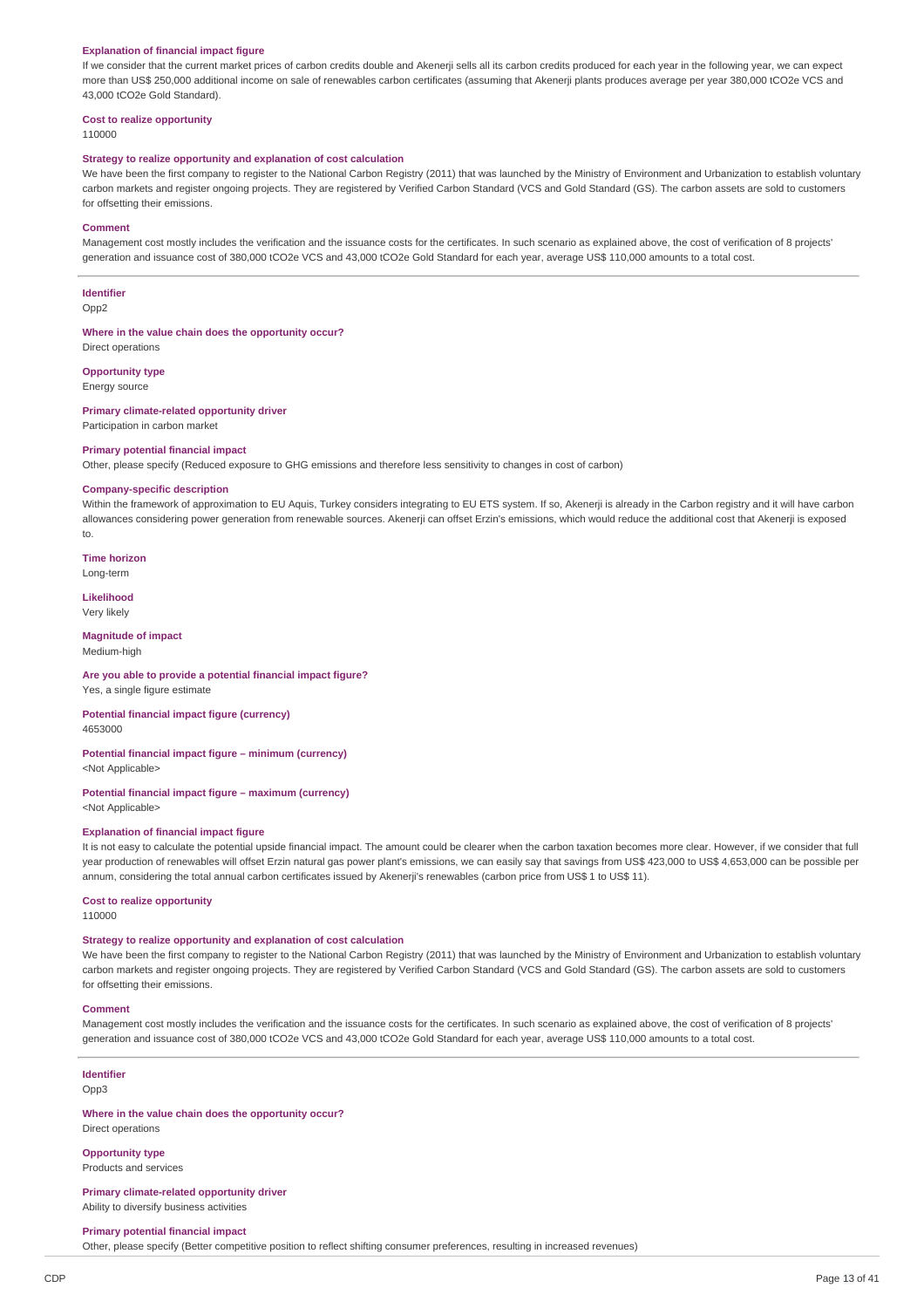#### **Company-specific description**

Akenerji is providing energy services to its customers to reduce their electricity consumption which helps them to achieve their energy and environmental goals. Services includes such as energy analysis and audits, energy management, maintenance and operation, monitoring and evaluation of savings, etc. Turkey develops national emission reduction plan within the framework of EU-ETS Acquis approximation. If Turkey introduces carbon taxation and/or an emissions trading system (ETS), which sets a limit (or cap) on greenhouse gas (GHG) emissions from installations covered by the system of the companies, the importance of energy efficiency will rise considerably, which will have a positive impact on Akenerji's energy services business.

#### **Time horizon**

Long-term

**Likelihood** Likely

## **Magnitude of impact**

Medium-low

**Are you able to provide a potential financial impact figure?** No, we do not have this figure

### **Potential financial impact figure (currency)** <Not Applicable>

**Potential financial impact figure – minimum (currency)**

<Not Applicable>

### **Potential financial impact figure – maximum (currency)** <Not Applicable>

#### **Explanation of financial impact figure**

Financial impact of the emission reduction precautions cannot be easily determined. We can only say that development of the energy management services sector will gain momentum in Turkey, which will in parallel support Akenerji to develop its Energy Management Services.

### **Cost to realize opportunity**

 $\theta$ 

### **Strategy to realize opportunity and explanation of cost calculation**

Akenerji is currently focused on developing its energy services and expanding the business by increasing the number of contracts awarded.

#### **Comment**

Rather than OPEX cost of the related Business Unit, Akenerji doesn't have any addditional costs arisen by these services.

# C3. Business Strategy

# C3.1

**(C3.1) Have climate-related risks and opportunities influenced your organization's strategy and/or financial planning?** Yes, and we have developed a low-carbon transition plan

# C3.1a

**(C3.1a) Does your organization use climate-related scenario analysis to inform its strategy?** Yes, qualitative

### C3.1b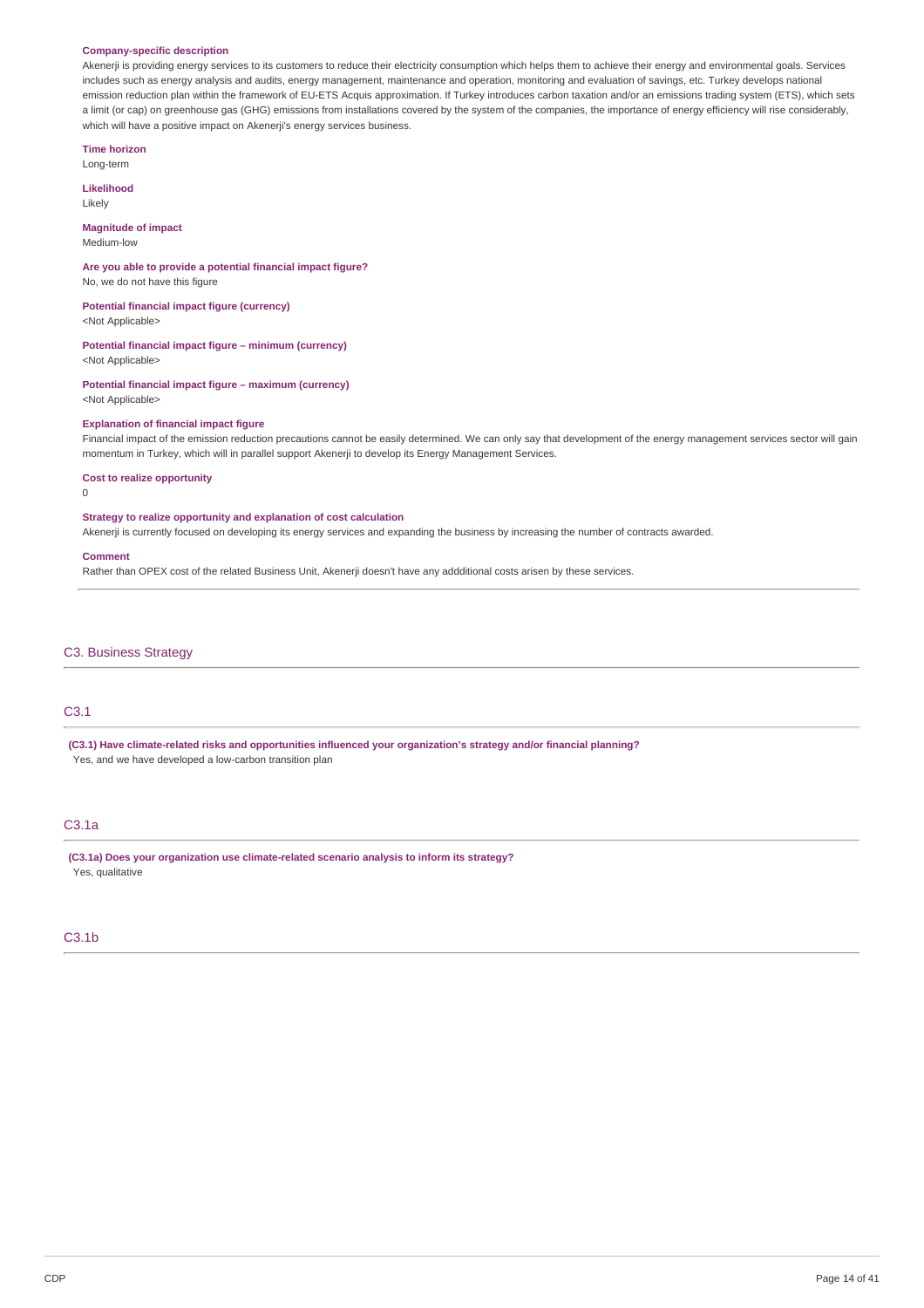### **(C3.1b) Provide details of your organization's use of climate-related scenario analysis.**

| Climate-<br><b>related</b><br>scenarios<br>and models<br>applied | <b>Details</b>                                                                                                                                                                                                                                                                                                                                                                                                                                                                                                                                                                                                                                                                                                                                                                                                                                                                                                                                                                                                                                                                                                                                                                                                                                                                                                                                                                                                                                                                                                                                                                                                                                                                                                                                                                                                                                                                                                                                                                                                                                                                                                                                                                                                                                                                                                                                                                                                                                                                                                                                                                                                                                                                                                                                                                                                                                                                                                                                                                                                                                                                                                                                                                                                                                                                                                                                                                                                                                    |
|------------------------------------------------------------------|---------------------------------------------------------------------------------------------------------------------------------------------------------------------------------------------------------------------------------------------------------------------------------------------------------------------------------------------------------------------------------------------------------------------------------------------------------------------------------------------------------------------------------------------------------------------------------------------------------------------------------------------------------------------------------------------------------------------------------------------------------------------------------------------------------------------------------------------------------------------------------------------------------------------------------------------------------------------------------------------------------------------------------------------------------------------------------------------------------------------------------------------------------------------------------------------------------------------------------------------------------------------------------------------------------------------------------------------------------------------------------------------------------------------------------------------------------------------------------------------------------------------------------------------------------------------------------------------------------------------------------------------------------------------------------------------------------------------------------------------------------------------------------------------------------------------------------------------------------------------------------------------------------------------------------------------------------------------------------------------------------------------------------------------------------------------------------------------------------------------------------------------------------------------------------------------------------------------------------------------------------------------------------------------------------------------------------------------------------------------------------------------------------------------------------------------------------------------------------------------------------------------------------------------------------------------------------------------------------------------------------------------------------------------------------------------------------------------------------------------------------------------------------------------------------------------------------------------------------------------------------------------------------------------------------------------------------------------------------------------------------------------------------------------------------------------------------------------------------------------------------------------------------------------------------------------------------------------------------------------------------------------------------------------------------------------------------------------------------------------------------------------------------------------------------------------------|
| Other,<br>please<br>specify (A2<br>scenario of<br>IPCC)          | The fifth assessment report of IPCC states that this change is extremely likely due to human activities. Based on different scenarios, climate scientists estimate increases between 1.5 and 4.5 oC by<br>the end of the present century. Akenerji has 9 power plants located in Turkey (Adana, Adıyaman, Bursa, Balıkesir, Hatay). And Turkey is one of the countries that could be profoundly affected by the<br>climate change. Akenerji considers climate change impacts to sustain its activities and use climate scenario analysis to assess the impacts. Akenerji use A2 scenario of IPCC. Assessment of climate<br>change impact studies for Turkey are generally based on the A2 scenario of IPCC and that is why we select this scenario. In addition the future climate analysis of Turkey based on CMIP3 simulation<br>that was used in the fourth Assessment Report of IPCC. The projection involves the simulation of the ECHAM5 General Circulation Model. For the wind projections, the northwestern parts of Turkey<br>have the highest wind potentials. It could be said that the wind potential in these areas will increase in the future. The wind speeds in the Marmara region and northwestern parts of Aegean region are<br>projected to increase up to 15% by the mid-century (2041-2070) and up to 20% and more by the end of the century (2071-2099). On the other hand, the wind speeds are simulated to decrease in the<br>eastern parts of Turkey. According to these projections our Ayyıldız power plant is located in Balıkesir and As Akenerji, we continued to be one of the most prominent players in one of the most<br>dynamic sectors of Turkey, the energy sector, again in 2018 with our 30-year experience and knowledge on sources, and we increased our total installed capacity to 1,224 MW and increased the<br>share of renewable energy to 26% with the capacity increase in Ayyıldız Wind Power Plant. In 2016, the investment to increase the installed capacity of Ayyıldız WPP by 88% to reach 28.2 MW was<br>finally completed. This capacity increase of 13.2 MW corresponds to the electricity requirement of 15.000 households and our Ayyıldız WPP has "Gold Standard" certificate within the scope of<br>Greenhouse Emission Reduction. Turkey has a total of 35,000 MW hydroelectricity potential. The present installed power is about 20,000 MW, so it has 15,000 MW more potential to utilize. However,<br>it becomes increasingly difficult to utilize this potential as the constructions of power plants meet with resistance from the public as they carry progressively more threats to the environment. The future<br>climate change projections indicate reductions in water potentials of the major basins of Turkey, such as Euphrates and Tigris, which will adversely affect the power generation from hydraulic<br>resources in the future. Although the fact that Akenerji also has a target for 2023 to invest on 198 MW renewable power plant.Kemah Dam and Hydroelectric Power Plant Kemah HEPP project has<br>particular importance for our company because of the fact that it is the largest hydroelectric power plant in our portfolio with its installed capacity of 198 MW. The investment studies for the plant, with<br>an anticipated electricity generation figure of 560 GWh per year, are still in progress and is foreseen to be commissioned in 2023. |
| Nationally<br>determined<br>contributions<br>(NDCs)              | Turkey's National Contribution (INDC) plan is to reduce its emissions by 21% from 2030 BAU level by supporting the shift towards low carbon economy. To achieved this goal Turkey decided to obtain<br>ISO 50001 energy management system certificate As Akenerji, we closely follow the recent updates on climate change mitigation efforts made both nationally and globally. In 2018, Akenerji decided<br>to start the process to obtain ISO 50001 Energy Management Systems Certification for all our power plants until the end of April 2020. The National Energy Efficiency Action Plan to be implemented<br>in the years 2017-2023 targeted 14% reduction of Turkey's primary energy consumption in 2023. To this end, the plan encompases a total of 55 actions in categories namely buildings and services,<br>energy, transport, industry and technology and agriculture. It is envisaged that a cumulative 23.9 MTEP will be saved by 2023 with an investment of USD 10.9 billion. In this context, Akenerji Energy<br>Services maintains its leading and innovative position in the sector with its services and business models, with productivity enhancing projects within the scope of Turkey's Energy Efficiency Action<br>Plan. In place already are plans to move the Company's private sector projects that demonstrated high success in 2018 to the public sector as well in 2019, a result of the negotiations carried out with<br>the Ministry of Energy. As Akenerji Energy Services, we continued to be the firm that secured highest rate of energy efficiency in the sector again in 2018 by achieving mean efficiency values of 35%<br>in electrical energy and 55% in the natural gas through the projects we have executed since 2015. Also, we offer certified emission reduction certificates from international institutions that we obtain<br>through our renewable energy investments to our customers who wish to have carbon neutral electricity. Hereby, we make contributions to the sustainability targets of our customers who are highly<br>sensitive to the environment, and who intend to diminish or even "eliminate" their carbon footprint due to energy consumption etc.                                                                                                                                                                                                                                                                                                                                                                                                                                                                                                                                                                                                                                                                                                                                                                                                                                                                                                                                                                                                                                                                                                                                                                                                                         |

# C3.1d

**(C3.1d) Describe where and how climate-related risks and opportunities have influenced your strategy.**

|                                             | related risks<br>and<br>opportunities<br>influenced<br>your strategy<br>in this area? | Have climate-Description of influence                                                                                                                                                                                                                                                                                                                                                                                                                                                                                                                                                                                                                                                                                                                                                                                                                                                                                                                                                                                                                                                                                                                                                                                                                                          |
|---------------------------------------------|---------------------------------------------------------------------------------------|--------------------------------------------------------------------------------------------------------------------------------------------------------------------------------------------------------------------------------------------------------------------------------------------------------------------------------------------------------------------------------------------------------------------------------------------------------------------------------------------------------------------------------------------------------------------------------------------------------------------------------------------------------------------------------------------------------------------------------------------------------------------------------------------------------------------------------------------------------------------------------------------------------------------------------------------------------------------------------------------------------------------------------------------------------------------------------------------------------------------------------------------------------------------------------------------------------------------------------------------------------------------------------|
| Products<br>and<br>services                 | Yes                                                                                   | 1-The Company focuses on producing new ideasand projects that will enhance energy efficiency forindustrial and commercial customers, with energy systems optimization and<br>management services. "Akenerji Energy Services" aims to reduce energy costs and enhance their competitive edge with the wide variety of services on offer, from consultancy to asset<br>management. Proving that efficiency is possible without investments, Akenerji Energy Services has upgraded its innovational service package by offering combined performance<br>security, bringing together research and reporting, analysis and consultancy, project development, financing, maintenance, operation and validation services under a single roof. 2- In the<br>sector in preventing carbon emission, Akenerji has VCS (Verified Carbon Standard) & Gold Standard & Social Carbon carbon emission reduction certificates in all renewable power<br>plants where emission reduction certification studies are successfully carried out. These certificates, which are of great importance in the transition process to the low carbon economy,<br>were issued to the AKENERJI power plants by international organizations (Verra, Gold Standard) with the approval of independent auditors. |
| Supply<br>chain<br>and/or<br>value<br>chain | Not evaluated   n/a                                                                   |                                                                                                                                                                                                                                                                                                                                                                                                                                                                                                                                                                                                                                                                                                                                                                                                                                                                                                                                                                                                                                                                                                                                                                                                                                                                                |
| Investment No<br>in R&D                     |                                                                                       | n/a                                                                                                                                                                                                                                                                                                                                                                                                                                                                                                                                                                                                                                                                                                                                                                                                                                                                                                                                                                                                                                                                                                                                                                                                                                                                            |
| Operations Yes                              |                                                                                       | Optimization in the operations of our generation portfolio. We try to utilize opportunities in order to raech a balanced generation portfolio in terms of both source and geography.                                                                                                                                                                                                                                                                                                                                                                                                                                                                                                                                                                                                                                                                                                                                                                                                                                                                                                                                                                                                                                                                                           |

# C3.1e

**(C3.1e) Describe where and how climate-related risks and opportunities have influenced your financial planning.**

| <b>Financial planning</b><br>elements that have<br>been influenced | Description of influence                                                                                                                                                                                                                                                                                                                                                        |
|--------------------------------------------------------------------|---------------------------------------------------------------------------------------------------------------------------------------------------------------------------------------------------------------------------------------------------------------------------------------------------------------------------------------------------------------------------------|
| Row Revenues<br>Direct costs                                       | In the long term with the climate-related risks the inflows coming to hydrpower plants are assumed to decrease. Hence decreasing the revenues. For the sustainability and optimization<br>of renewable generation a specific amount of CAPEX has been allocated in the financial planning. In the context of climate-related opportunities we generate revenues and have direct |
|                                                                    | Capital expenditures costs for the operations of Energy Services and for the activities in the Voluntary Carbon Offset market.                                                                                                                                                                                                                                                  |

# C3.1f

(C3.1f) Provide any additional information on how climate-related risks and opportunities have influenced your strategy and financial planning (optional).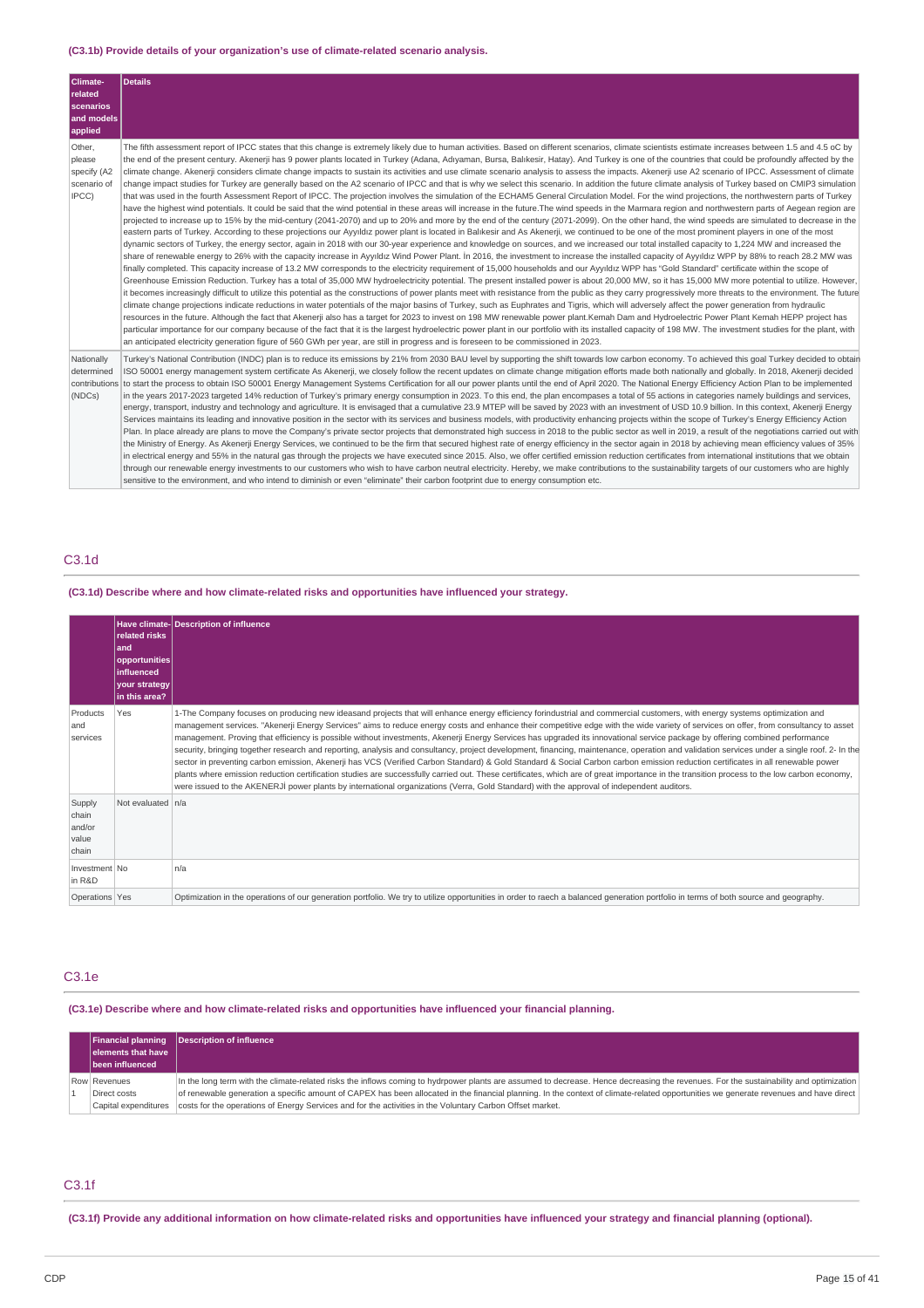### C4.1

**(C4.1) Did you have an emissions target that was active in the reporting year?** Intensity target

### C4.1b

**(C4.1b) Provide details of your emissions intensity target(s) and progress made against those target(s).**

**Target reference number** Int 1

**Year target was set** 2018

**Target coverage** Company-wide

**Scope(s) (or Scope 3 category)** Scope 1+2 (location-based)

**Intensity metric**

Metric tons CO2e per megawatt hour (MWh)

**Base year** 2017

**Intensity figure in base year (metric tons CO2e per unit of activity)** 1635860

% of total base year emissions in selected Scope(s) (or Scope 3 category) covered by this intensity figure 99.98

**Target year** 2035

**Targeted reduction from base year (%)** 50

**Intensity figure in target year (metric tons CO2e per unit of activity) [auto-calculated]** 817930

**% change anticipated in absolute Scope 1+2 emissions**

36

**% change anticipated in absolute Scope 3 emissions**

42

**Intensity figure in reporting year (metric tons CO2e per unit of activity)** 1039827

**% of target achieved [auto-calculated]** 72.8709058232367

**Target status in reporting year** Underway

**Is this a science-based target?** No, but we anticipate setting one in the next 2 years

**Please explain (including target coverage)**

In 2017, Scope 1+2 accounted for 1,635,860 tCO2e and in 2019, Scope 1+2 accounted for 1039827 tCO2e, it means we have achieved a 36 % reduction against the 2017 baseline.

# C4.2

**(C4.2) Did you have any other climate-related targets that were active in the reporting year?** No other climate-related targets

### C4.3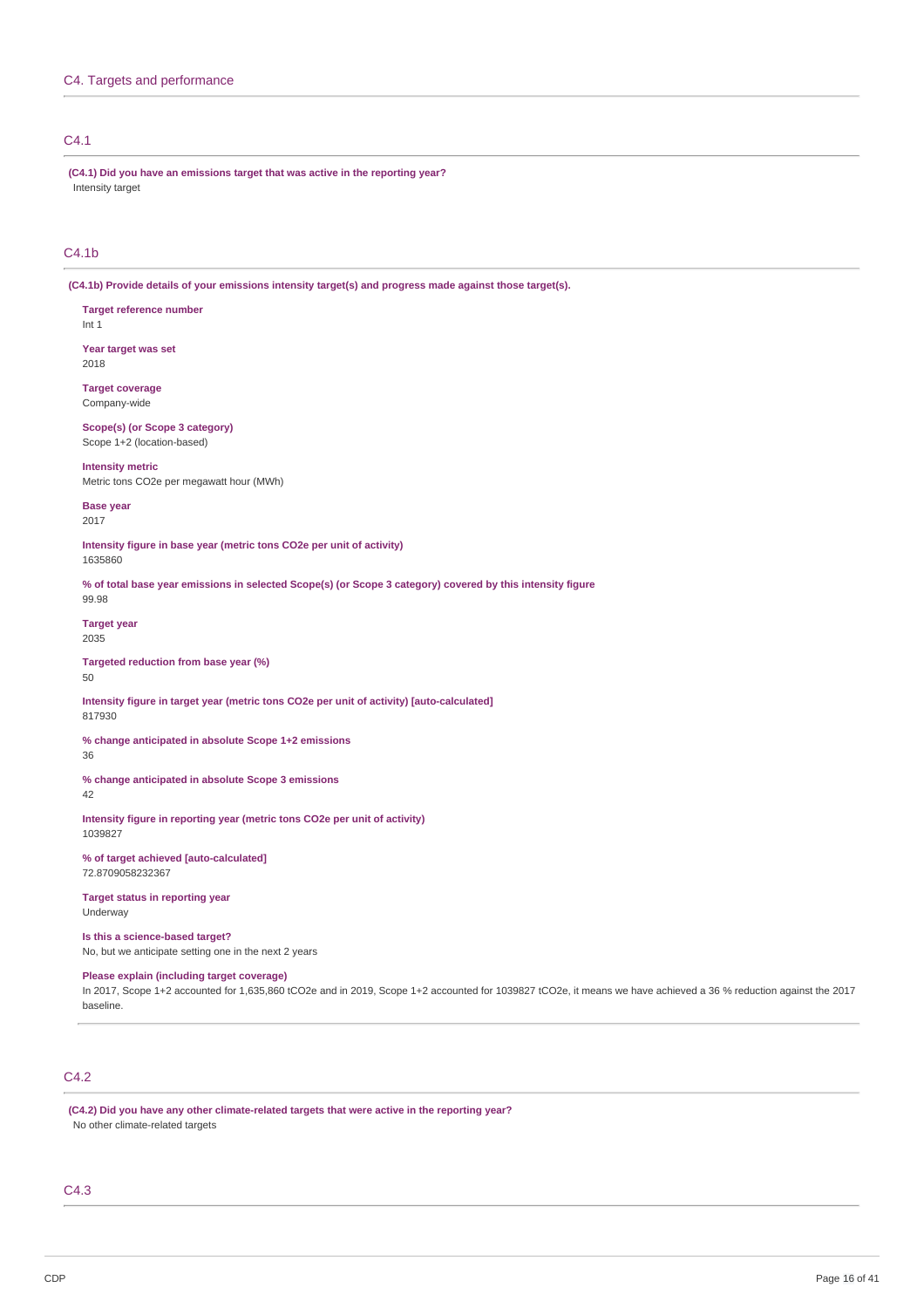#### (C4.3) Did you have emissions reduction initiatives that were active within the reporting year? Note that this can include those in the planning and/or **implementation phases.**

Yes

# C4.3a

### (C4.3a) Identify the total number of initiatives at each stage of development, and for those in the implementation stages, the estimated CO2e savings.

|                           | Number of initiatives | Total estimated annual CO2e savings in metric tonnes CO2e (only for rows marked $*)$ |
|---------------------------|-----------------------|--------------------------------------------------------------------------------------|
| Under investigation       |                       | 223658                                                                               |
| To be implemented*        |                       |                                                                                      |
| Implementation commenced* |                       |                                                                                      |
| Implemented*              |                       |                                                                                      |
| Not to be implemented     |                       |                                                                                      |

### C4.3b

**(C4.3b) Provide details on the initiatives implemented in the reporting year in the table below.**

**Initiative category & Initiative type**

Low-carbon energy generation **Hydropower** 

**Estimated annual CO2e savings (metric tonnes CO2e)**

#### 223658

**Scope(s)** Scope 1

**Voluntary/Mandatory**

Voluntary

**Annual monetary savings (unit currency – as specified in C0.4)**

0

**Investment required (unit currency – as specified in C0.4)**

**Payback period** Please select

**Estimated lifetime of the initiative**

Please select

#### **Comment**

320 MW of our installed capacity is from renewable energy generation and we are investing on hydro. We aim to increase our renewable energy generation installed capacity to 518 MW. 198 MW of increase will come from Kemah HEPP.

### C4.3c

#### **(C4.3c) What methods do you use to drive investment in emissions reduction activities?**

| <b>Method</b>                                  | Comment                                                                                                                                                                                                                                                                                                                                                                                                                                                                               |
|------------------------------------------------|---------------------------------------------------------------------------------------------------------------------------------------------------------------------------------------------------------------------------------------------------------------------------------------------------------------------------------------------------------------------------------------------------------------------------------------------------------------------------------------|
| Financial optimization<br>calculations         | Many emissions reduction activities, especially those related to energy efficiency, (for example, our automatic lighting controls) can have a strong ROI.                                                                                                                                                                                                                                                                                                                             |
| Compliance with<br>regulatory                  | There are increasing numbers of regulations that Akenerji needs to comply with. We have to comply with current MRV Regulation in Turkey (enforced in 2014), which involves monitoring<br>and reporting GHG emissions from our thermal power plant. Also, we are required by Turkish law to recycle waste oil from our power plants. Reporting and verification of the greenhouse<br>requirements/standards gas emissions for years 2017, 2018 and 2019 under ISO 14064 was completed. |
|                                                | Employee engagement   Akenerji runs capacity building and awareness raising activities among the employees regarding environmental sustainability, climate change, energy efficiency and energy efficient office<br>practices among all employees every year.                                                                                                                                                                                                                         |
| Internal<br>incentives/recognition<br>programs | Monetary based performance evaluations are available for relevant employees in charge of project development, project implementation and corporate environmental sustainability. Also,<br>environmental improvement suggestion system is implemented among the employees, which allow them to have monetary awards for suggestions for increasing environmental<br>performance of the company.                                                                                        |
| Dedicated budget for<br>energy efficiency      | Main source of both our overall and Scope 1 emissions are our Erzin NGCCPP. As Akenerji, we put great importance on energy and emission reduction activities. Therefore, we invested in<br>establishing a state of art high efficient natural gas combined cycle power plant named as Erzin NGCCPP. Even though it has a state of art technology, we are continuously working to<br>improve the efficiency.                                                                           |

### C4.5

(C4.5) Do you classify any of your existing goods and/or services as low-carbon products or do they enable a third party to avoid GHG emissions? Yes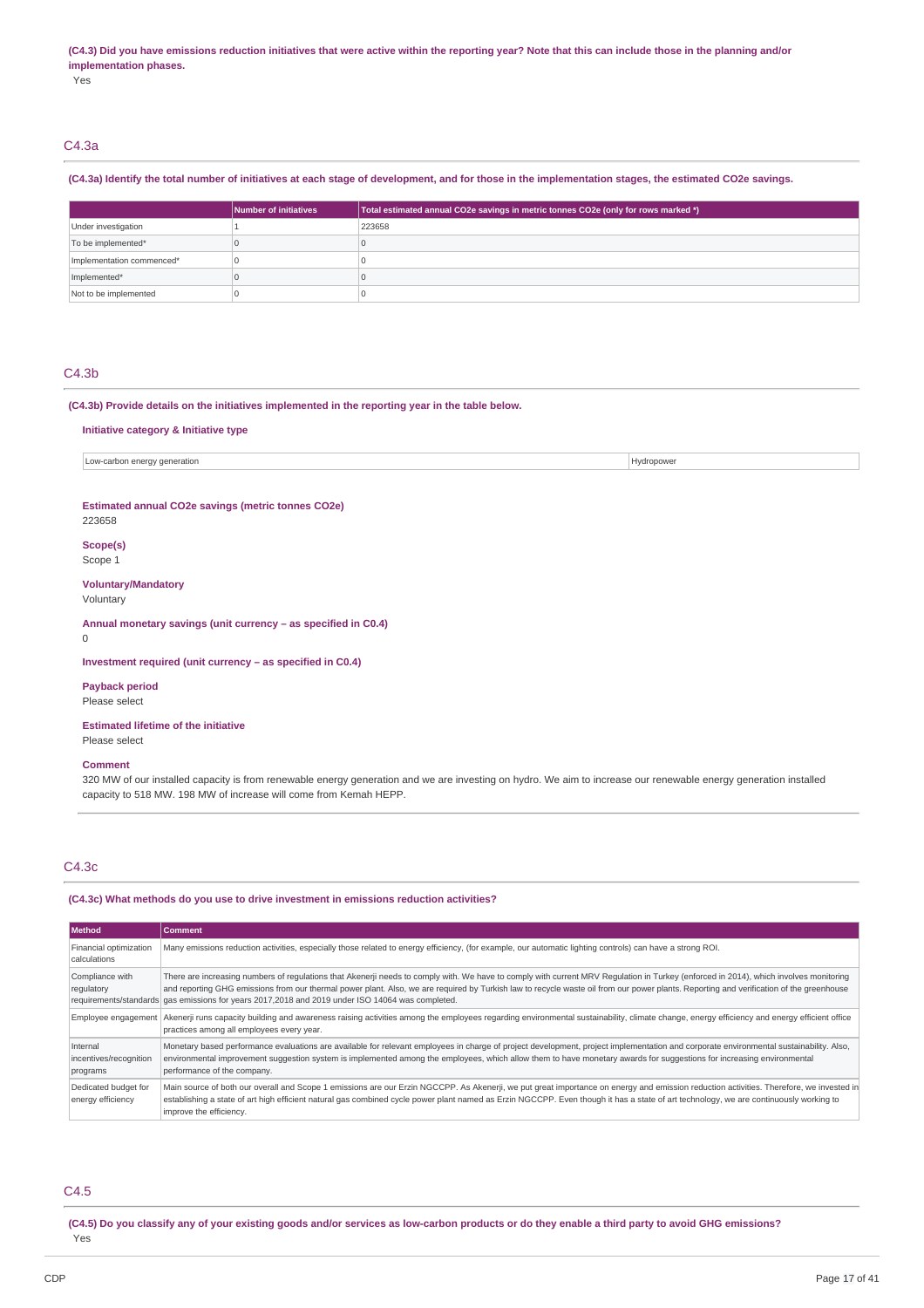#### (C4.5a) Provide details of your products and/or services that you classify as low-carbon products or that enable a third party to avoid GHG emissions.

### **Level of aggregation**

Group of products

#### **Description of product/Group of products**

1-Renewable Energy: The Company has gone onto reshape its generation strategies to squeeze maximum benefit from renewable energy sources, and has continued operations oriented towards the necessary measures. One after the other, Akenerji has put 7 hydroelectric plants and 1 wind power plant into operation. As a result, 320 MW, which corresponds to 26% of Akenerji's installed power, is supplied from renewable sources as of 2019 year-end. Akenerji also evaluates the capacity increase opportunities in existing plants, The investment process was initiated in 2016 in order to boost the installed power in Ayyıldız Wind Power Plant to 28.2 MW from 15 MW. This growth of 13.2 MW was achieved and the plant was commissioned in 2017. Akenerii continues to conduct market research on projects with high capacity utilization and profitability for wind and solar energy to include in its portfolio. 2-Carbon-neutral Certifications: We offer internationally-approved emission reduction certifications to customers through our renewable energy investments. These certifications enable companies to become carbon-neutral in terms of the electricity they consume. This solution helps environmentally responsive companies that would like to mitigate or diminish to "zero" carbon footprints resulting from electricity consumption and other processes. 3-Energy Services: Akenerji Energy Services aims to reduce energy costs and enhance their competitive edge with the wide variety of services on offer, from consultancy to asset management. Along with the efficiency-enhancing project consultancy and turnkey application projects offered to industrial facilities, the investmentfree and guaranteed energy efficiency services offered to commercial buildings, presents guaranteed working models that are suitable for the structure of the enterprise and that will provide maximum profit for both parties. Akenerji Energy Services continued to provide the highest energy efficiency in its sector in 2019 with an average energy efficiency of 35% in electric energy and an average of 55% in natural gas. This was achieved with the projects it carried out since 2015 without incurring any additional investment. In addition to our efficiency, we have also added value to the plants in which we are active by extending the longevity of equipment and lowering operational maintenance costs.

### **Are these low-carbon product(s) or do they enable avoided emissions?**

Low-carbon product and avoided emissions

#### **Taxonomy, project or methodology used to classify product(s) as low-carbon or to calculate avoided emissions**

Other, please specify (Renewable Energy Generation, Verified Carbon Standard (VCS), Gold Standard (GS) and Energy Services for Efficiency)

#### **% revenue from low carbon product(s) in the reporting year**

 $25$ 

#### **% of total portfolio value** <Not Applicable>

#### **Asset classes/ product types**

<Not Applicable>

#### **Comment**

1-Our renewable energy power plant installed capacity equals to 26% of our total generation portfolio. 2-We register certificates from the energy we generate from renewable sources. They are our low carbon products. We have been the first company to register to the National Carbon Registry (2011) that was launched by the Ministry of Environment and Urbanization to establish voluntary carbon markets and register ongoing projects. They are registered by Verified Carbon Standard (VCS) and Gold Standard (GS). 3-Akenerji Energy Services continued to provide the highest energy efficiency in its sector in 2019 with an average energy efficiency of 35% in electric energy and an average of 55% in natural gas. This was achieved with the projects it carried out since 2015 without incurring any additional investment.

# C-EU4.6

**(C-EU4.6) Describe your organization's efforts to reduce methane emissions from your activities.**

Our methane emission sources are;

-LPG cylinder at kitchen to cook

-Gas detector enstrument

-Chromotograph calibration enstrument

As we look purhasing invoices to find the amount of the CH4 we used, we do not buy any CH4 sources so we do not use it in our power plants in 2019.

For example, we do not cook ourselves because we have a contract with the contractor food company. We have LPG in kitchen for emergency situations as the contractor firm could not manage to get meal.

### C5. Emissions methodology

# C5.1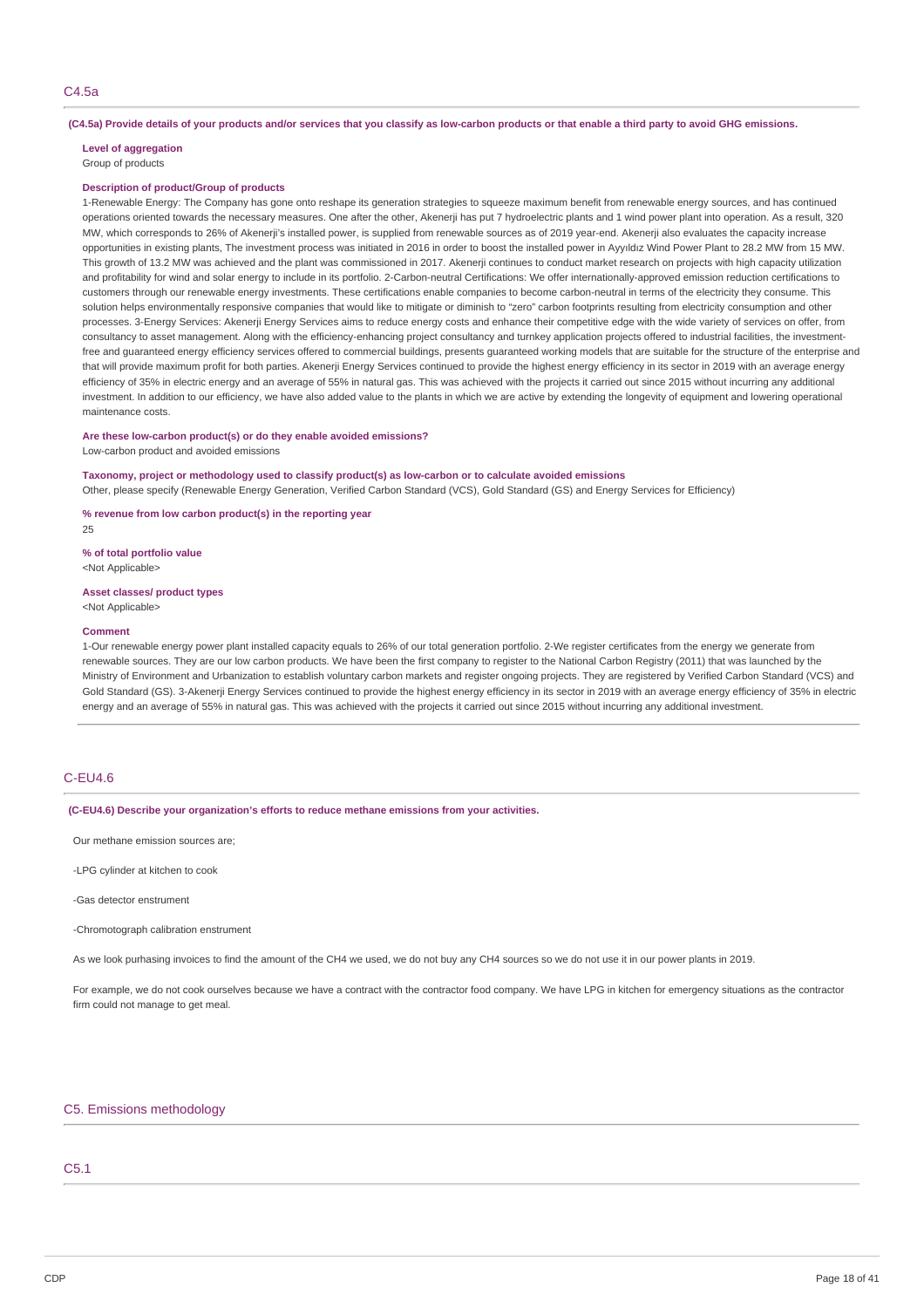### **(C5.1) Provide your base year and base year emissions (Scopes 1 and 2).**

#### **Scope 1**

**Base year start**

January 1 2019

**Base year end** December 31 2019

**Base year emissions (metric tons CO2e)** 1028695

#### **Comment**

We are an electricity generation company which operates both thermal and renewable power plants. Our 99% of our overall emissions are sourced from Scope 1 emissions from thermal power plants.

### **Scope 2 (location-based)**

**Base year start** January 1 2019

**Base year end** December 31 2019

### **Base year emissions (metric tons CO2e)**

11132

#### **Comment**

We use electricity from the grid, other than the electricity we generate.

### **Scope 2 (market-based)**

**Base year start**

January 1 2019

**Base year end** December 31 2019

**Base year emissions (metric tons CO2e)**  $\Omega$ 

### **Comment**

We have no operations where we are able to access electricity supplier emissions factors or residual emissions factors and are unable to report a Scope 2, market-based figure

# C5.2

(C5.2) Select the name of the standard, protocol, or methodology you have used to collect activity data and calculate emissions. IPCC Guidelines for National Greenhouse Gas Inventories, 2006 ISO 14064-1

The Greenhouse Gas Protocol: A Corporate Accounting and Reporting Standard (Revised Edition)

### C6. Emissions data

### C6.1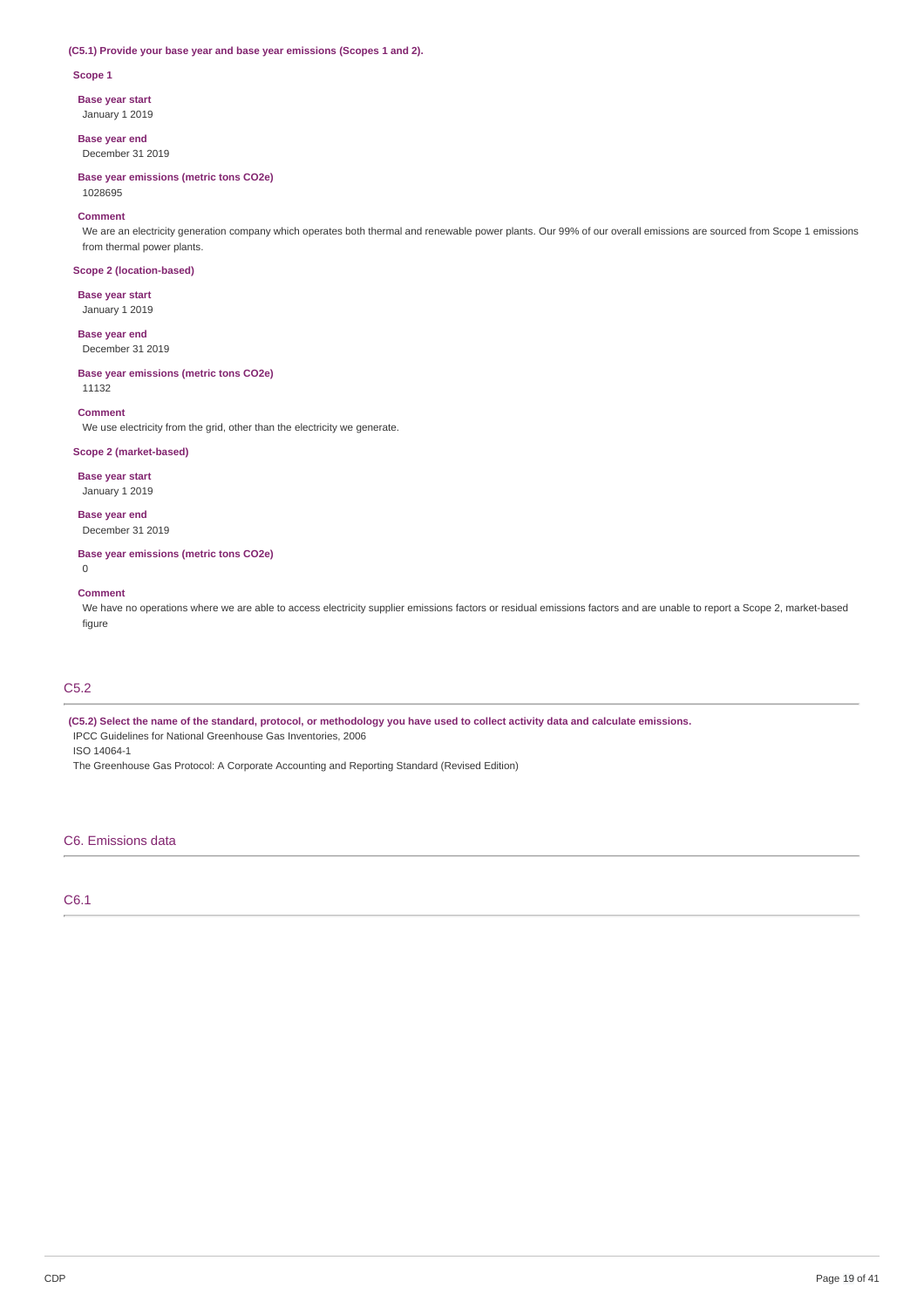#### **(C6.1) What were your organization's gross global Scope 1 emissions in metric tons CO2e?**

#### **Reporting year**

**Gross global Scope 1 emissions (metric tons CO2e)** 1028695

#### **Start date**

January 1 2019

### **End date**

December 31 2019

### **Comment**

The data covers the GHG emissions of all the facilities located in İstanbul, Adana, Adıyaman, Bursa, Hatay and Balıkesir.

#### **Past year 1**

**Gross global Scope 1 emissions (metric tons CO2e)**

1281286 **Start date**

January 1 2018

**End date**

December 31 2018

### **Comment**

Greenhouse gas emissions generated from operations are presented in ton CO2 equivalent. Almost all of the Scope 1 greenhouse gas emissions are from natural gas burned in the natural gas power plant. In addition, diesel and gasoline fuels consumed by company rental-cars, and natural gas and fuel oil used for heating in the premises are causing Scope 1 emissions even in small quantities. The emission performance from Erzin NGCCPP, which is the only natural gas power plant operating in 2018 and which constitutes almost all of the Scope 1 emissions, is satisfactory. Our emissions were 1,628,616 metric tons CO2e for Scope 1 in 2017 and 1,281,093 metric tons CO2e for Scope 1 in 2018, because of decreasing the electricity generation by 15.7% in comparison to the last year. So we reduced our emissions 347.523 metric tons CO2e for Scope 1 in the comparision with the previous year. However, if we calculate our intensity which is 0,327 tCO2e/MWh which means 1.8% increase of emissions.

#### **Past year 2**

**Gross global Scope 1 emissions (metric tons CO2e)**

1628865 **Start date**

January 1 2017

#### **End date**

December 31 2017

### **Comment**

Greenhouse gas emissions generated from operations are presented in ton CO2 equivalent. Almost all of the Scope 1 greenhouse gas emissions are from natural gas burned in the natural gas power plant. In addition, diesel and gasoline fuels consumed by company rental-cars, and natural gas and fuel oil used for heating in the premises are causing Scope 1 emissions even in small quantities. The emission performance from Erzin NGCCPP, which is the only natural gas power plant operating in 2017 and which constitutes almost all of the Scope 1 emissions, is satisfactory. Despite the increase in the amount of emission compared to 2016 due to more hours of operation and gross electricity generation in 2017 than in 2016, there is a decrease in the amount of emission per unit electricity generation in 2017 compared to 2016. In 2016 0,34 tCO2 e/MWh and in 2017 0,32 tCO2 e/MWh.

### **Past year 3**

**Gross global Scope 1 emissions (metric tons CO2e)** 934839

**Start date**

January 1 2016

**End date**

December 31 2016

#### **Comment**

Our emission performance at Erzin NGCCPP, which was active in 2016 and constituted almost all of our Scope 1 emission, is satisfactory. When unit gross electricity generated per unit emission is considered, it can be concluded that our efficiency has improved. While in 2014, gross 2,325 kWh electricity was generated for 1 kg of CO2e emission, in 2016 this became 3,02 kWh. This concludes that we managed to have 30 % improvement of Scope 1 emissions efficiency at Erzin NGCCPP.

### C6.2

#### **(C6.2) Describe your organization's approach to reporting Scope 2 emissions.**

#### **Row 1**

#### **Scope 2, location-based**

We are reporting a Scope 2, location-based figure

### **Scope 2, market-based**

We have no operations where we are able to access electricity supplier emission factors or residual emissions factors and are unable to report a Scope 2, market-based figure

#### **Comment**

We use electricity from the grid, other than the electricity we generate. Scope 2 emissions are derived from the electricity used in the Head Quarters in Istanbul and from the electricity purchased from the outside, which is consumed in the plants.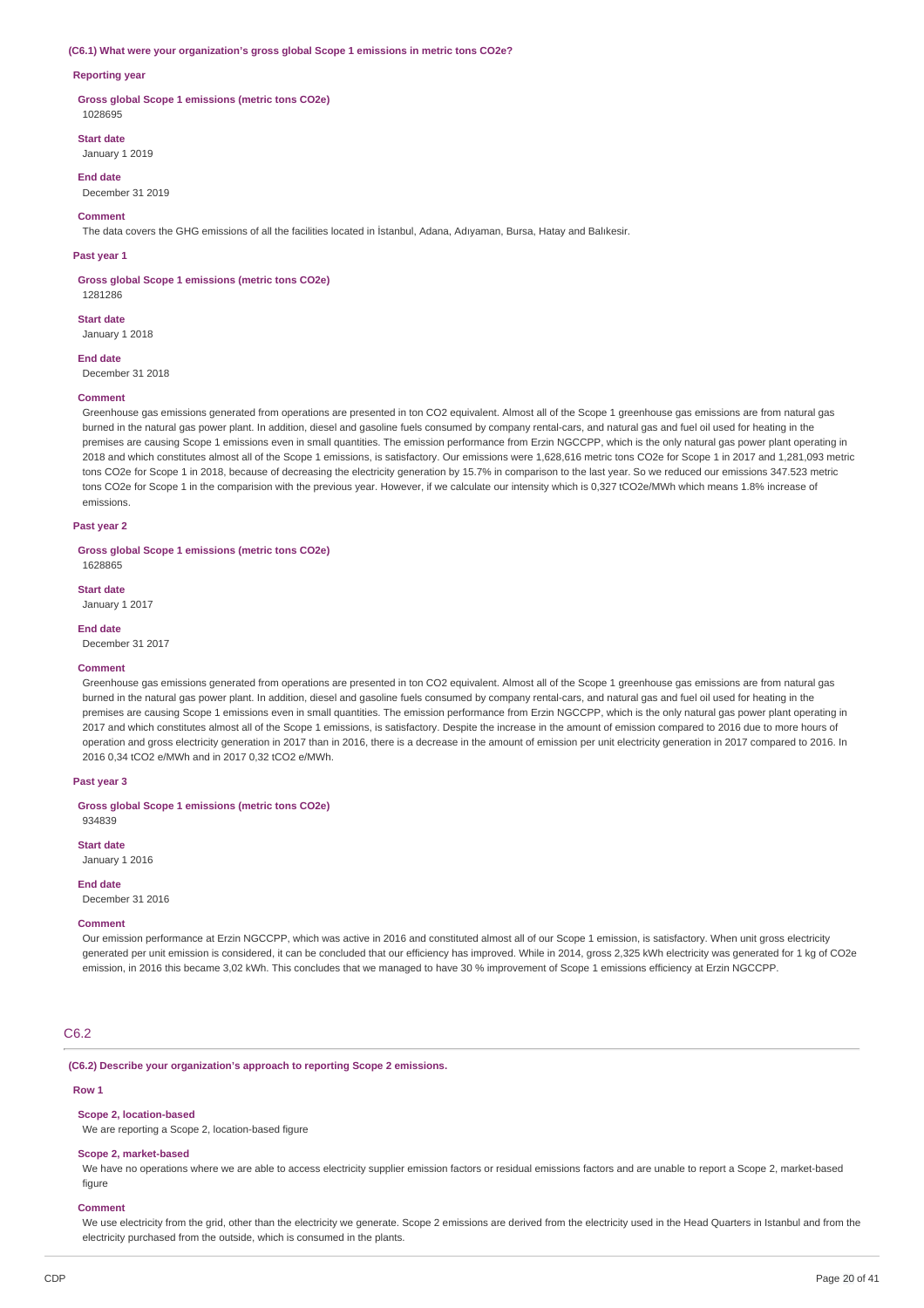### C6.3

**(C6.3) What were your organization's gross global Scope 2 emissions in metric tons CO2e?**

### **Reporting year**

**Scope 2, location-based** 11132

### **Scope 2, market-based (if applicable)**

<Not Applicable>

### **Start date**

January 1 2019

#### **End date**

December 31 2019

### **Comment**

We use electricity from the grid, other than the electricity we generate. Scope 2 emissions are derived from the electricity used in the Head Quarters in Istanbul and from the electricity purchased from the outside, which is consumed in the plants. The increase in the Scope 2 emissions is resulting from the increase in the amount of electricity purchased in 2019 due to the low generation at Erzin natural gas plant.

### **Past year 1**

#### **Scope 2, location-based**

9662

#### **Scope 2, market-based (if applicable)**

<Not Applicable>

#### **Start date**

January 1 2018

#### **End date**

December 31 2018

#### **Comment**

We use electricity from the grid, other than the electricity we generate. Scope 2 emissions are derived from the electricity used in the Head Quarters in Istanbul and from the electricity purchased from the outside, which is consumed in the plants. The increase in the Scope 2 emissions is resulting from the increase in the amount of electricity purchased in 2018 due to the low generation at Erzin natural gas plant.

#### **Past year 2**

### **Scope 2, location-based**

6995

# **Scope 2, market-based (if applicable)**

<Not Applicable>

# **Start date**

January 1 2017

### **End date**

December 31 2017

### **Comment**

We use electricity from the grid, other than the electricity we generate. Scope 2 emissions are derived from the electricity used in the Head Quarters in Istanbul and from the electricity purchased from the outside, which is consumed in the plants. The decrease in the Scope 2 emissions is resulting from the decrease in the amount of electricity purchased in 2017 due to the high generation at Erzin natural gas plant.

#### **Past year 3**

**Scope 2, location-based**

14820

# **Scope 2, market-based (if applicable)**

<Not Applicable>

#### **Start date** January 1 2016

**End date** December 31 2016

#### **Comment**

We use electricity from the grid, other than the electricity we generate. Scope 2 emissions are derived from the electricity used in the Head Quarters in Istanbul and from the electricity purchased from the outside, which is consumed in the plants. The increase in the Scope 2 emissions is resulting from the increase in the amount of electricity purchased in 2016 due to the low generation at Erzin natural gas plant.

### C6.4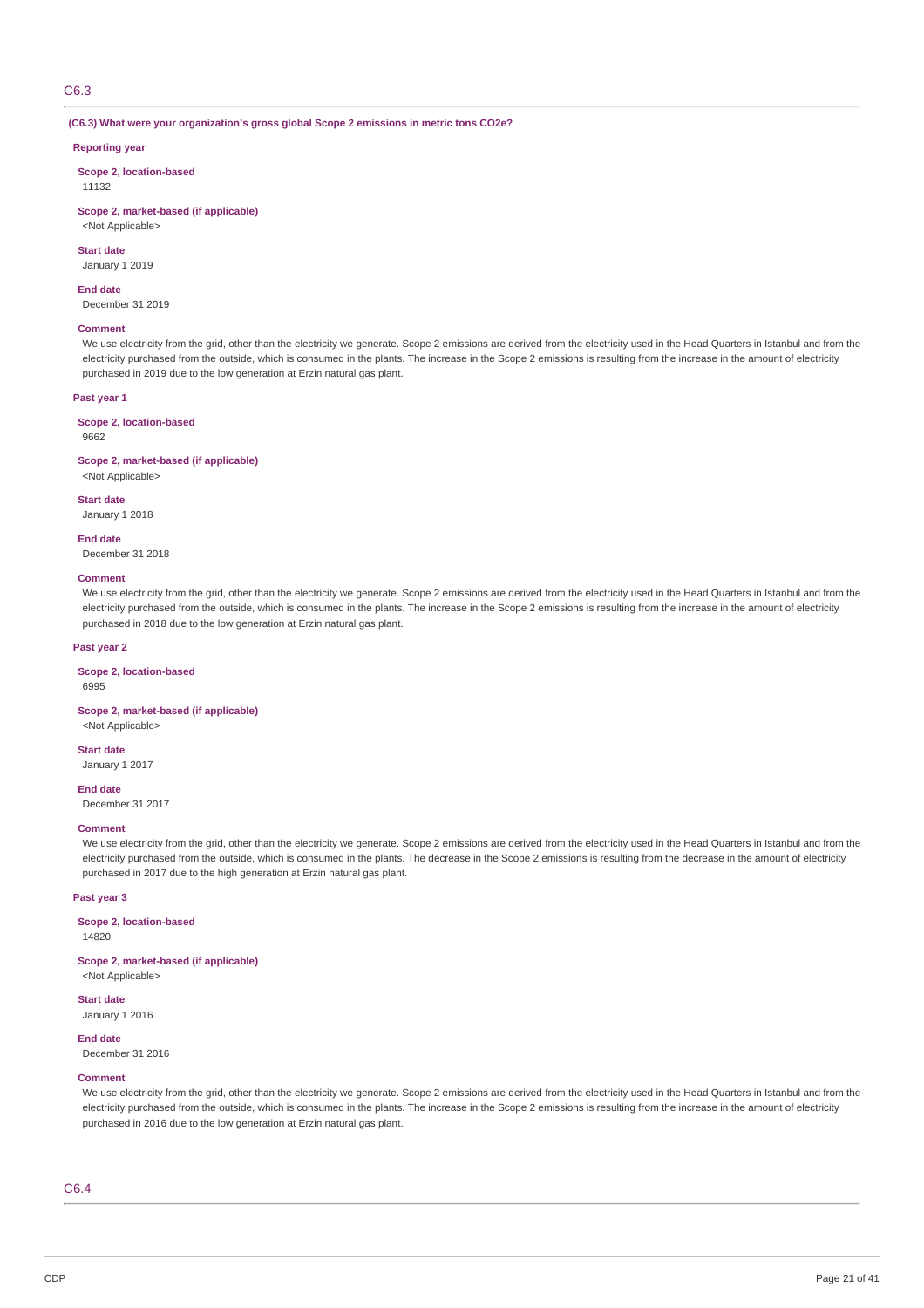(C6.4) Are there any sources (e.g. facilities, specific GHGs, activities, geographies, etc.) of Scope 1 and Scope 2 emissions that are within your selected reporting **boundary which are not included in your disclosure?** Yes

### C6.4a

(C6.4a) Provide details of the sources of Scope 1 and Scope 2 emissions that are within your selected reporting boundary which are not included in your **disclosure.**

#### **Source**

Fugitive refrigerant GHGs from cooling systems.

**Relevance of Scope 1 emissions from this source**

Emissions are relevant but not yet calculated

**Relevance of location-based Scope 2 emissions from this source**

No emissions excluded

**Relevance of market-based Scope 2 emissions from this source (if applicable)** Emissions are not relevant

#### **Explain why this source is excluded**

We included the refrigerant GHGs from cooling systems at our Erzin NGCCPP. Emissions sourcing from refrigerants of cooling systems at our other premises are excluded for three reasons: (1) they are not likely to be a significant source of total scope 1 emissions (less than 1%), (2) there is no reliable method for accurate activity data, and (3) estimation of this source is considered inaccurate.

#### **Source**

Fugitive GHG emissions from fire extinguishers.

**Relevance of Scope 1 emissions from this source** Emissions are relevant but not yet calculated

**Relevance of location-based Scope 2 emissions from this source**

No emissions excluded

**Relevance of market-based Scope 2 emissions from this source (if applicable)**

Emissions are not relevant

#### **Explain why this source is excluded**

We included the fugitive GHGs from fire extinguishers at our Erzin NGCCPP. Emissions sourcing from fire extinguishers at our other premises are excluded particularly for two reasons: (1) they are not likely to be a significant source of total scope 1 emissions (less than 1%), (2) there is inadequate work and budget source to gather.

### C6.5

**(C6.5) Account for your organization's gross global Scope 3 emissions, disclosing and explaining any exclusions.**

**Purchased goods and services**

**Evaluation status** Relevant, not yet calculated

**Metric tonnes CO2e**

### <Not Applicable>

**Emissions calculation methodology**

<Not Applicable>

**Percentage of emissions calculated using data obtained from suppliers or value chain partners**

# <Not Applicable> **Please explain**

According to ISO 14064 GHG Reporting and Verification Standard , the datas will be calculated next years.

**Capital goods**

**Evaluation status** Relevant, not yet calculated

#### **Metric tonnes CO2e**

<Not Applicable>

#### **Emissions calculation methodology** <Not Applicable>

**Percentage of emissions calculated using data obtained from suppliers or value chain partners** <Not Applicable>

#### **Please explain**

Life Cycle Assessment is not extensively used in Turkey, therefore at the moment it is so difficult to calculate those emissions.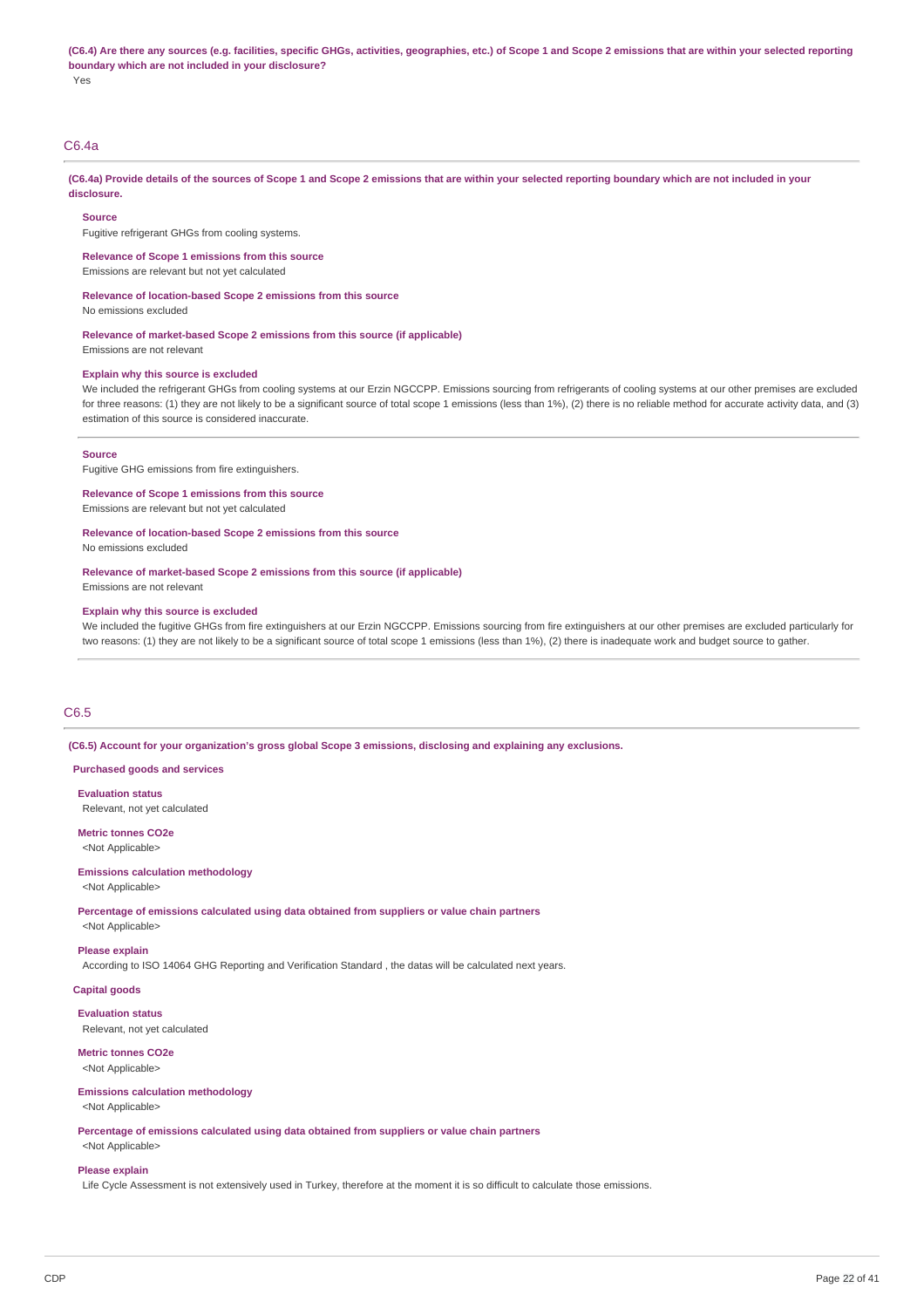#### **Fuel-and-energy-related activities (not included in Scope 1 or 2)**

**Evaluation status**

Relevant, calculated

**Metric tonnes CO2e**

262

### **Emissions calculation methodology**

At RMS, where the pressure of Natural Gas is regulated during NG supply to Erzin NGCCPP.

**Percentage of emissions calculated using data obtained from suppliers or value chain partners**

 $100$ 

### **Please explain**

We are willing to enlarge and improve our GHG Inventory system, as a result of this we calculated the GHGs sourced from the RMS (Station to regulate the pressure of Natural Gas during NG supply to Erzin NGCCPP.

#### **Upstream transportation and distribution**

**Evaluation status**

Relevant, not yet calculated

**Metric tonnes CO2e** <Not Applicable>

#### **Emissions calculation methodology** <Not Applicable>

**Percentage of emissions calculated using data obtained from suppliers or value chain partners** <Not Applicable>

#### **Please explain**

According to ISO 14064 GHG Reporting and Verification Standard , the datas will be calculated next years.

### **Waste generated in operations**

**Evaluation status** Relevant, not yet calculated

#### **Metric tonnes CO2e** <Not Applicable>

#### **Emissions calculation methodology** <Not Applicable>

**Percentage of emissions calculated using data obtained from suppliers or value chain partners** <Not Applicable>

#### **Please explain**

According to ISO 14064 GHG Reporting and Verification Standard , the datas will be calculated next years.

### **Business travel**

**Evaluation status** Relevant, not yet calculated

# **Metric tonnes CO2e**

<Not Applicable>

### **Emissions calculation methodology**

<Not Applicable>

**Percentage of emissions calculated using data obtained from suppliers or value chain partners** <Not Applicable>

#### **Please explain**

According to ISO 14064 GHG Reporting and Verification Standard , the datas will be calculated next years.

### **Employee commuting**

**Evaluation status** Relevant, not yet calculated

### **Metric tonnes CO2e**

<Not Applicable>

### **Emissions calculation methodology**

<Not Applicable>

### **Percentage of emissions calculated using data obtained from suppliers or value chain partners** <Not Applicable>

#### **Please explain**

According to ISO 14064 GHG Reporting and Verification Standard , the datas will be calculated next years.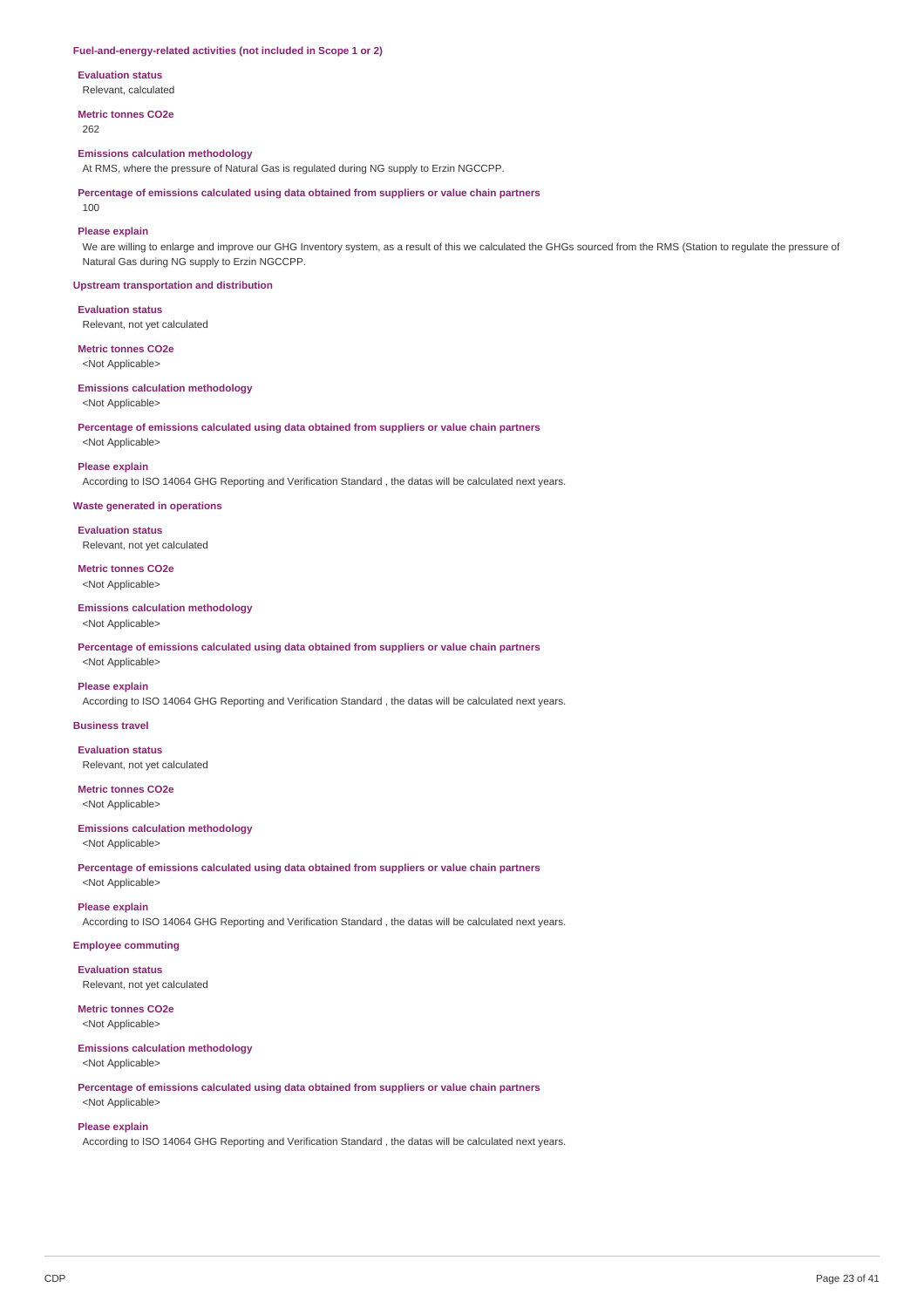#### **Upstream leased assets**

**Evaluation status** Not relevant, explanation provided

**Metric tonnes CO2e** <Not Applicable>

#### **Emissions calculation methodology**

<Not Applicable>

# **Percentage of emissions calculated using data obtained from suppliers or value chain partners**

<Not Applicable>

# **Please explain**

We do not have upstream leased assets in 2019.

### **Downstream transportation and distribution**

**Evaluation status** Relevant, not yet calculated

**Metric tonnes CO2e** <Not Applicable>

#### **Emissions calculation methodology**

<Not Applicable>

# **Percentage of emissions calculated using data obtained from suppliers or value chain partners**

<Not Applicable>

### **Please explain**

According to ISO 14064 GHG Reporting and Verification Standard , the datas will be calculated next years.

#### **Processing of sold products**

**Evaluation status** Not relevant, explanation provided

**Metric tonnes CO2e** <Not Applicable>

#### **Emissions calculation methodology**

<Not Applicable>

**Percentage of emissions calculated using data obtained from suppliers or value chain partners** <Not Applicable>

# **Please explain**

Not relevant.

### **Use of sold products**

**Evaluation status** Not relevant, explanation provided

**Metric tonnes CO2e**

<Not Applicable>

#### **Emissions calculation methodology**

<Not Applicable>

<Not Applicable>

**Percentage of emissions calculated using data obtained from suppliers or value chain partners**

**Please explain** There is no use of sold products

#### **End of life treatment of sold products**

**Evaluation status**

Not relevant, explanation provided

**Metric tonnes CO2e** <Not Applicable>

#### **Emissions calculation methodology** <Not Applicable>

**Percentage of emissions calculated using data obtained from suppliers or value chain partners**

# <Not Applicable> **Please explain**

There is no end of life treatment of sold products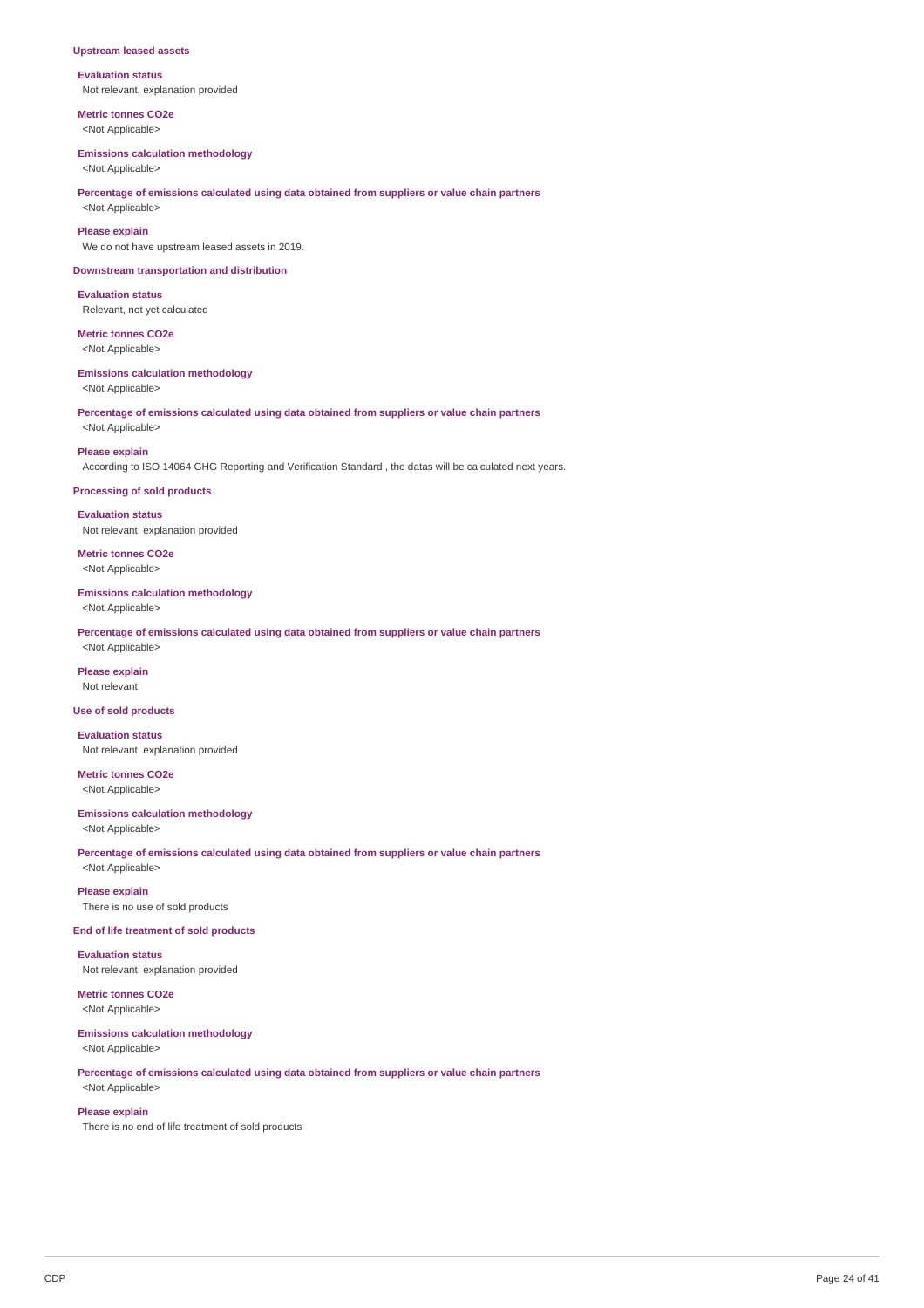#### **Downstream leased assets**

**Evaluation status** Not relevant, explanation provided

**Metric tonnes CO2e** <Not Applicable>

#### **Emissions calculation methodology**

<Not Applicable>

### **Percentage of emissions calculated using data obtained from suppliers or value chain partners** <Not Applicable>

### **Please explain**

We do not have downstream leased assets in 2019.

#### **Franchises**

**Evaluation status** Not relevant, explanation provided

**Metric tonnes CO2e** <Not Applicable>

#### **Emissions calculation methodology**

<Not Applicable>

**Percentage of emissions calculated using data obtained from suppliers or value chain partners** <Not Applicable>

**Please explain** We do not have franchises.

#### **Investments**

**Evaluation status** Not relevant, explanation provided

**Metric tonnes CO2e** <Not Applicable>

#### **Emissions calculation methodology**

<Not Applicable>

**Percentage of emissions calculated using data obtained from suppliers or value chain partners** <Not Applicable>

**Please explain** We do not have investments.

### **Other (upstream)**

**Evaluation status** Not relevant, explanation provided

**Metric tonnes CO2e** <Not Applicable>

### **Emissions calculation methodology**

<Not Applicable>

**Percentage of emissions calculated using data obtained from suppliers or value chain partners** <Not Applicable>

**Please explain** We have no other upstream emissions.

### **Other (downstream)**

**Evaluation status** Not relevant, explanation provided

**Metric tonnes CO2e** <Not Applicable>

**Emissions calculation methodology**

#### <Not Applicable>

**Percentage of emissions calculated using data obtained from suppliers or value chain partners**

# <Not Applicable> **Please explain**

We have no other downstream emissions.

## C6.7

**(C6.7) Are carbon dioxide emissions from biogenic carbon relevant to your organization?**

No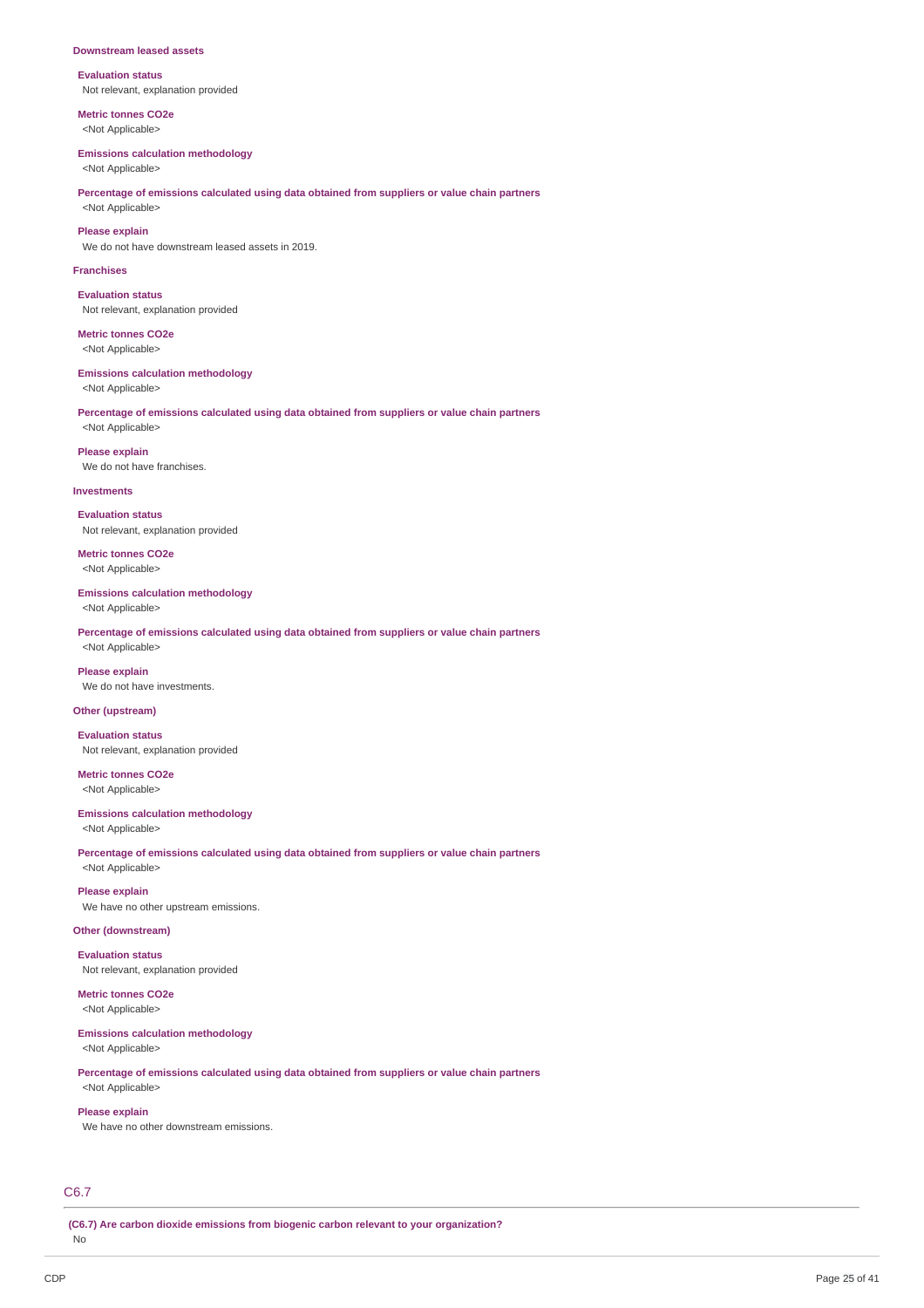# C6.10

(C6.10) Describe your gross global combined Scope 1 and 2 emissions for the reporting year in metric tons CO2e per unit currency total revenue and provide any **additional intensity metrics that are appropriate to your business operations.**

# **Intensity figure**

0.26

**Metric numerator (Gross global combined Scope 1 and 2 emissions, metric tons CO2e)** 1039827

**Metric denominator** megawatt hour generated (MWh)

**Metric denominator: Unit total** 3876285.16

**Scope 2 figure used** Location-based

**% change from previous year** 0.03

**Direction of change**

Decreased

#### **Reason for change**

Our emissions were 1,290,948 metric tons CO2e for Scope 1+2 in 2018 and 1,039,827 metric tons CO2e for Scope 1+2 in 2019, because of decreasing the electricity generation by 19% in comparison to the last year. So we reduced our emissions 251,121 metric tons CO2e which means 24 % for Scope 1+2 in the comparision with the previous year. Although, if we calculate our intensity which is 0,27 tCO2e/MWh in 2018 and 0,26 tCO2e/MWh in 2019 which means 0,03 % decreased in the comparision with the previous year.

# **Intensity figure**

0.003

**Metric numerator (Gross global combined Scope 1 and 2 emissions, metric tons CO2e)** 1039827

**Metric denominator**

unit total revenue

**Metric denominator: Unit total** 322384766

**Scope 2 figure used** Location-based

**% change from previous year**

15

**Direction of change** Increased

#### **Reason for change**

Although the gross global combined Scope 1 and 2 emissions decreased by 24% in 2019 compared to 2018, the total revenue of Akenerji decreased by 43% which is more than emissions. So, the intensity increased 15%.

#### C7. Emissions breakdowns

# C7.1

**(C7.1) Does your organization break down its Scope 1 emissions by greenhouse gas type?** Yes

# C7.1a

(C7.1a) Break down your total gross global Scope 1 emissions by greenhouse gas type and provide the source of each used greenhouse warming potential **(GWP).**

| Greenhouse gas  | Scope 1 emissions (metric tons of CO2e) | <b>IGWP Reference</b>                                 |
|-----------------|-----------------------------------------|-------------------------------------------------------|
| CO <sub>2</sub> | 1027722.041                             | <b>IPCC Fourth Assessment Report (AR4 - 100 year)</b> |
| CH4             | 393.158                                 | <b>IPCC Fourth Assessment Report (AR4 - 100 year)</b> |
| N2O             | 579.944                                 | <b>IPCC Fourth Assessment Report (AR4 - 100 year)</b> |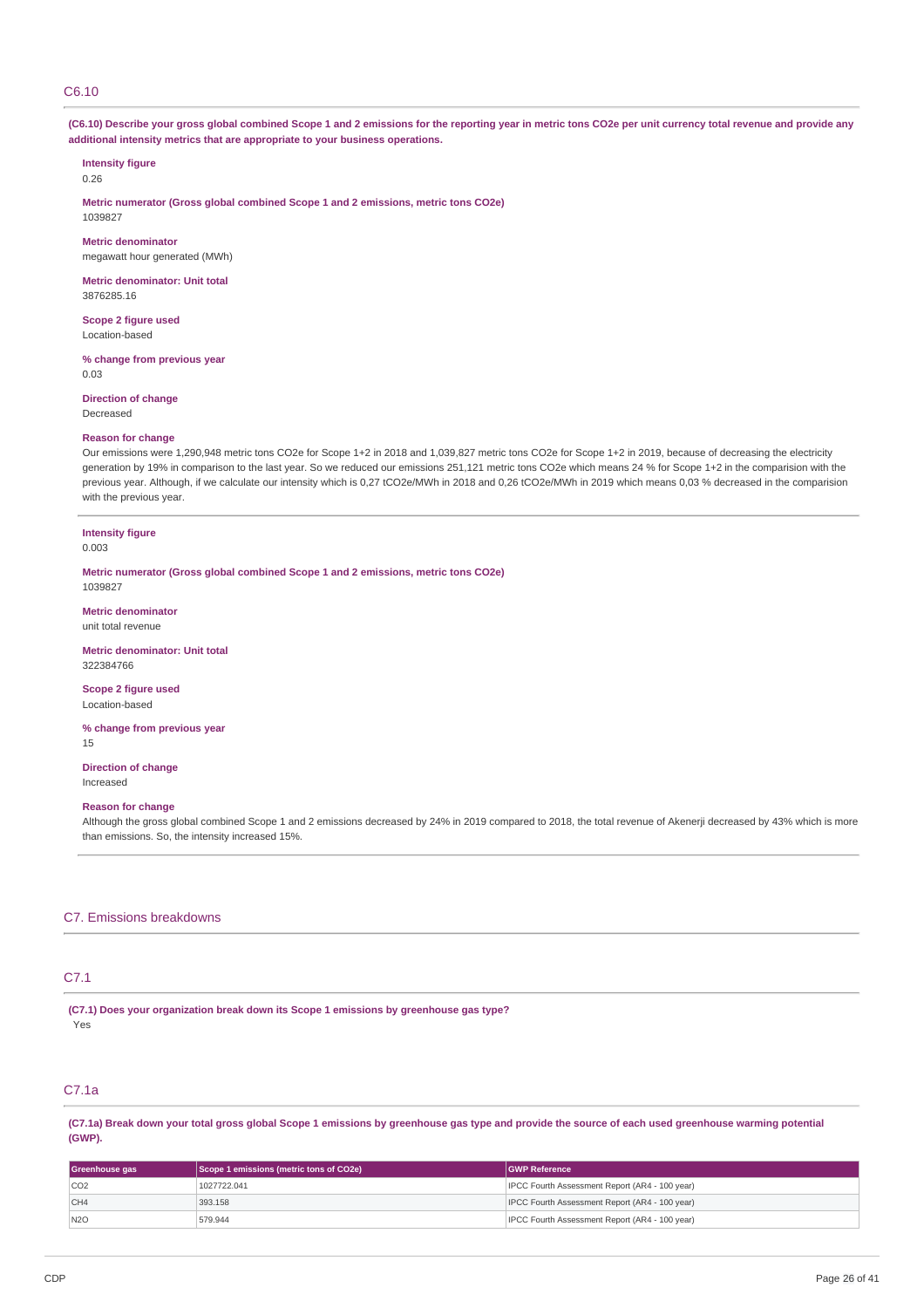# C-EU7.1b

### (C-EU7.1b) Break down your total gross global Scope 1 emissions from electric utilities value chain activities by greenhouse gas type.

|                                            | <b>Gross Scope 1 CO2</b><br>emissions (metric tons CO2) | <b>Gross Scope 1 methane</b><br>emissions (metric tons CH4) | <b>Gross Scope 1 SF6</b> | <b>Total gross Scope 1</b><br>emissions (metric tons SF6) emissions (metric tons CO2e) | <b>Comment</b>                                                                                |
|--------------------------------------------|---------------------------------------------------------|-------------------------------------------------------------|--------------------------|----------------------------------------------------------------------------------------|-----------------------------------------------------------------------------------------------|
| Fugitives                                  | 333.4                                                   |                                                             |                          | 333.4                                                                                  | Fugitives releases : CO2                                                                      |
| Combustion (Electric 1027225<br>utilities) |                                                         | 391.02                                                      |                          | 1027.616                                                                               | combustion within the company's boundary: CO2 and<br>CH <sub>4</sub>                          |
| Combustion (Gas<br>utilities)              |                                                         |                                                             |                          |                                                                                        | We do not have gas utilities under our control. It is<br>calculated at our Scope 3 emissions. |
| Combustion (Other)   163.51                |                                                         | 2.14                                                        |                          | 166                                                                                    | Vehicle-based combustion                                                                      |
| Emissions not<br>elsewhere classified      | l O                                                     |                                                             |                          |                                                                                        | There is no other emissions                                                                   |

### C7.2

### **(C7.2) Break down your total gross global Scope 1 emissions by country/region.**

| Country/Region | emissions (metric tons CO2e) |
|----------------|------------------------------|
| Turkey         | 1028695                      |
|                |                              |

# C7.3

**(C7.3) Indicate which gross global Scope 1 emissions breakdowns you are able to provide.**

By facility By activity

## C7.3b

### **(C7.3b) Break down your total gross global Scope 1 emissions by business facility.**

| Facility            | Scope 1 emissions (metric tons CO2e) | Latitude | Longitude |
|---------------------|--------------------------------------|----------|-----------|
| Erzin NGCCPP        | 1028540.37                           | 36       | 36        |
| Bulam HEPP          | 7.83                                 | 43       | 42        |
| Burç HEPP           | 5.33                                 | 38       | 38        |
| Feke 1 HEPP         | 7.11                                 | 37       | 35        |
| Feke 2 HEPP         | 9.92                                 | 37       | 35        |
| Gökkaya HEPP        | 14.73                                | 37       | 36        |
| Himmetli HEPP       | 13.8                                 | 37       | 35        |
| <b>Uluabat HEPP</b> | 20.85                                | 40       | 28        |
| Ayyıldız WPP        | 10.72                                | 40       | 27        |
| Akhan Head Office   | 30.19                                | 41       | 28        |

# C7.3c

## **(C7.3c) Break down your total gross global Scope 1 emissions by business activity.**

| <b>Activity</b>            | Scope 1 emissions (metric tons CO2e) |
|----------------------------|--------------------------------------|
| Combustion at Power Plants | 1027.616                             |
| Combustion at offices      |                                      |
| Vehicle-based combustion   | 166                                  |
| Fugitive gases             | 333.4                                |

# C-CE7.4/C-CH7.4/C-CO7.4/C-EU7.4/C-MM7.4/C-OG7.4/C-ST7.4/C-TO7.4/C-TS7.4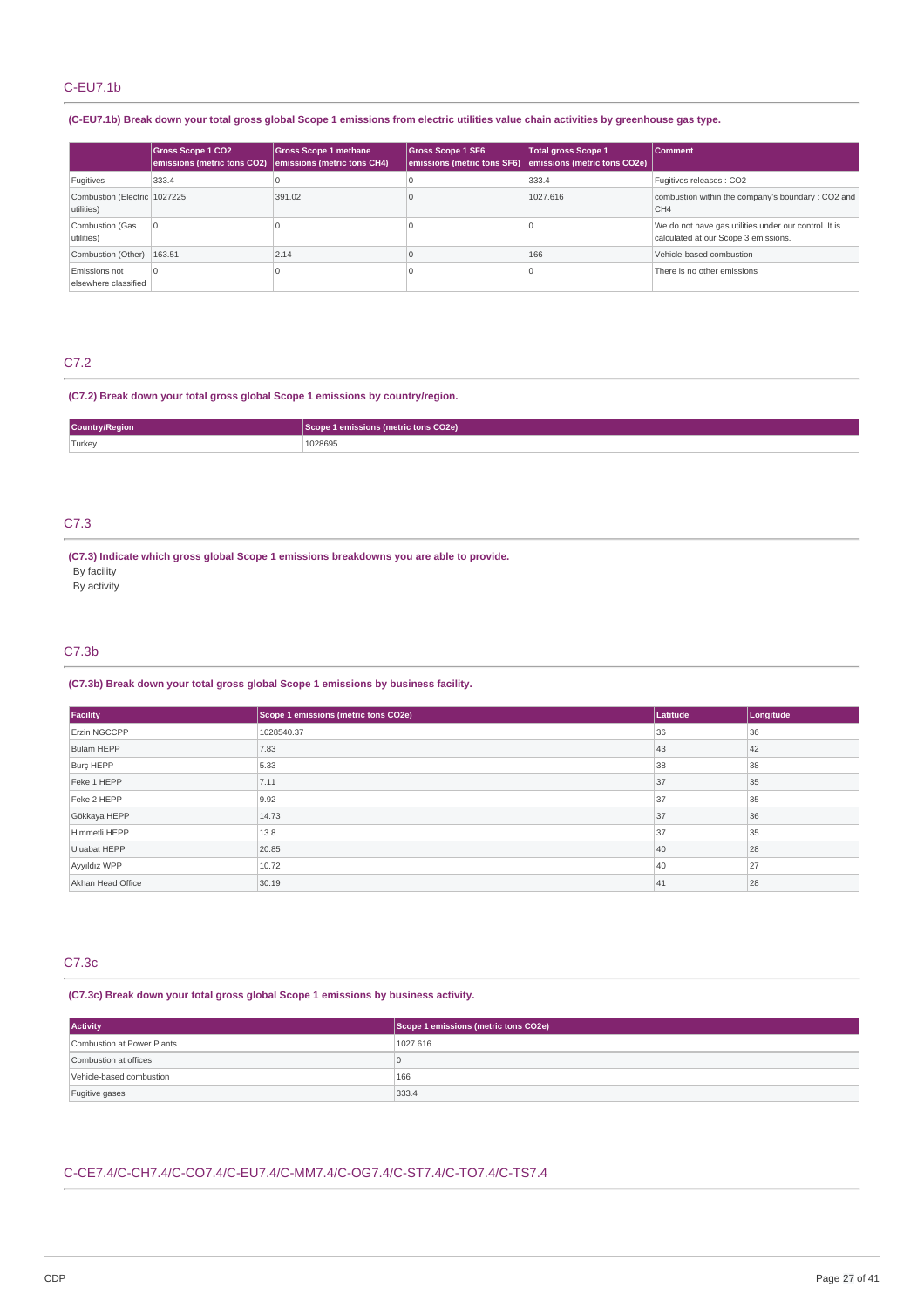#### (C-CE7.4/C-CH7.4/C-CO7.4/C-EU7.4/C-MM7.4/C-OG7.4/C-ST7.4/C-TO7.4/C-TS7.4) Break down your organization's total gross global Scope 1 emissions by sector **production activity in metric tons CO2e.**

|                                                   | <b>Gross Scope 1 emissions, metric</b><br>tons CO <sub>2</sub> e | Net Scope 1 emissions, metric<br>tons CO <sub>2</sub> e | <b>Comment</b>                                                                                               |
|---------------------------------------------------|------------------------------------------------------------------|---------------------------------------------------------|--------------------------------------------------------------------------------------------------------------|
| Cement production activities                      | <not applicable=""></not>                                        | <not applicable=""></not>                               | <not applicable=""></not>                                                                                    |
| Chemicals production activities                   | <not applicable=""></not>                                        | <not applicable=""></not>                               | <not applicable=""></not>                                                                                    |
| Coal production activities                        | <not applicable=""></not>                                        | <not applicable=""></not>                               | <not applicable=""></not>                                                                                    |
| Electric utility activities                       | 1027.616                                                         | <not applicable=""></not>                               | Our 99% of our overall emissions are sourced from Scope 1 emissions from thermal power<br>plant Erzin NGCCPP |
| Metals and mining production<br>activities        | <not applicable=""></not>                                        | <not applicable=""></not>                               | <not applicable=""></not>                                                                                    |
| Oil and gas production activities<br>(upstream)   | <not applicable=""></not>                                        | <not applicable=""></not>                               | <not applicable=""></not>                                                                                    |
| Oil and gas production activities<br>(midstream)  | <not applicable=""></not>                                        | <not applicable=""></not>                               | <not applicable=""></not>                                                                                    |
| Oil and gas production activities<br>(downstream) | <not applicable=""></not>                                        | <not applicable=""></not>                               | <not applicable=""></not>                                                                                    |
| Steel production activities                       | <not applicable=""></not>                                        | <not applicable=""></not>                               | <not applicable=""></not>                                                                                    |
| Transport OEM activities                          | <not applicable=""></not>                                        | <not applicable=""></not>                               | <not applicable=""></not>                                                                                    |
| Transport services activities                     | <not applicable=""></not>                                        | <not applicable=""></not>                               | <not applicable=""></not>                                                                                    |

# C7.9

(C7.9) How do your gross global emissions (Scope 1 and 2 combined) for the reporting year compare to those of the previous reporting year? Decreased

### C7.9a

(C7.9a) Identify the reasons for any change in your gross global emissions (Scope 1 and 2 combined), and for each of them specify how your emissions compare **to the previous year.**

|                                                        | Change in<br>emissions (metric<br>tons CO2e) | <b>Direction</b><br>of change value | Emissions<br>(percentage) | Please explain calculation                                                                                                                                                                                                                                                         |
|--------------------------------------------------------|----------------------------------------------|-------------------------------------|---------------------------|------------------------------------------------------------------------------------------------------------------------------------------------------------------------------------------------------------------------------------------------------------------------------------|
| Change in<br>renewable energy<br>consumption           | 102.36                                       | Decreased 6.92                      |                           | For our renewable energy consumption, last year 102,36 tCO2e were reduced by our emissions reduction projects, and our total scope 1<br>and location based scope 2 emissions in the previous year was 1478,27, therefore we arrived at 6,92% through<br>(102.36/1478,27)*100=6,92% |
| Other emissions<br>reduction activities                | $\Omega$                                     | No change 0                         |                           | We do not have other emissions reduction activities                                                                                                                                                                                                                                |
| <b>Divestment</b>                                      | $\Omega$                                     | No change 0                         |                           | No divestments are made in 2019.                                                                                                                                                                                                                                                   |
| Acquisitions                                           | $\Omega$                                     | No change $\vert 0 \vert$           |                           | No acquistions are made in 2019                                                                                                                                                                                                                                                    |
| Mergers                                                | $\Omega$                                     | No change 0                         |                           | No mergers are made in 2019                                                                                                                                                                                                                                                        |
| Change in output                                       | 251121                                       | Decreased 24.15                     |                           | The total scope 1 and scope 2 emissions was decreased 251,121 metric tons CO2e according to the previous year, total scope 1 and<br>scope 2 is 1,039,827 metric tons CO2e for 2019, therefore we arrived at 24.15% (251,121/1,039,827)*100=24.15                                   |
| Change in<br>methodology                               | $\Omega$                                     | No change $0$                       |                           | The same methodology (ISO 14064-1) has been used for three years.                                                                                                                                                                                                                  |
| Change in boundary 0                                   |                                              | No change $ 0$                      |                           | there is no change in boundary.                                                                                                                                                                                                                                                    |
| Change in physical $ 0\rangle$<br>operating conditions |                                              | No change $0$                       |                           | No change is resulted from change in physical operating conditions.                                                                                                                                                                                                                |
| Unidentified                                           | $\Omega$                                     | No change $0$                       |                           | There is no unidentified reason for change.                                                                                                                                                                                                                                        |
| Other                                                  | $\Omega$                                     | No change $ 0$                      |                           | There is no unidentified reason for change.                                                                                                                                                                                                                                        |

### C7.9b

(C7.9b) Are your emissions performance calculations in C7.9 and C7.9a based on a location-based Scope 2 emissions figure or a market-based Scope 2 **emissions figure?**

### Location-based

### C8. Energy

# C8.1

**(C8.1) What percentage of your total operational spend in the reporting year was on energy?** More than 95% but less than or equal to 100%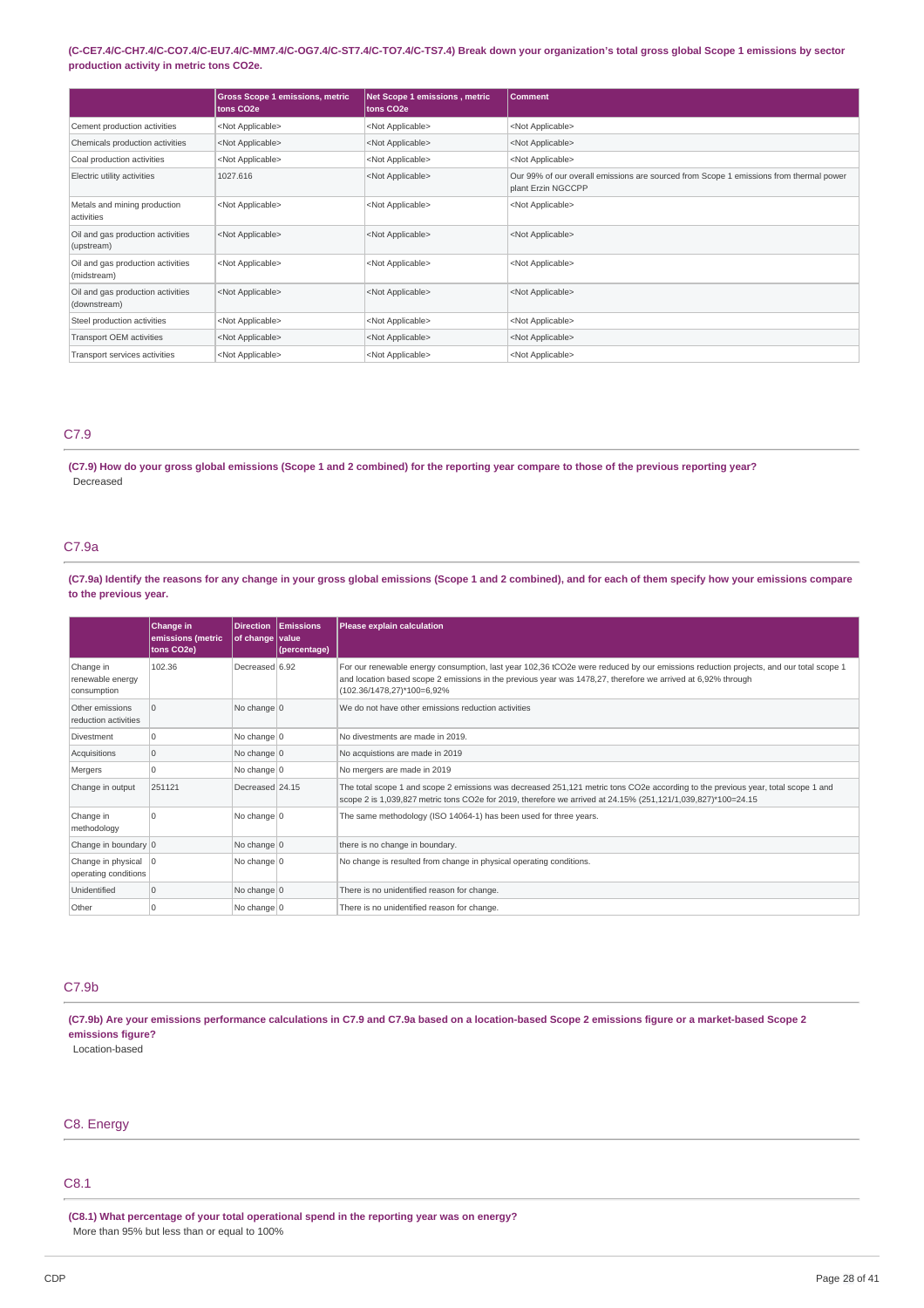### **(C8.2) Select which energy-related activities your organization has undertaken.**

|                                                    | Indicate whether your organization undertook this energy-related activity in the reporting year |
|----------------------------------------------------|-------------------------------------------------------------------------------------------------|
| Consumption of fuel (excluding feedstocks)         | Yes                                                                                             |
| Consumption of purchased or acquired electricity   | Yes                                                                                             |
| Consumption of purchased or acquired heat          | N <sub>0</sub>                                                                                  |
| Consumption of purchased or acquired steam         | N <sub>0</sub>                                                                                  |
| Consumption of purchased or acquired cooling       | N <sub>0</sub>                                                                                  |
| Generation of electricity, heat, steam, or cooling | Yes                                                                                             |

### C8.2a

### **(C8.2a) Report your organization's energy consumption totals (excluding feedstocks) in MWh.**

|                                                         | <b>Heating value</b>              |                           |                           | MWh from renewable sources MWh from non-renewable sources Total (renewable and non-renewable) MWh |
|---------------------------------------------------------|-----------------------------------|---------------------------|---------------------------|---------------------------------------------------------------------------------------------------|
| Consumption of fuel (excluding feedstock)               | Unable to confirm heating value 0 |                           | 722.15                    | 722.15                                                                                            |
| Consumption of purchased or acquired electricity        | <not applicable=""></not>         |                           | 23485                     | 23485                                                                                             |
| Consumption of purchased or acquired heat               | <not applicable=""></not>         | <not applicable=""></not> | <not applicable=""></not> | <not applicable=""></not>                                                                         |
| Consumption of purchased or acquired steam              | <not applicable=""></not>         | <not applicable=""></not> | <not applicable=""></not> | <not applicable=""></not>                                                                         |
| Consumption of purchased or acquired cooling            | <not applicable=""></not>         | <not applicable=""></not> | <not applicable=""></not> | <not applicable=""></not>                                                                         |
| Consumption of self-generated non-fuel renewable energy | <not applicable=""></not>         | 1412.65                   | <not applicable=""></not> | 1412.65                                                                                           |
| Total energy consumption                                | <not applicable=""></not>         | 1412.65                   | 24207.15                  | 25619.8                                                                                           |

### C8.2b

### **(C8.2b) Select the applications of your organization's consumption of fuel.**

|                                                         | Indicate whether your organization undertakes this fuel application |
|---------------------------------------------------------|---------------------------------------------------------------------|
| Consumption of fuel for the generation of electricity   | Yes                                                                 |
| Consumption of fuel for the generation of heat          | No.                                                                 |
| Consumption of fuel for the generation of steam         | I No                                                                |
| Consumption of fuel for the generation of cooling       | <b>No</b>                                                           |
| Consumption of fuel for co-generation or tri-generation | l No                                                                |

# C8.2c

**(C8.2c) State how much fuel in MWh your organization has consumed (excluding feedstocks) by fuel type.**

**Fuels (excluding feedstocks)** Natural Gas **Heating value** LHV (lower heating value) **Total fuel MWh consumed by the organization** 2821825 **MWh fuel consumed for self-generation of electricity** 0 **MWh fuel consumed for self-generation of heat** 0 **MWh fuel consumed for self-generation of steam** <Not Applicable> **MWh fuel consumed for self-generation of cooling** <Not Applicable> **MWh fuel consumed for self-cogeneration or self-trigeneration** <Not Applicable> **Emission factor** 55.85

**Unit**

kg CO2 per GJ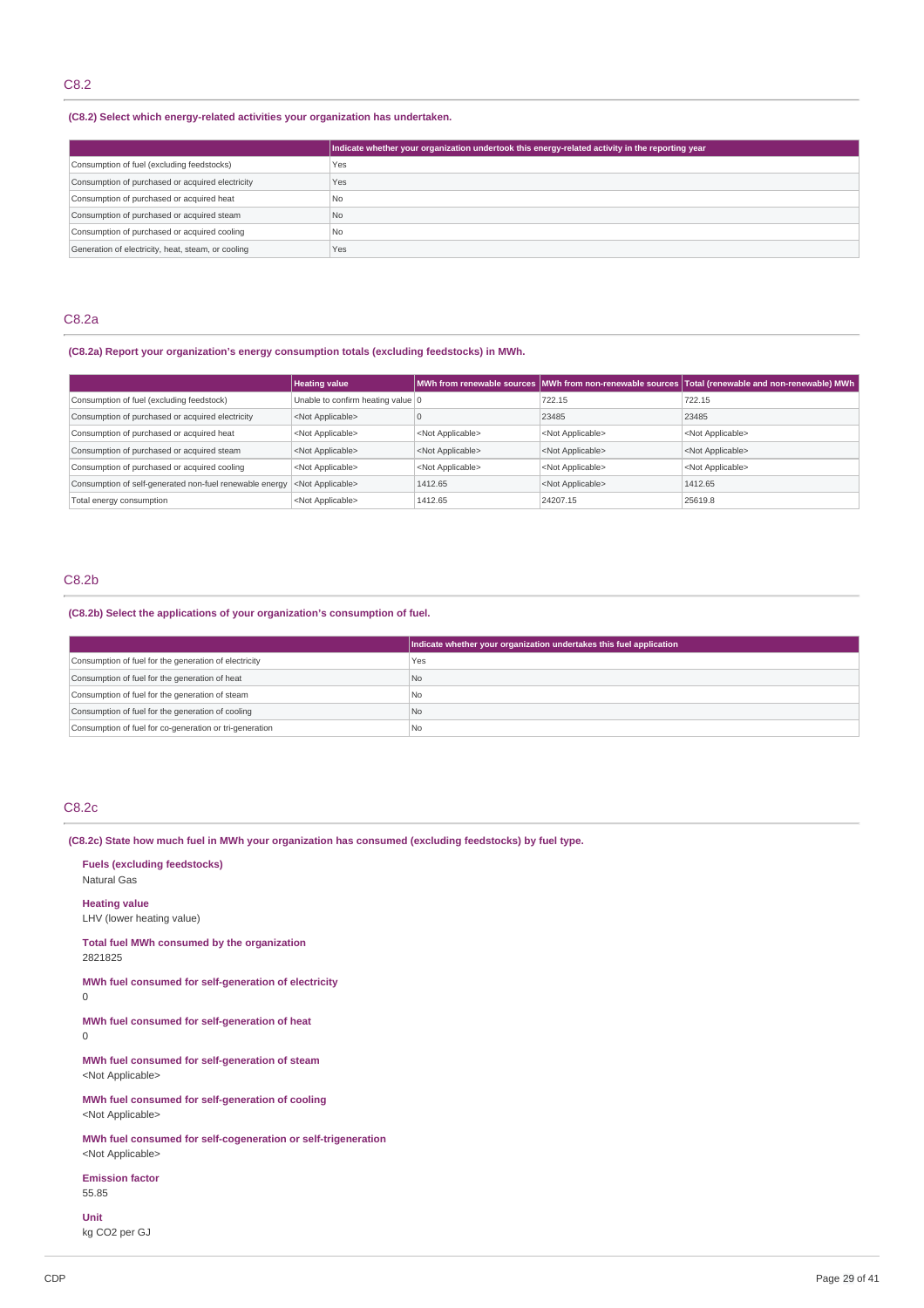#### **Emissions factor source**

Power plant Gas Measurement Station Chromotograph

#### **Comment**

LHV is calculated from Power plant Gas Measurement Station Chromotograph Average Value for 2019

**Fuels (excluding feedstocks)** Motor Gasoline

### **Heating value**

LHV (lower heating value)

**Total fuel MWh consumed by the organization** 106.37

**MWh fuel consumed for self-generation of electricity**  $\Omega$ 

**MWh fuel consumed for self-generation of heat**  $\Omega$ 

**MWh fuel consumed for self-generation of steam** <Not Applicable>

**MWh fuel consumed for self-generation of cooling** <Not Applicable>

**MWh fuel consumed for self-cogeneration or self-trigeneration** <Not Applicable>

#### **Emission factor**

69.3

**Unit** kg CO2 per GJ

**Emissions factor source** IPCC 2006 Table 3.2.1

#### **Comment**

LHV is used from the regulation. This is IPCC 2006 Table 3.2.1 factor and we used it in our verification for ISO 14064

**Fuels (excluding feedstocks)** Diesel

**Heating value** LHV (lower heating value)

**Total fuel MWh consumed by the organization** 615.78

**MWh fuel consumed for self-generation of electricity**

0

**MWh fuel consumed for self-generation of heat**

0

**MWh fuel consumed for self-generation of steam** <Not Applicable>

**MWh fuel consumed for self-generation of cooling** <Not Applicable>

**MWh fuel consumed for self-cogeneration or self-trigeneration** <Not Applicable>

**Emission factor** 74.1

**Unit** kg CO2 per GJ

**Emissions factor source** IPCC 2006 Table 2.2.

### **Comment**

LHV is used from the regulation. This is IPCC 2006 Table 2.2 factor and we used it in our verification for ISO 14064

# C-EU8.2d

(C-EU8.2d) For your electric utility activities, provide a breakdown of your total power plant capacity, generation, and related emissions during the reporting year **by source.**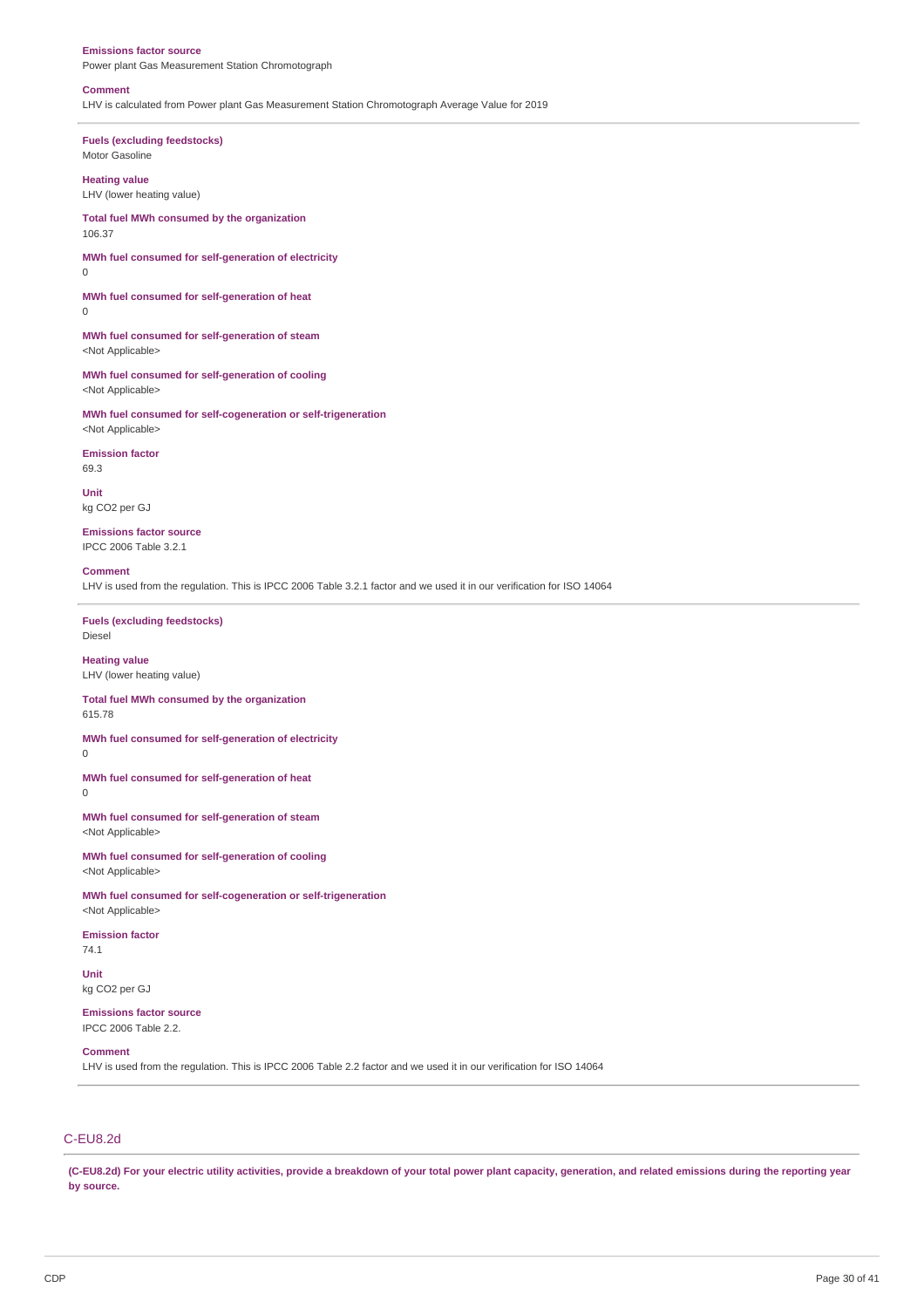#### **Coal – hard**

### **Nameplate capacity (MW)**

 $\Omega$ 

### **Gross electricity generation (GWh)**

 $\theta$ 

# **Net electricity generation (GWh)**

 $\Omega$ 

### **Absolute scope 1 emissions (metric tons CO2e)**

### $\Omega$

**Scope 1 emissions intensity (metric tons CO2e per GWh)**

# $\Omega$

**Comment**

# We do not have operations with coal

**Lignite**

#### **Nameplate capacity (MW)**

 $\overline{0}$ 

### **Gross electricity generation (GWh)**

0

# **Net electricity generation (GWh)**

# 0

**Absolute scope 1 emissions (metric tons CO2e)**

# $\theta$

 $\Omega$ 

**Scope 1 emissions intensity (metric tons CO2e per GWh)**

# **Comment**

We do not have operations with lignite

#### **Oil**

**Nameplate capacity (MW)**

 $\Omega$ 

**Gross electricity generation (GWh)**

#### $\Omega$

**Net electricity generation (GWh)**

0

### **Absolute scope 1 emissions (metric tons CO2e)**

 $\Omega$ 

**Scope 1 emissions intensity (metric tons CO2e per GWh)**  $\Omega$ 

# **Comment**

We do not have operations with oil

#### **Gas**

**Nameplate capacity (MW)** 904

### **Gross electricity generation (GWh)** 2825824

**Net electricity generation (GWh)** 2756472.4

**Absolute scope 1 emissions (metric tons CO2e)** 1028540.37

#### **Scope 1 emissions intensity (metric tons CO2e per GWh)** 364.49

### **Comment**

The emission performance from Erzin NGCCPP, which is the only natural gas power plant operating in 2019 and which constitutes almost all of the Scope 1 emissions, is satisfactory. Our emissions were 1,281,093 metric tons CO2e for Scope 1 in 2018 and 1,028,540.37 metric tons CO2e for Scope 1 in 2019, because of decreasing the electricity generation by 28% in comparison to the last year. So we reduced our emissions 252,552.63 metric tons CO2e for Scope 1 in the comparision with the previous year. However, if we calculate our intensity which is 0,364 tCO2e/MWh .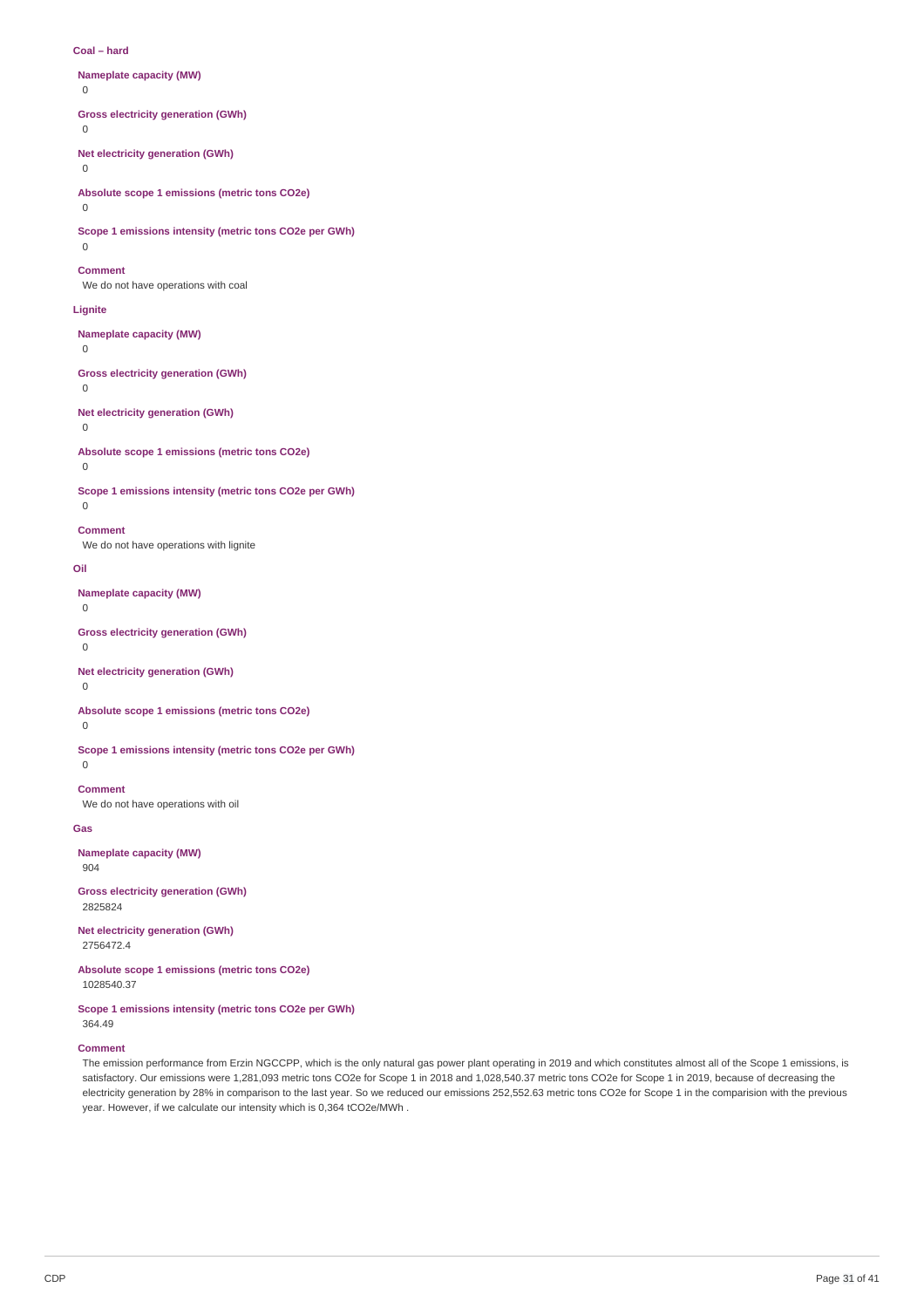#### **Biomass**

**Nameplate capacity (MW)**

 $\Omega$ 

**Gross electricity generation (GWh)**

 $\Omega$ 

**Net electricity generation (GWh)**

0

**Absolute scope 1 emissions (metric tons CO2e)**

 $\Omega$ 

**Scope 1 emissions intensity (metric tons CO2e per GWh)**

 $\Omega$ 

**Comment**

We do not have operations with biomass

### **Waste (non-biomass)**

**Nameplate capacity (MW)**

0

**Gross electricity generation (GWh)**

0

**Net electricity generation (GWh)**

0

**Absolute scope 1 emissions (metric tons CO2e)** 0

**Scope 1 emissions intensity (metric tons CO2e per GWh)**  $\Omega$ 

### **Comment**

We do not have operations with waste (non-biomass)

### **Nuclear**

**Nameplate capacity (MW)**

 $\Omega$ 

### **Gross electricity generation (GWh)**

 $\Omega$ 

# **Net electricity generation (GWh)**

0

# **Absolute scope 1 emissions (metric tons CO2e)**

 $\overline{0}$ 

**Scope 1 emissions intensity (metric tons CO2e per GWh)**  $\Omega$ 

# **Comment**

We do not have operations with nuclear

### **Fossil-fuel plants fitted with CCS**

**Nameplate capacity (MW)**

# 0

**Gross electricity generation (GWh)**

0

# **Net electricity generation (GWh)**

0

### **Absolute scope 1 emissions (metric tons CO2e)**

0

#### **Scope 1 emissions intensity (metric tons CO2e per GWh)**  $\Omega$

**Comment**

We do not have operations with Fossil-fuel plants fitted with CCS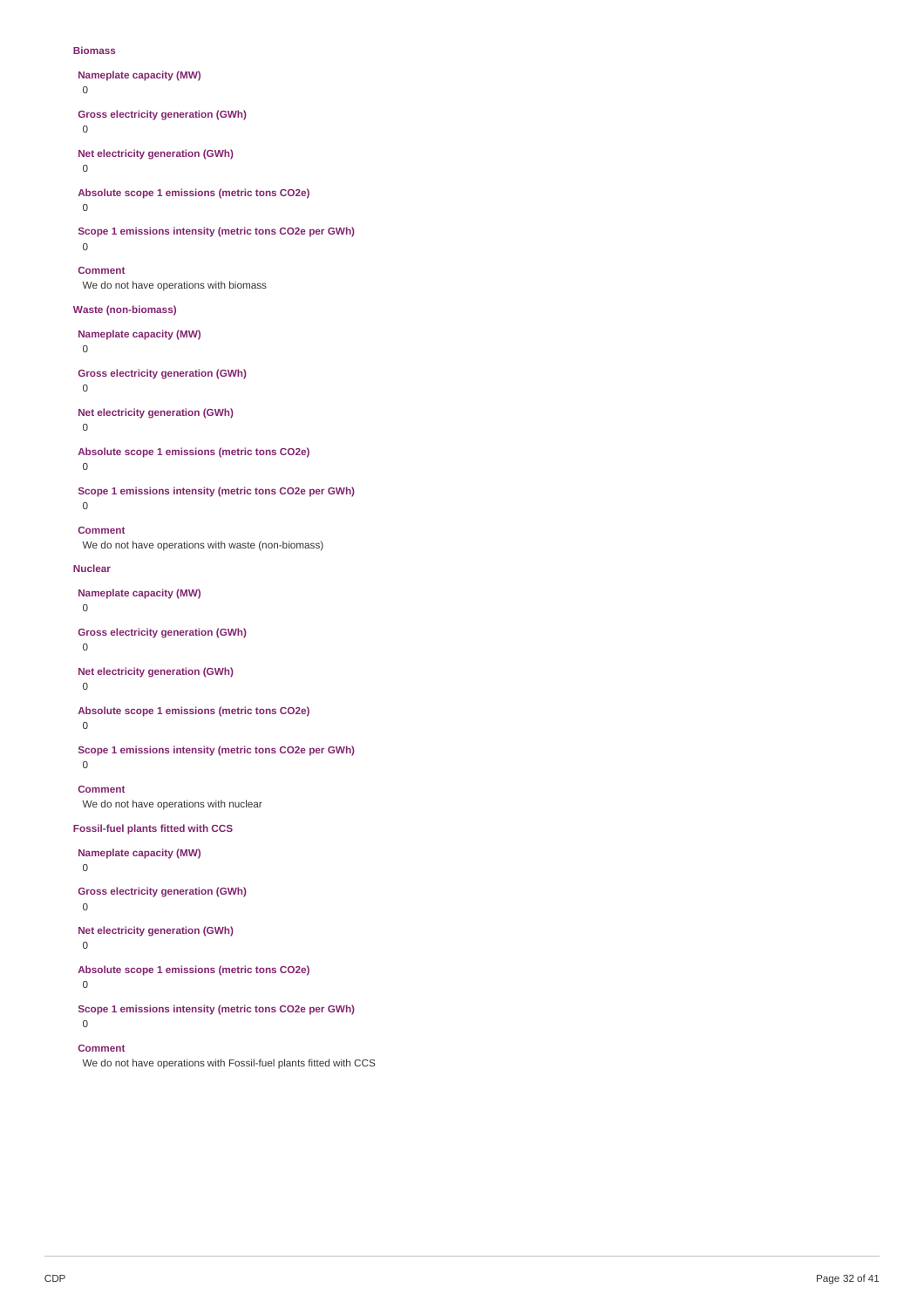#### **Geothermal**

- **Nameplate capacity (MW)**
- $\Omega$

**Gross electricity generation (GWh)**

 $\Omega$ 

**Net electricity generation (GWh)**

0

**Absolute scope 1 emissions (metric tons CO2e)**

 $\Omega$ 

**Scope 1 emissions intensity (metric tons CO2e per GWh)**  $\Omega$ 

### **Comment**

We do not have operations with geothermal

### **Hydropower**

**Nameplate capacity (MW)** 292

### **Gross electricity generation (GWh)** 968.2

### **Net electricity generation (GWh)** 947.7

**Absolute scope 1 emissions (metric tons CO2e)** 79.57

**Scope 1 emissions intensity (metric tons CO2e per GWh)** 0.08

#### **Comment**

Our Scope 1 emissions intensity was 0.09 in 2018 and is decreased 0.08 in 2019.

### **Wind**

**Nameplate capacity (MW)**

28.2

### **Gross electricity generation (GWh)** 86.2

#### **Net electricity generation (GWh)** 78.7

**Absolute scope 1 emissions (metric tons CO2e)** 10.72

**Scope 1 emissions intensity (metric tons CO2e per GWh)** 0.12

# **Comment**

Our Scope 1 emissions intensity was 0.12 in 2018 and is the same in 2019.

### **Solar**

**Nameplate capacity (MW)**

# 0

**Gross electricity generation (GWh)**

0

**Net electricity generation (GWh)**

0

**Absolute scope 1 emissions (metric tons CO2e)**

0

 $\Omega$ 

**Scope 1 emissions intensity (metric tons CO2e per GWh)**

### **Comment**

We do not have operations with solar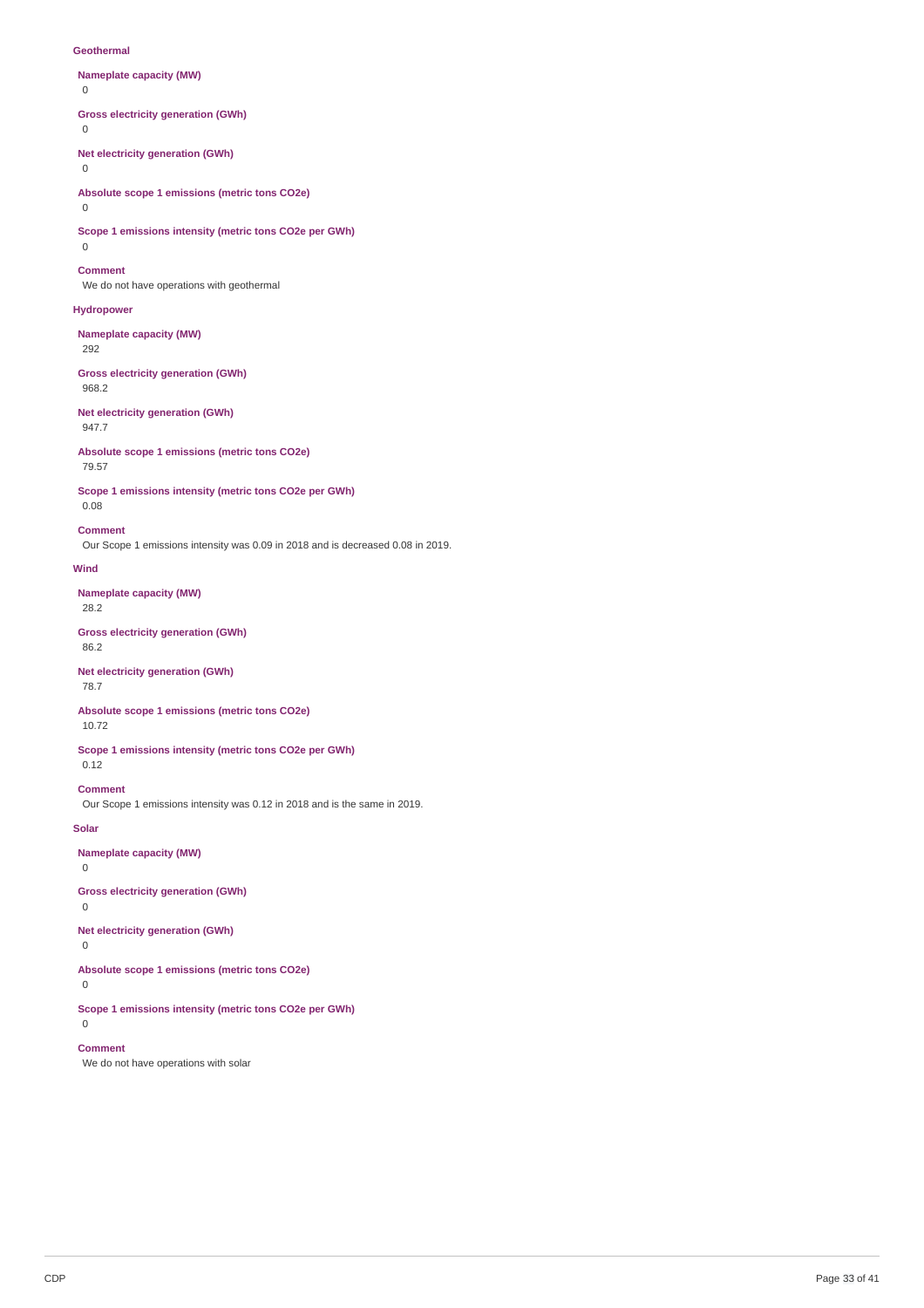#### **Marine**

### **Nameplate capacity (MW)**

 $\Omega$ 

**Gross electricity generation (GWh)**

 $\theta$ 

**Net electricity generation (GWh)**

### 0

**Absolute scope 1 emissions (metric tons CO2e)**

### $\Omega$

**Scope 1 emissions intensity (metric tons CO2e per GWh)**

# $\Omega$

**Comment**

We do not have operations with marine

### **Other renewable**

**Nameplate capacity (MW)**

 $\overline{0}$ 

**Gross electricity generation (GWh)**

# 0

**Net electricity generation (GWh)**

# 0

**Absolute scope 1 emissions (metric tons CO2e)**

# $\overline{0}$

**Scope 1 emissions intensity (metric tons CO2e per GWh)**  $\Omega$ 

### **Comment**

We do not have operations with other renewable

#### **Other non-renewable**

**Nameplate capacity (MW)**

 $\Omega$ 

### **Gross electricity generation (GWh)**

 $\Omega$ 

# **Net electricity generation (GWh)**

0

# **Absolute scope 1 emissions (metric tons CO2e)**

 $\theta$ 

**Scope 1 emissions intensity (metric tons CO2e per GWh)**

# $\Omega$

**Comment** We do not have operations with other non-renewable

**Total**

# **Nameplate capacity (MW)**

1224

### **Gross electricity generation (GWh)** 3876.3

**Net electricity generation (GWh)** 3782.9

**Absolute scope 1 emissions (metric tons CO2e)** 1028695

### **Scope 1 emissions intensity (metric tons CO2e per GWh)**

### 357.64

### **Comment**

For all of our power plants our emissions were 1,281,286 metric tons CO2e for Scope 1 in 2018 and 1,028,695 metric tons CO2e for Scope 1 in 2019, because of decreasing the electricity generation by 19 % in comparison to the last year. So we reduced our emissions 252,591 metric tons CO2e for Scope 1 in the comparision with the previous year. If we calculate our intensity which is 0,357 tCO2e/MWh for all facilities.

# C-EU8.4

**(C-EU8.4) Does your electric utility organization have a transmission and distribution business?** No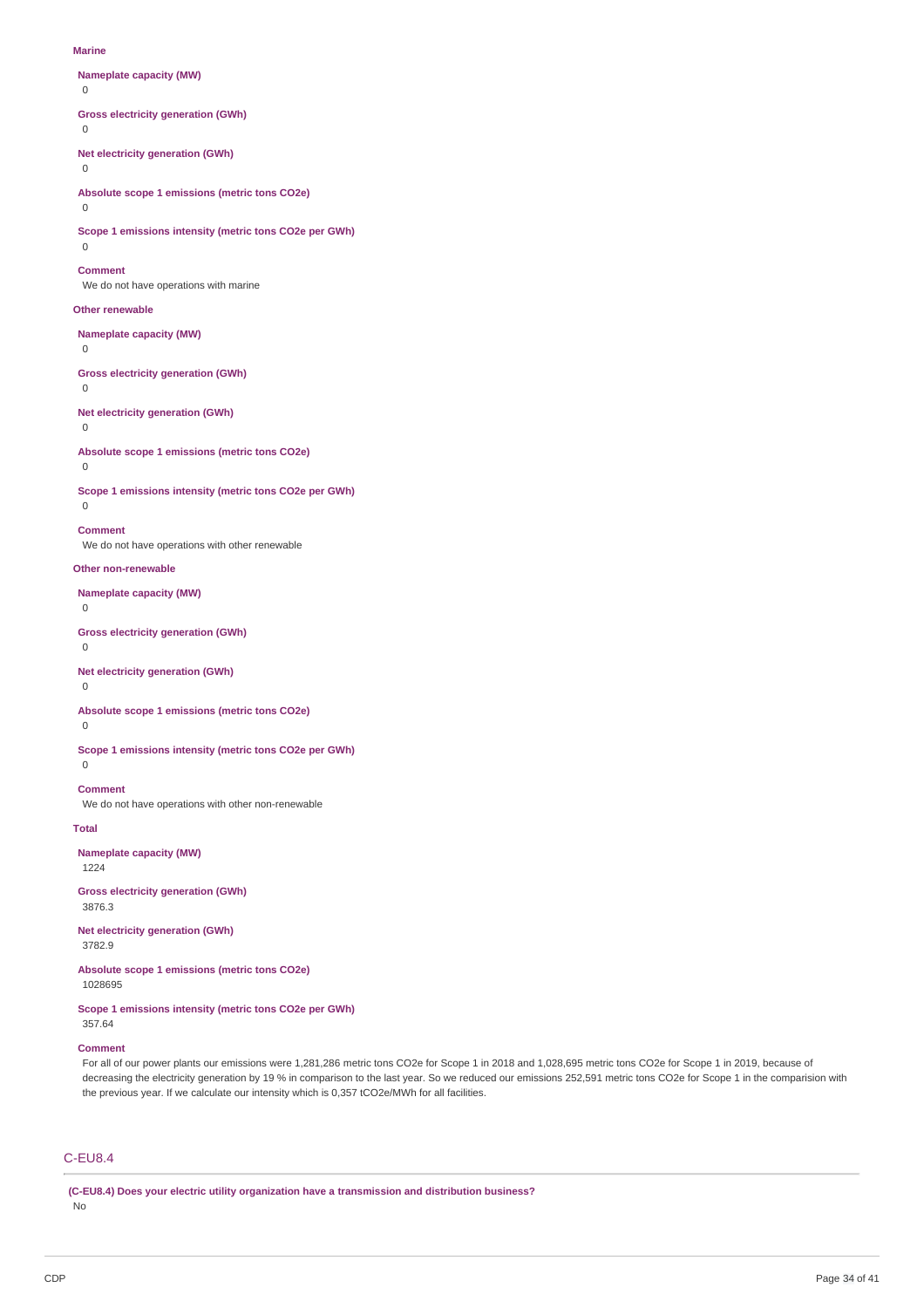# C9.1

**(C9.1) Provide any additional climate-related metrics relevant to your business.**

### C-EU9.5a

(C-EU9.5a) Break down, by source, your total planned CAPEX in your current CAPEX plan for power generation.

| <b>Primary power generation</b><br><b>Source</b> | CAPEX planned for power generation<br>from this source | Percentage of total CAPEX planned for<br>power generation | <b>End year of</b><br><b>CAPEX plan</b> | <b>Comment</b>                                                                                |
|--------------------------------------------------|--------------------------------------------------------|-----------------------------------------------------------|-----------------------------------------|-----------------------------------------------------------------------------------------------|
| Other, please specify<br>(Hydropower & Wind)     | 10000000                                               |                                                           | 2025                                    | CAPEX investment amount for the optimization and sustainability of<br>renewable power plants. |
| Gas                                              | 13500000                                               | 59                                                        | 2025                                    | CAPEX investment for the baseload generation coming from natural<br>gas source.               |

### C-EU9.5b

### (C-EU9.5b) Break down your total planned CAPEX in your current CAPEX plan for products and services (e.g. smart grids, digitalization, etc.).

| <b>Products</b><br>land<br>services | <b>Description of product/service</b>                                                                                                                                                                                                                                                                                                                                                                                                                                                                                                                                                                                                                                                                                                                                                                                                                                                                                                                                                                                                                                                                                  | <b>CAPEX</b><br><b>Dianned</b> for<br>  product/service   CAPEX | Percentage End of<br>of total<br><b>Danned</b><br>products<br>l and<br>services | vear <br><b>CAPEX</b><br>l plan |
|-------------------------------------|------------------------------------------------------------------------------------------------------------------------------------------------------------------------------------------------------------------------------------------------------------------------------------------------------------------------------------------------------------------------------------------------------------------------------------------------------------------------------------------------------------------------------------------------------------------------------------------------------------------------------------------------------------------------------------------------------------------------------------------------------------------------------------------------------------------------------------------------------------------------------------------------------------------------------------------------------------------------------------------------------------------------------------------------------------------------------------------------------------------------|-----------------------------------------------------------------|---------------------------------------------------------------------------------|---------------------------------|
| Energy<br>management<br>services    | In 2015, Energy Services, a pioneering venture in the energy sector, proved that Akenerji merits the added value and recognition it has achieved through the<br>realization of projects, and demonstrated our aptitude for taking rapid, innovative and competitive steps. Along with the efficiency-enhancing project<br>consultancy and turnkey application projects offered to industrial facilities, the investment-free and quaranteed energy efficiency services offered to<br>commercial buildings, presents quaranteed working models that are suitable for the structure of the enterprise and that will provide maximum profit for both<br>parties. This is also a result of free estimation and engineering studies carried out in the facilities. Proving that efficiency is possible without investments,<br>Akenerji Energy Services has upgraded its innovational service package by offering combined performance security, bringing together research and reporting.<br>analysis and consultancy, project development, financing, maintenance, operation and validation services under a single roof. |                                                                 | 0.5                                                                             | 2025                            |

### C-CE9.6/C-CG9.6/C-CH9.6/C-CN9.6/C-CO9.6/C-EU9.6/C-MM9.6/C-OG9.6/C-RE9.6/C-ST9.6/C-TO9.6/C-TS9.6

**(C-CE9.6/C-CG9.6/C-CH9.6/C-CN9.6/C-CO9.6/C-EU9.6/C-MM9.6/C-OG9.6/C-RE9.6/C-ST9.6/C-TO9.6/C-TS9.6) Does your organization invest in research and development (R&D) of low-carbon products or services related to your sector activities?**

|       | <b>Investment in low-carbon R&amp;D</b> | Comment'           |
|-------|-----------------------------------------|--------------------|
| Row 1 | l No                                    | we do not have R&D |

### C10. Verification

### C10.1

**(C10.1) Indicate the verification/assurance status that applies to your reported emissions.**

|                                          | Verification/assurance status                          |
|------------------------------------------|--------------------------------------------------------|
| Scope 1                                  | Third-party verification or assurance process in place |
| Scope 2 (location-based or market-based) | Third-party verification or assurance process in place |
| Scope 3                                  | Third-party verification or assurance process in place |

# C10.1a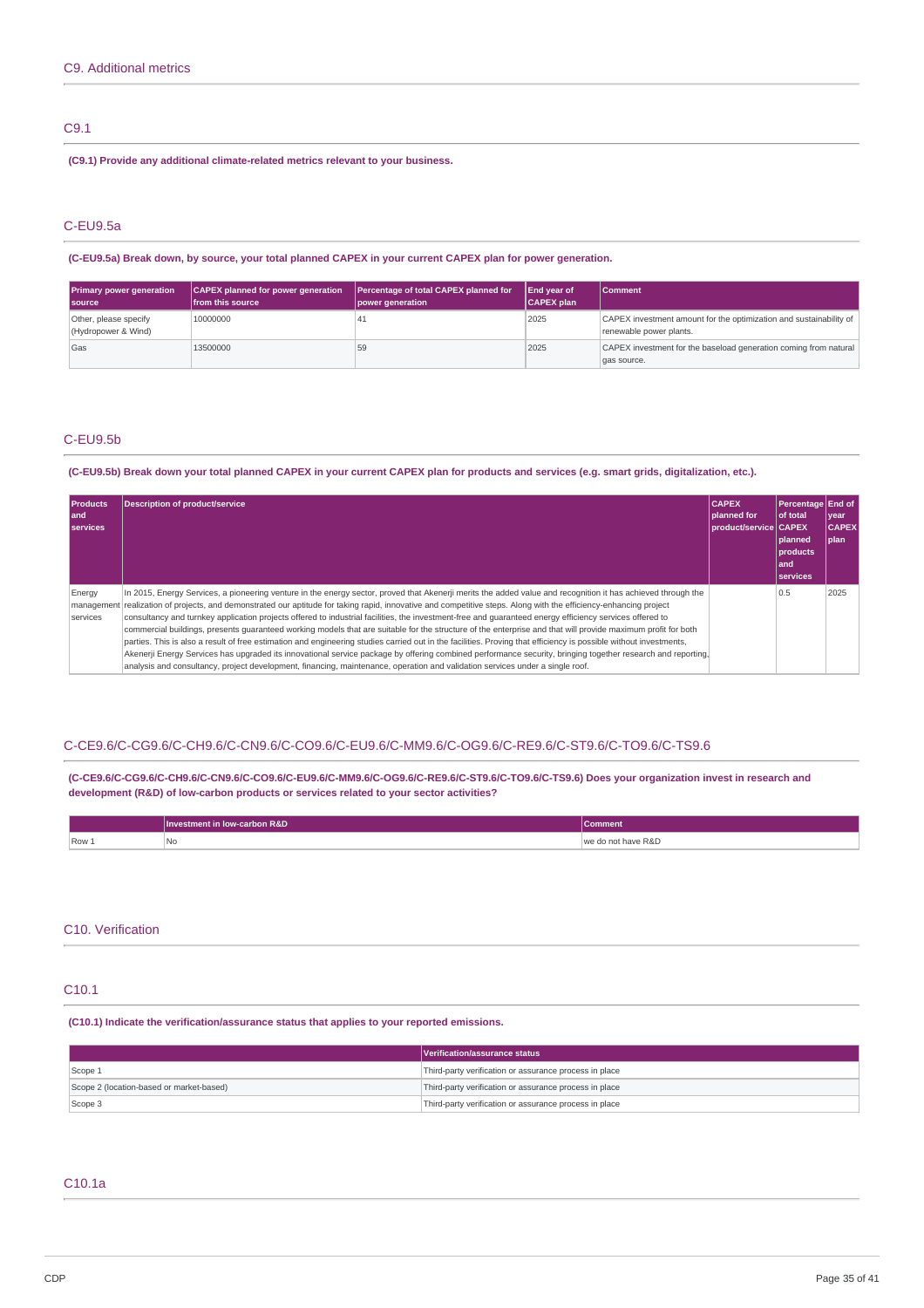(C10.1a) Provide further details of the verification/assurance undertaken for your Scope 1 emissions, and attach the relevant statements.

**Verification or assurance cycle in place** Annual process

**Status in the current reporting year** Complete

**Type of verification or assurance** Reasonable assurance

**Attach the statement** Egemer-Scope 1&2\_2019-imzalı.pdf

**Page/ section reference** all pages

**Relevant standard** ISO14064-3

**Proportion of reported emissions verified (%)** 99

### C10.1b

(C10.1b) Provide further details of the verification/assurance undertaken for your Scope 2 emissions and attach the relevant statements.

**Scope 2 approach** Scope 2 location-based

**Verification or assurance cycle in place** Annual process

**Status in the current reporting year** Complete

**Type of verification or assurance** Reasonable assurance

**Attach the statement** Egemer-Scope 1&2\_2019-imzalı.pdf

**Page/ section reference** all pages

**Relevant standard** ISO14064-3

**Proportion of reported emissions verified (%)** 87

# C10.1c

(C10.1c) Provide further details of the verification/assurance undertaken for your Scope 3 emissions and attach the relevant statements.

**Scope 3 category** Scope 3 (upstream)

**Verification or assurance cycle in place** Annual process

**Status in the current reporting year** Complete

**Type of verification or assurance** Reasonable assurance

**Attach the statement** Egemer-Scope 3\_2019-imzalı.pdf

**Page/section reference** all pages

**Relevant standard** ISO14064-3

**Proportion of reported emissions verified (%)** 100

C10.2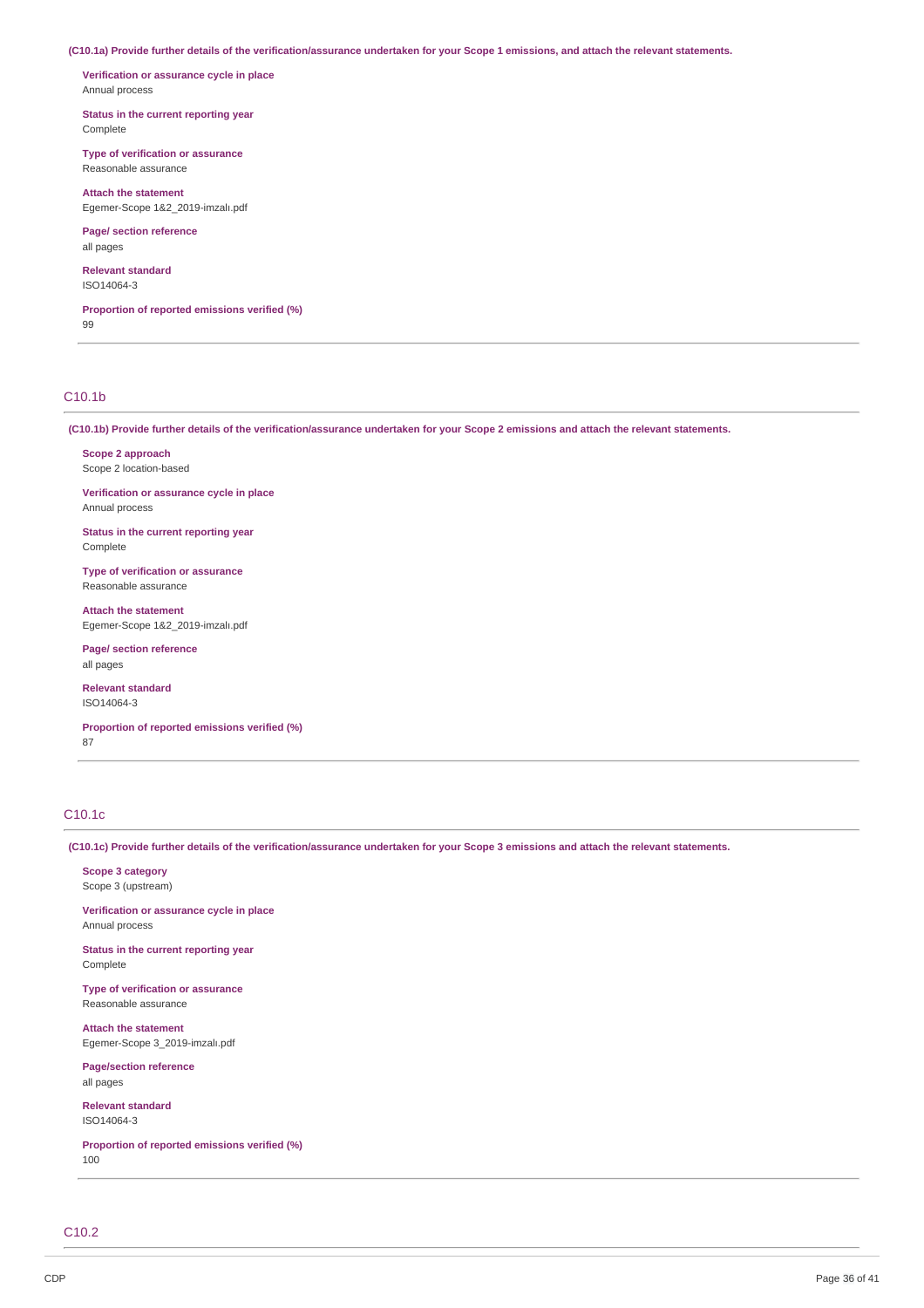(C10.2) Do you verify any climate-related information reported in your CDP disclosure other than the emissions figures reported in C6.1, C6.3, and C6.5? In progress

### C11. Carbon pricing

## C11.1

(C11.1) Are any of your operations or activities requlated by a carbon pricing system (i.e. ETS, Cap & Trade or Carbon Tax)? No, and we do not anticipate being regulated in the next three years

### C11.2

**(C11.2) Has your organization originated or purchased any project-based carbon credits within the reporting period?** No

## $C11.3$

**(C11.3) Does your organization use an internal price on carbon?** No, and we do not currently anticipate doing so in the next two years

#### C12. Engagement

### C12.1

**(C12.1) Do you engage with your value chain on climate-related issues?**

Yes, our customers

Yes, other partners in the value chain

#### C12.1b

**(C12.1b) Give details of your climate-related engagement strategy with your customers.**

**Type of engagement** Collaboration & innovation

**Details of engagement** Other, please specify

### **% of customers by number**

100

 $\overline{0}$ 

**% of customer - related Scope 3 emissions as reported in C6.5**

**Portfolio coverage (total or outstanding)**

<Not Applicable>

#### **Please explain the rationale for selecting this group of customers and scope of engagement**

Akenerji is providing energy services to its customers (retail-commercial) to reduce their electricity consumption which helps them to achieve their energy and environmental goals. Services includes such as energy analysis and audits, energy management, maintenance and operation, monitoring and evaluation of savings, etc. As Akenerji Energy Services, we visit target potential/existing commercial customers to provide information and so raise awareness about energy efficiency and try to get their interest on the matter . We see that there is a lack of knowledge among most of the energy consumers about the economic potential. We aim to increase the awareness and understanding of energy efficiency projects by explaining how they can benefit through cost-effective and easy-to-achieve non-technological measures in energy use. In return, while we support on reducing wasted energy consumption therefore the carbon emission, we benefit from improved revenue of Akenerji Energy Services business.

#### **Impact of engagement, including measures of success**

Our success measures; - Increased awareness and understanding of potential/existing Customers in energy efficiency - Achieved up to mean efficiency values of 35% in electrical energy and 55% in natural gas consumptions by energy management projects we have executed since 2015

### C12.1d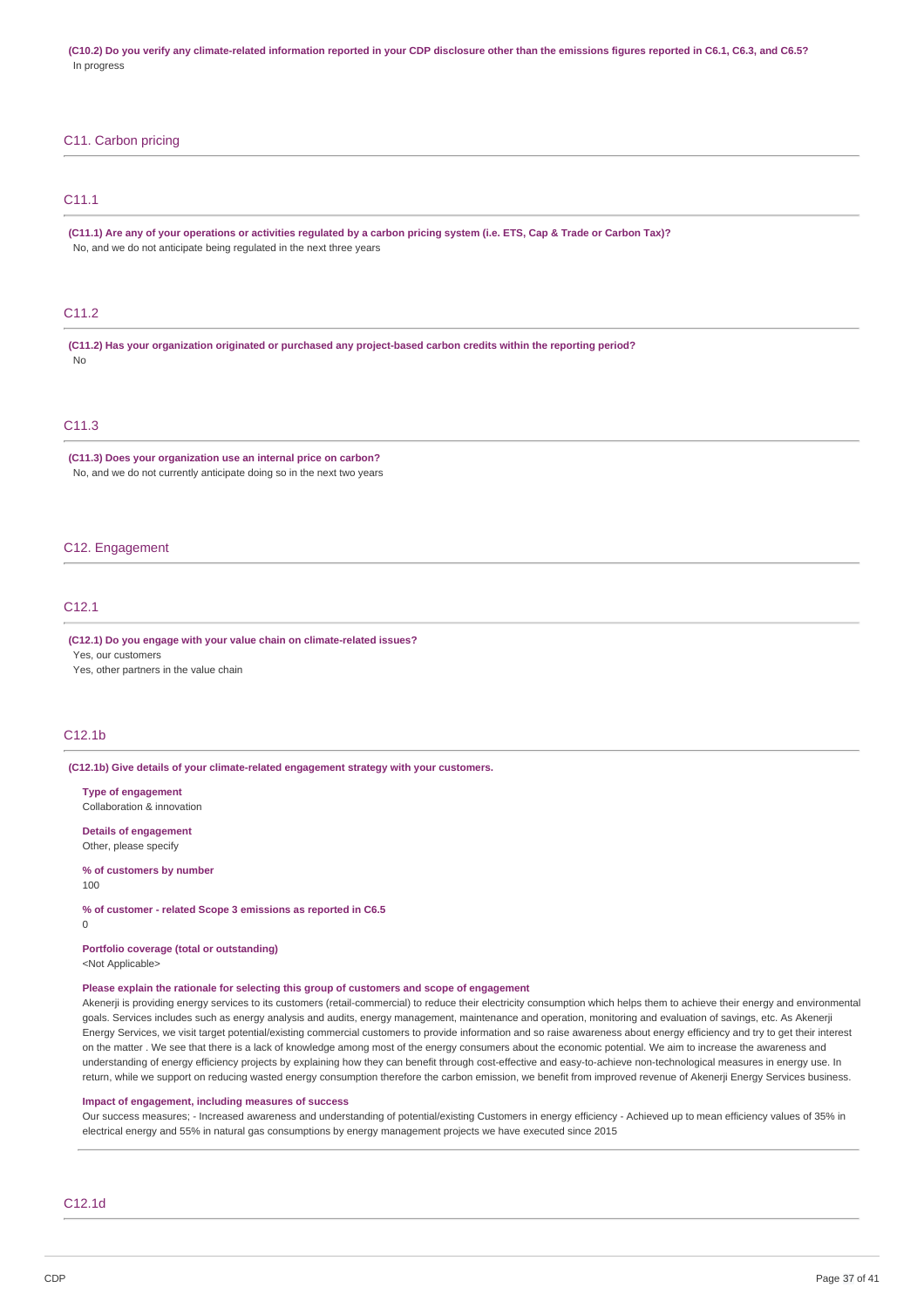### **(C12.1d) Give details of your climate-related engagement strategy with other partners in the value chain.**

In locations where Akenerji power plants operate, we aim to raise awareness and provide information to local communities about our operations. Through our video training on electricity generation, environmental and OHS regulations, we inform contractors, visitors, or interns who come to visit our power plants. Within the scope of these training processes, we have reached a total of 1,257 students and 82 teachers by visiting the schools around our power plants in Adana, Adıyaman and Bursa in 2019. We have informed about the operation of Burç and Bulam HEPP operating in Adıyaman, Uluabat HEPP operating in Bursa and Feke I, Feke II, Himmetli and Gökkaya HEPP operating in Adana and the personal security measures to be taken by the public regarding hydropower plants in general and about renewable energy and electricity production. With our awareness raising training courses performed as of 2013, we have reached a total of 9,137 students and 543 teachers.

### C12.3

## (C12.3) Do you engage in activities that could either directly or indirectly influence public policy on climate-related issues through any of the following? Direct engagement with policy makers

Trade associations

Other

### C12.3a

### **(C12.3a) On what issues have you been engaging directly with policy makers?**

| legislation position                     | Focus of Corporate Details of engagement                                                                                                                                                                                                                                                                                                                                                                                                                                                                                                                                                   | <b>Proposed legislative solution</b>                                                                                                                                                                                                                                                                                                                                          |
|------------------------------------------|--------------------------------------------------------------------------------------------------------------------------------------------------------------------------------------------------------------------------------------------------------------------------------------------------------------------------------------------------------------------------------------------------------------------------------------------------------------------------------------------------------------------------------------------------------------------------------------------|-------------------------------------------------------------------------------------------------------------------------------------------------------------------------------------------------------------------------------------------------------------------------------------------------------------------------------------------------------------------------------|
| Mandatory Support<br>carbon<br>reporting | Inline with the studies on National regulation regarding GHG emissions; a law put into force<br>with minor about Mandatory Carbon reporting in Turkey. As Akenerji, we supported the law with minor<br>exceptions exceptions. According to law Carbon reporting became mandatory since 2015 and we fulfilled these developments. We believe that ensuring a satisfying technical capacity at all levels<br>the requirements. The details of the implementation phase will be clarified until 2019 and the<br>report mentioned above will be used as the base of implementation procedures. | We support the development of carbon cap trade schemes and mandatory carbon reporting<br>in Turkey. We are open to put our best effort and accumulated experiences to contribute to<br>including governmental units and verifiers has a crucial importance. The price of carbon<br>credits has also vital importance to run the system (market) successfully and effectively. |

## C12.3b

**(C12.3b) Are you on the board of any trade associations or do you provide funding beyond membership?** Yes

### C12.3c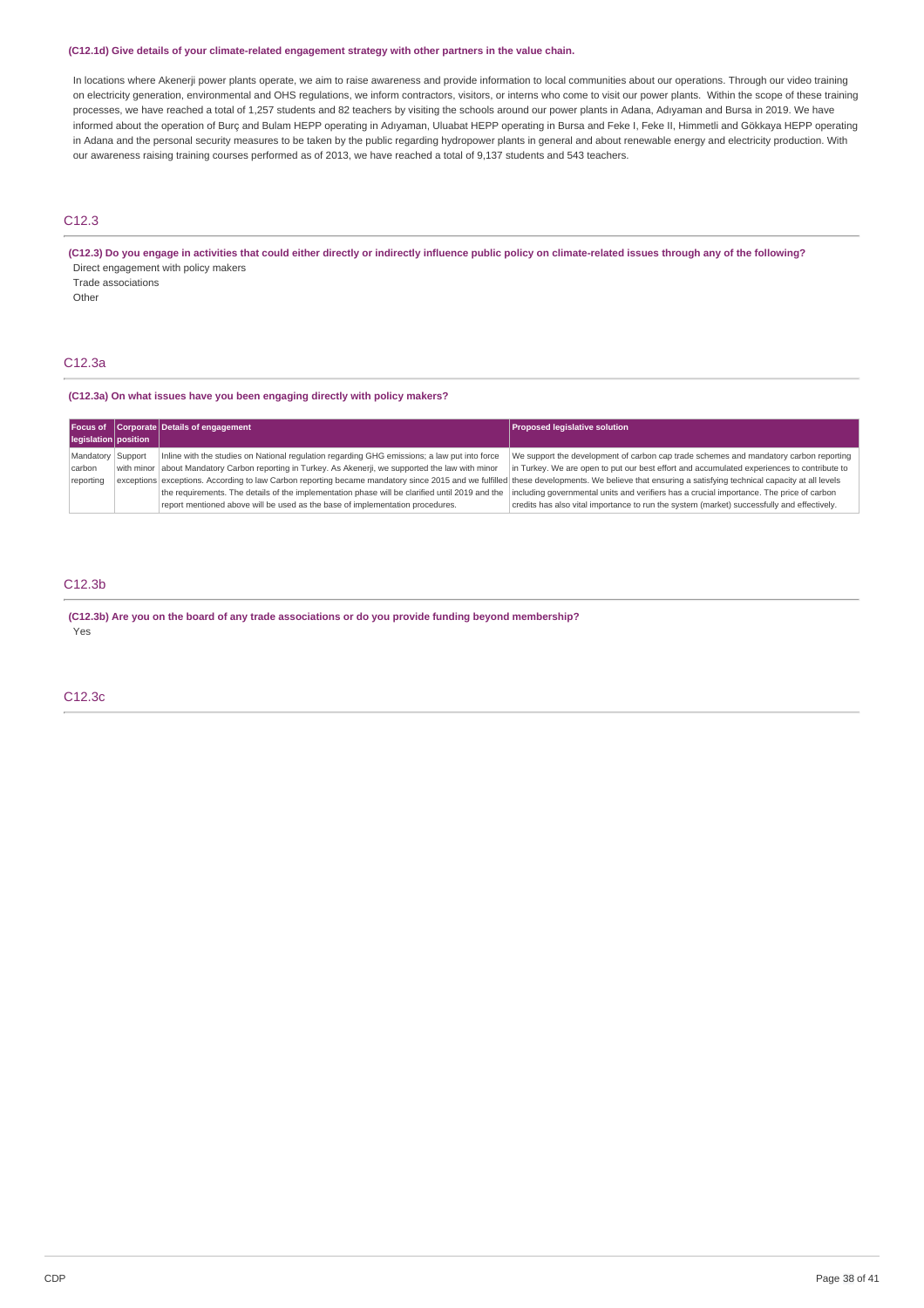#### **Trade association**

TUSIAD (Turkish Industry & Business Association)

#### **Is your position on climate change consistent with theirs?**

Consistent

#### **Please explain the trade association's position**

TÜSİAD is a voluntary based civil society organization established by Turkish industrialists and business owners in 1971 in order to represent the business world. TÜSİAD aims to contribute to the formation and development of a social order based on the adoption of the universal principles of human rights, freedom of thought, belief and action, a secular state of law, as well as the concepts of participatory democracy, a liberal economy, the rules and regulations of a competitive market economy and environmental sustainability. All of TÜSİAD's work is essentially carried out through committees made up of TÜSİAD members. TÜSİAD's positions are formed through the work of 11 committees and, 36 working groups under the umbrella of these committees, and special purpose ad-hoc "task force" groups, all of which meet regularly.

#### **How have you influenced, or are you attempting to influence their position?**

Akenerji, being a member of the Environment Working Group and Energy Working Group, takes part in the formation of the association's position. Environment & Energy Working Groups aims to contribute to embedding sustainable development principles and to the environmental protection and spreading out the principles of low carbon economy into the business practices. Akenerji actively attends the working group meetings, involves in preparation of reports, provides opinion on the existing legislation and required developments/changes towards the sustainable electricity sector, paticipates in commenting on draft regulations, etc. The output of the studies are shared with the related government organizations, public authorities, public, etc. As an example, Akenerji contributed in preparation of "Sustainable Energy for Sustainable Future" report prepared by the TÜSİAD Energy Group. The report includes detailed analysis, roadmap and 10 tangible policy proposals for ecological effectiveness, financial efficiency, global competitiveness, social progress of the energy sector. The report is publicly available: https://tusiad.org/tr/yayinlar/raporlar/item/9978-surdurulebilirgelecek-icin-surdurulebilir-enerji-raporu

#### **Trade association**

SHURA Energy Transition Center Turkish Wind Energy Association (TÜREB)

#### **Is your position on climate change consistent with theirs?**

Consistent

#### **Please explain the trade association's position**

SHURA Energy Transition Center: Contributes to decarbonisation of the energy sector via an innovative energy transition platform. It caters to the need for a sustainable and broadly recognised platform for discussions on policy, technological, and economic aspects of the Turkey's energy sector. SHURA's mission is to support the debate on transition to a low-carbon Turkey's energy system through energy efficiency and renewable energy by fact-based analysis and best available data. Taking into account all relevant perspectives by a multitude of stakeholders, the center contributes to an enhanced understanding of the economic potential, technical feasibility and the relevant policy tools for this transition. SHURA Energy Transition Center is founded by Stichting European Climate Foundation (ECF), Agora Energiewende and Sabancı University (SU) Istanbul Policy Center (IPC). Turkish Wind Energy Association (TÜREB): It is a technical non-profit organization, which follows scientific and technical researches related to wind energy, aims at extencive use of this energy, collects and complies technical info inline with this aim and performing widespread activities such as seminars. conferences and making publication for utilization of such info. Akenerji is also member of other associations Energy Trade Association (ETD), International Investor Assosciations (YASED), Wind Power and Hydropower Plants Businessmen's Association (RESSİAD), Hydro Energy Association (HESİAD).

#### **How have you influenced, or are you attempting to influence their position?**

Akenerji is a member of these associations. Participates in meetings and organizations to follow market developments (energy transition, tariffs, regulations, government policies, etc.), exchange of information, and be part of the development of the sector. Akenerji rises any point relevant to the concerns of these associations, debate and also convey it to policy makers.

### C12.3e

#### **(C12.3e) Provide details of the other engagement activities that you undertake.**

• In locations where Akenerji power plants operate, we aim to raise awareness and provide information to local communities about our operations. Through our video training on electricity generation, environmental and OHS regulations, we inform contractors, visitors, or interns who come to visit our power plants. We reached 9137 students and 543 teachers with our HEPP Informative Presentations tailor-made to inform the local communities on how clean energy is generated at these power plants. Number of participants trained and number of these informative meetings organized are of the measures of success.

• We closely follow legislative changes, give our comments on draft regulations etc. directly and/or through organizations mentioned in C12.3c.

• We build close relation with ministries, public authorities, local authorities and attend working groups as required.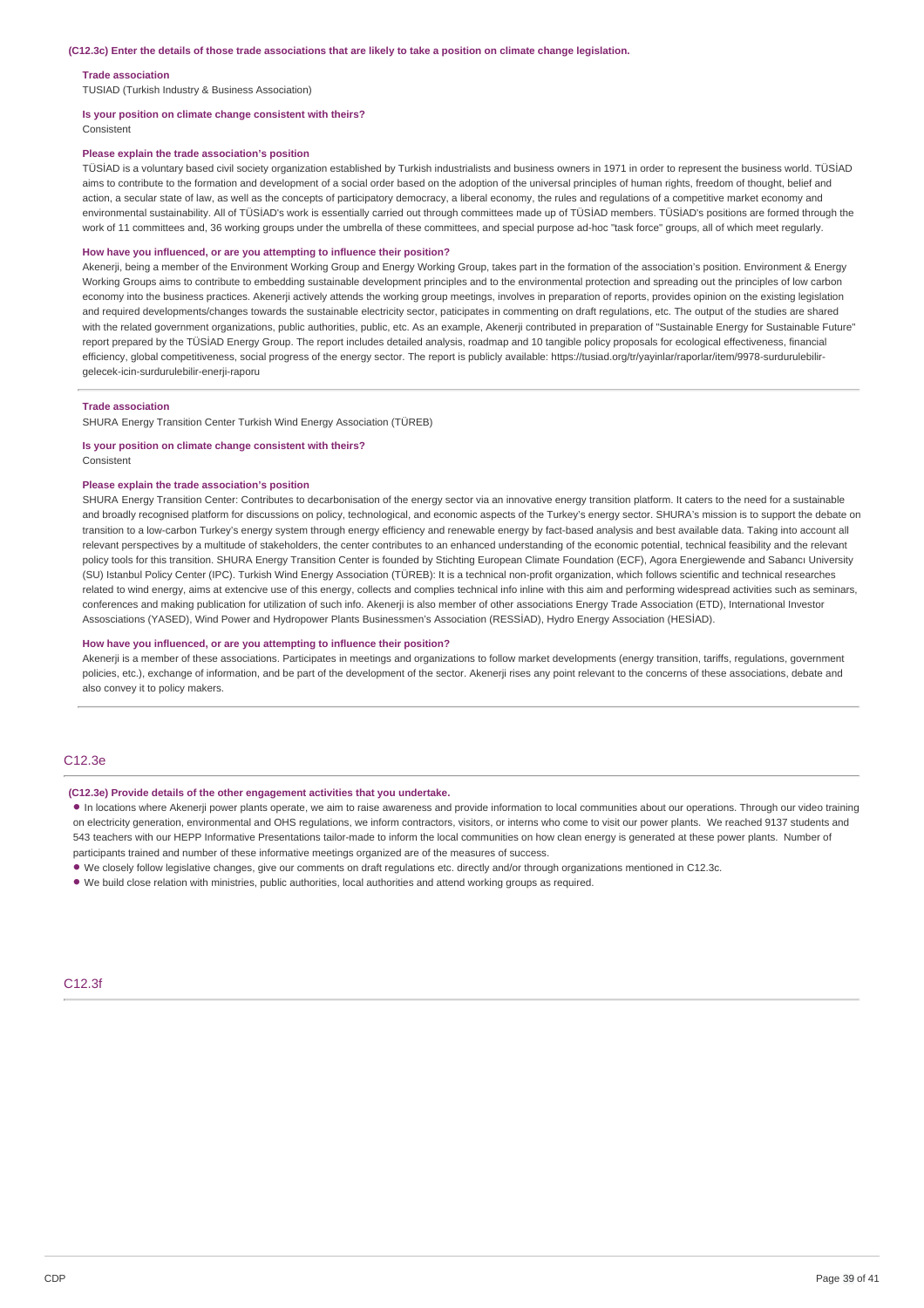### (C12.3f) What processes do you have in place to ensure that all of your direct and indirect activities that influence policy are consistent with your overall climate **change strategy?**

Overall Climate Change Strategy is executed and integrated into our overall strategy by Akenerji Management Committee with the approval of Board of Directors which has the top level responsibility in Akenerji's overall sustainability. The activities are developed and executed by the approval of the Board of Directors, based on company policies and strategical decisions on corporate sustainability.

As an electricity generating company in Turkey; the particular policy making and regulating authorities relevant with our business and climate change strategies are Ministry of Energy and Natural Resources, Energy Market Regulatory Authority (EPDK), Ministry of Environment and Urbanization. Therefore, for Direct Activities; we are frequently in touch with these policy makers and convey our propositions or feedbacks. Supporting the development of renewable energy generation, development on cap and trade schemes, mandatory carbon reporting are some of these examples also mentioned above. Top management of Akenerji and experts from relevant departments are attending the meetings held by decision making authorities and/or sending their opinions where necessary.

For indirect activities; Akenerji is a member of diversified business and sectoral associations as mentioned in C12.3c and C12.3e. TÜSİAD , SHURA, TÜREB, PETFORM, ETD are the most active ones to convey sectoral or industrial opinions to policy makers. Top management of Akenerji and experts from relevant departments are attending the meetings held by these associations and/or sending their opinions where necessary. Other associations and institutions Akenerji is member of and participates to their actions and activities are as follows:

World Energy Council Turkish National Committee (DEK-TMK)

Electricity Producers Association (EÜD)

Petroleum Platform Association (PETFORM)

Sabancı University İstanbul International Center for Energy and Climate (IICEC)

Association of Turkish Electricity Industry (TESAB)

Turkey Union of Chambers and Commodity Exchanges of Turkey (TOBB)

Turkish Investor Relations Society(TÜYİD)

Istanbul Minerals and Metals Exporters Association (İMMİB)

### C12.4

(C12.4) Have you published information about your organization's response to climate change and GHG emissions performance for this reporting year in places **other than in your CDP response? If so, please attach the publication(s).**

#### **Publication**

Other, please specify (Akenerji Sustainability Report)

**Status** Complete

**Attach the document** AKENERJI SUSTAINABILITY REPORT 2019.pdf

#### **Page/Section reference** page 38

#### **Content elements**

Governance Strategy Risks & opportunities Emissions figures Emission targets Other metrics

#### **Comment**

We share our climate change and GHG emissions performance with our stakeholders by Sustainability Report.

### C15. Signoff

C-FI